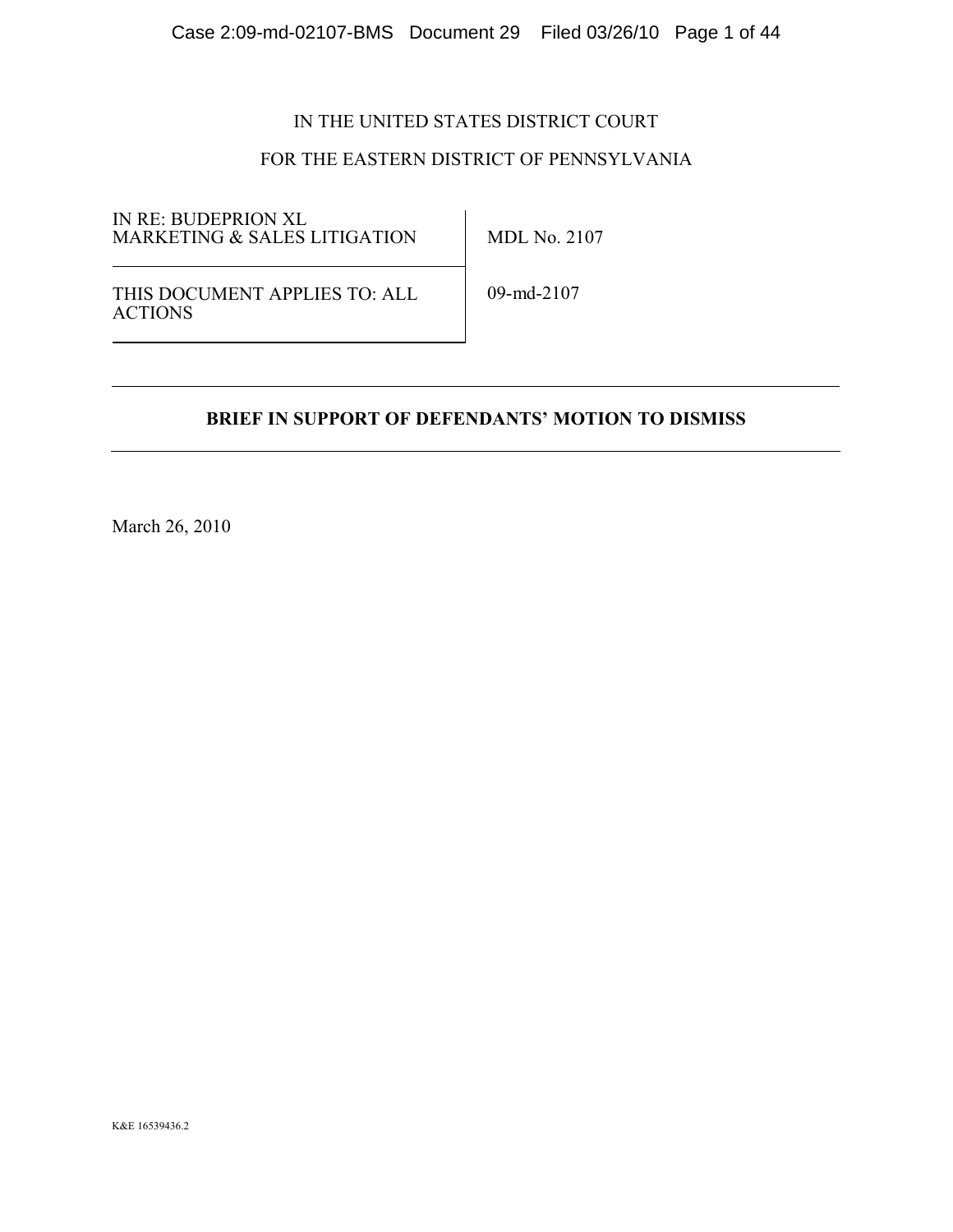## **TABLE OF CONTENTS**

|--|

| $I_{\cdot}$     | FDA Has An Exclusive Congressional Mandate To Determine Whether A                                                                                                                                                                                                                                                                                                                                                                                                                                                                                     |
|-----------------|-------------------------------------------------------------------------------------------------------------------------------------------------------------------------------------------------------------------------------------------------------------------------------------------------------------------------------------------------------------------------------------------------------------------------------------------------------------------------------------------------------------------------------------------------------|
| II.             | FDA Determined That The Generic Products Are As Safe And Effective As The                                                                                                                                                                                                                                                                                                                                                                                                                                                                             |
|                 |                                                                                                                                                                                                                                                                                                                                                                                                                                                                                                                                                       |
| $I_{\cdot}$     |                                                                                                                                                                                                                                                                                                                                                                                                                                                                                                                                                       |
| A.<br>B.        | Plaintiffs' Claims Are Preempted By The FDCA And FDA's<br>Determination That The Generic Products Are As Safe And Effective As<br>Plaintiffs' Claims Conflict With FDA's Finding That The Generic<br>1.<br>2.<br>The Determination Of Whether A Generic Drug Is As Safe And<br>1.<br>Effective As A Brand Drug Is Within FDA's Discretion And<br>Expertise Pursuant To A Comprehensive Regulatory Scheme.  19<br>Adjudicating Plaintiffs' Claims Could Lead To Inconsistent<br>2.<br>Obligations, Disrupting FDA's Statutory And Regulatory Scheme 24 |
| $\mathcal{C}$ . |                                                                                                                                                                                                                                                                                                                                                                                                                                                                                                                                                       |
| II.             |                                                                                                                                                                                                                                                                                                                                                                                                                                                                                                                                                       |
| A.              | Plaintiffs' Allegations Fail To Plead Reliance, Causation, Or Materiality.  26                                                                                                                                                                                                                                                                                                                                                                                                                                                                        |
| <b>B.</b>       | Plaintiffs Fail To Plead Allegedly Fraudulent Misrepresentations Or                                                                                                                                                                                                                                                                                                                                                                                                                                                                                   |
|                 |                                                                                                                                                                                                                                                                                                                                                                                                                                                                                                                                                       |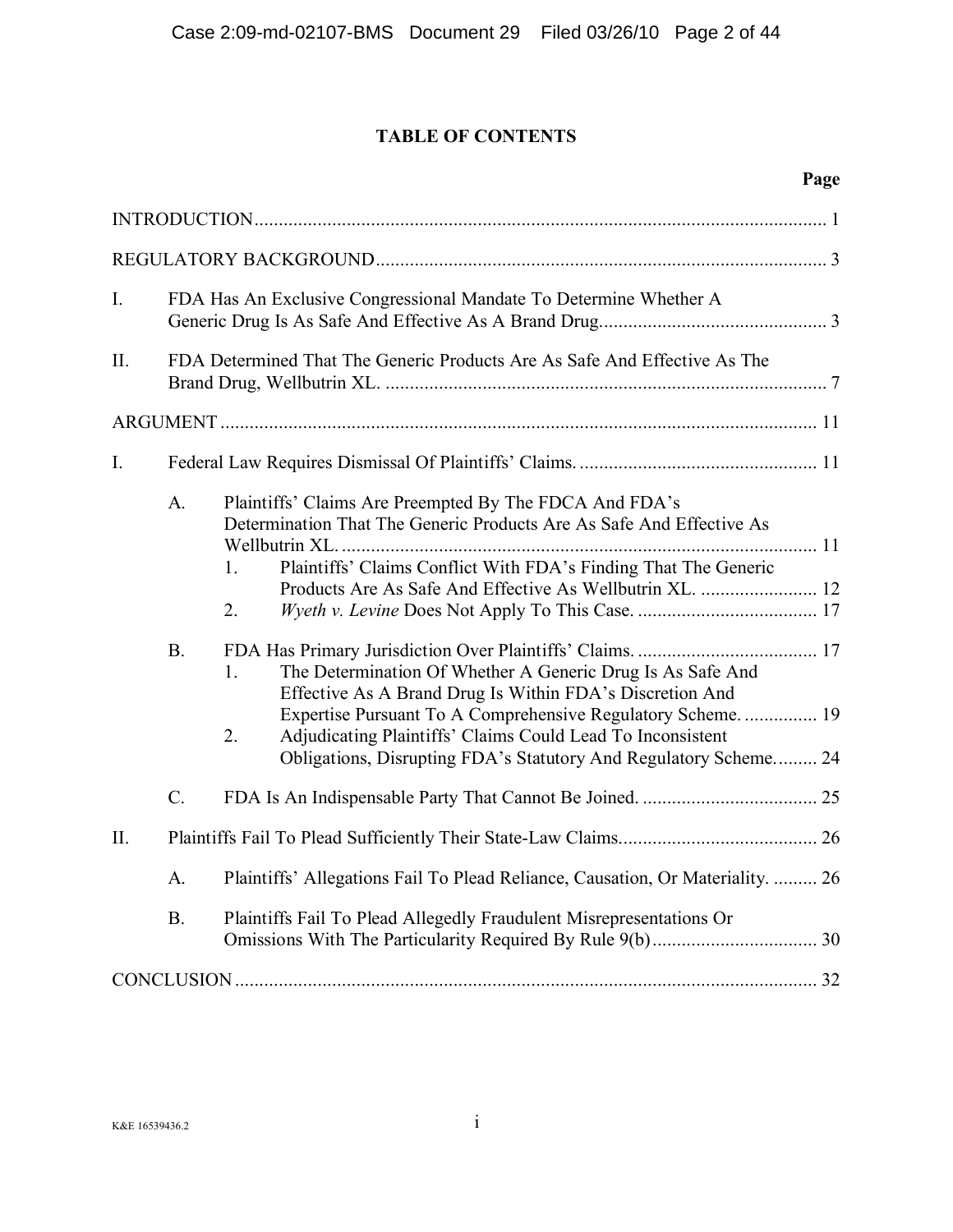## **TABLE OF AUTHORITIES**

**Page(s)**

| Cases                                                                                                |  |
|------------------------------------------------------------------------------------------------------|--|
| A.L. Pharma, Inc. v. Shalala,                                                                        |  |
| Alberta Gas Chems., Ltd. v. Celanese Corp.,                                                          |  |
| Apotex, Inc. v. Thompson,                                                                            |  |
| Ashcroft v. Iqbal,                                                                                   |  |
| Astellas Pharma US, Inc. v. FDA,                                                                     |  |
| Bell Atl. Corp. v. Twombly,                                                                          |  |
| Bernhardt v. Pfizer Inc.,                                                                            |  |
| Biotics Research Corp. v. Heckler,                                                                   |  |
| Biovail Corp. v. U.S. FDA,                                                                           |  |
| Blue Tree Hotel Inv. v. Starwood Hotels & Resorts Worldwide, Inc.,                                   |  |
| Bristol-Myers Squibb Co. v. Shalala,                                                                 |  |
| Brothers v. Hewlett-Packard Co.,                                                                     |  |
| Brownfield v. Bayer Corp.,<br>No. 2:09-cv-00444-JAM-GGH, 2009 WL 1953035 (E.D. Cal. July 6, 2009) 31 |  |
| Buckland v. Threshold Enters., Ltd.,                                                                 |  |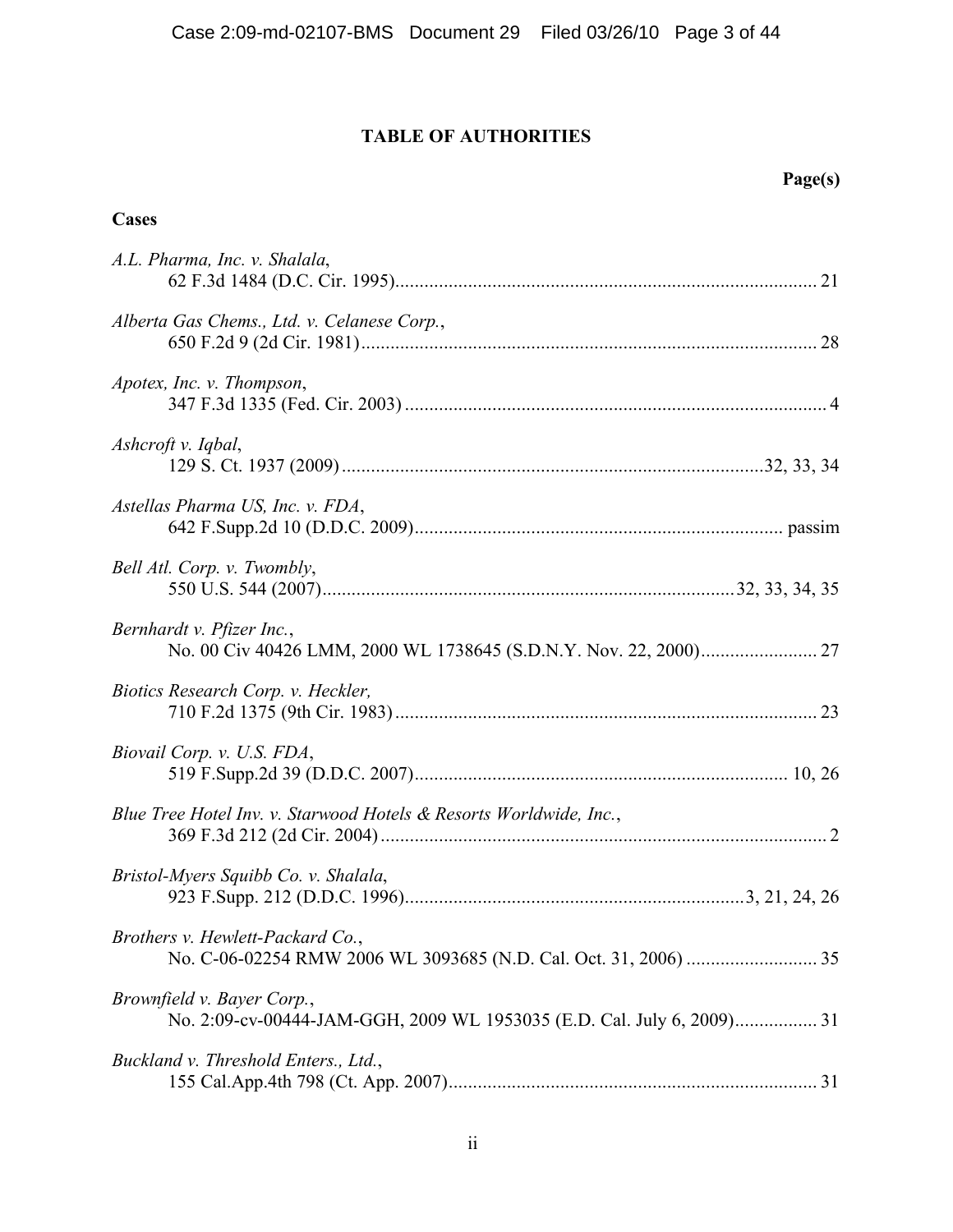|                                                             | Page(s) |
|-------------------------------------------------------------|---------|
| Cal. Emergency Physicians Med. Group v. Pacificare of Cal., |         |
| Carnohan v. United States,                                  |         |
| Caro v. Procter & Gamble Co.,                               |         |
| Cel-Tech Commc'ns, Inc. v. L.A. Cellular Tel. Co.,          |         |
| City of Morgan City v. S. La. Elec. Coop. Ass'n.,           |         |
| Clark v. Actavis Group hf,                                  |         |
| Clark v. Time Warner Cable,                                 |         |
| Colacicco v. Apotex, Inc                                    |         |
| Crosby v. Nat'l Foreign Trade Council,                      |         |
| Delano Farms Co. v. Calif. Table Grape Comm'n,              |         |
| Demahy v. Actavis,                                          |         |
| Dowhal v. Smithkline Beecham Consumer Healthcare,           |         |
| Eli Lilly and Co. v. Medtronic, Inc.,                       |         |
| Fellner v. Tri-Union Seafoods,                              |         |
| Fisons Corp. v. Shalala,                                    |         |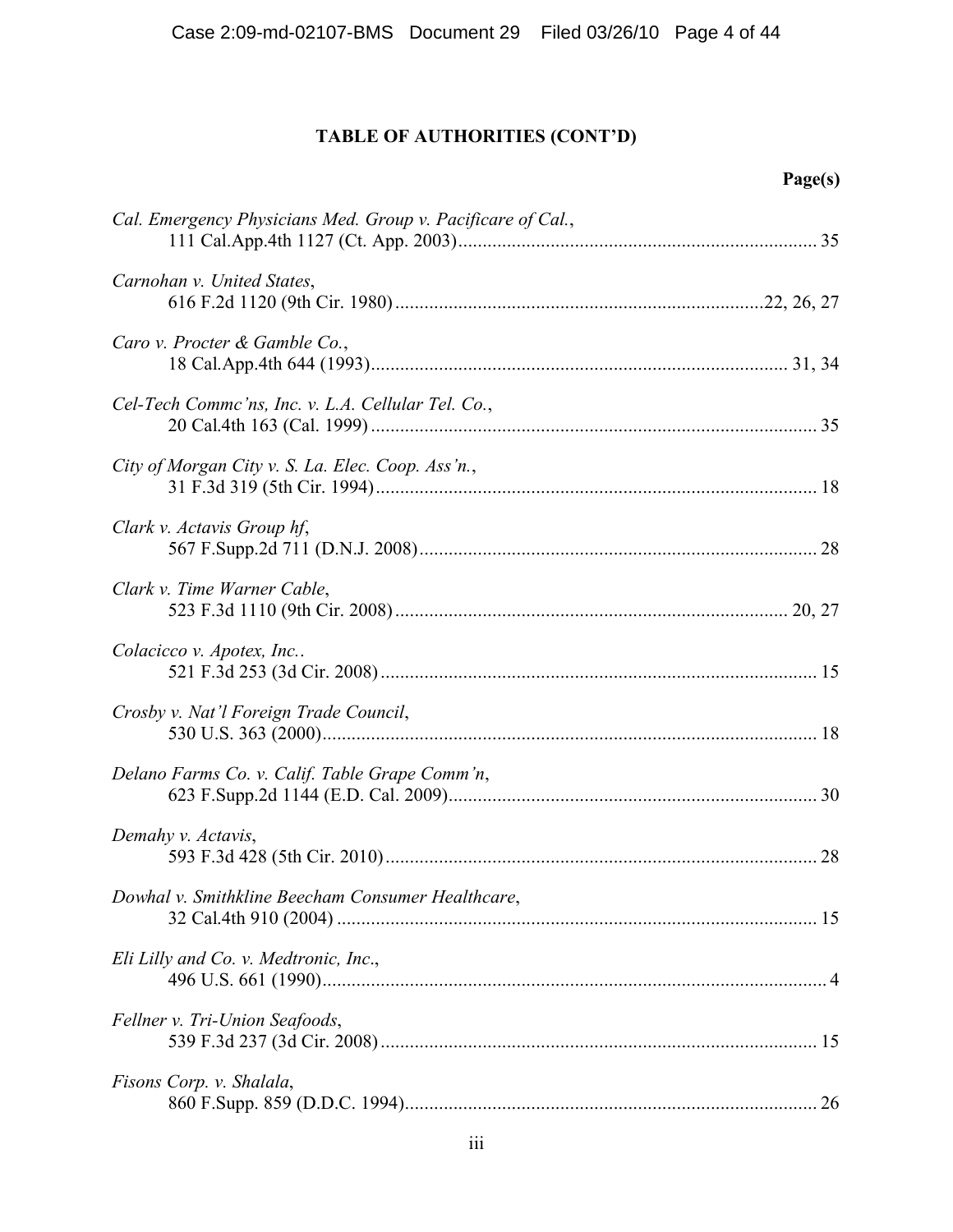| Florida Lime & Avocado Growers, Inc. v. Paul,                                  |  |
|--------------------------------------------------------------------------------|--|
| Frederico v. Home Depot,                                                       |  |
| Gade v. Nat'l Solid Wastes Mgmt. Ass'n,                                        |  |
| Gaeta v. Perrigo Pharms. Co.,<br>No. C05-04115, - F.Supp.2d, - 2009 WL 4250640 |  |
| Geier v. Am. Honda Motor Co., Inc.,                                            |  |
| Genova v. Third-Order Nanotechnologies, Inc.,                                  |  |
| Gillette Co. v. Norelco Consumer Prods. Co.,                                   |  |
| Hauk v. JP Morgan Chase Bank USA,                                              |  |
| Henley v. Food & Drug Admin.,                                                  |  |
| Hill Dermaceuticals, Inc. v. U.S. FDA,                                         |  |
| Hines v. Davidowitz,                                                           |  |
| Hunt v. U.S. Tobacco Co.,                                                      |  |
| In re Firearm Cases,                                                           |  |
| In re Saunders,                                                                |  |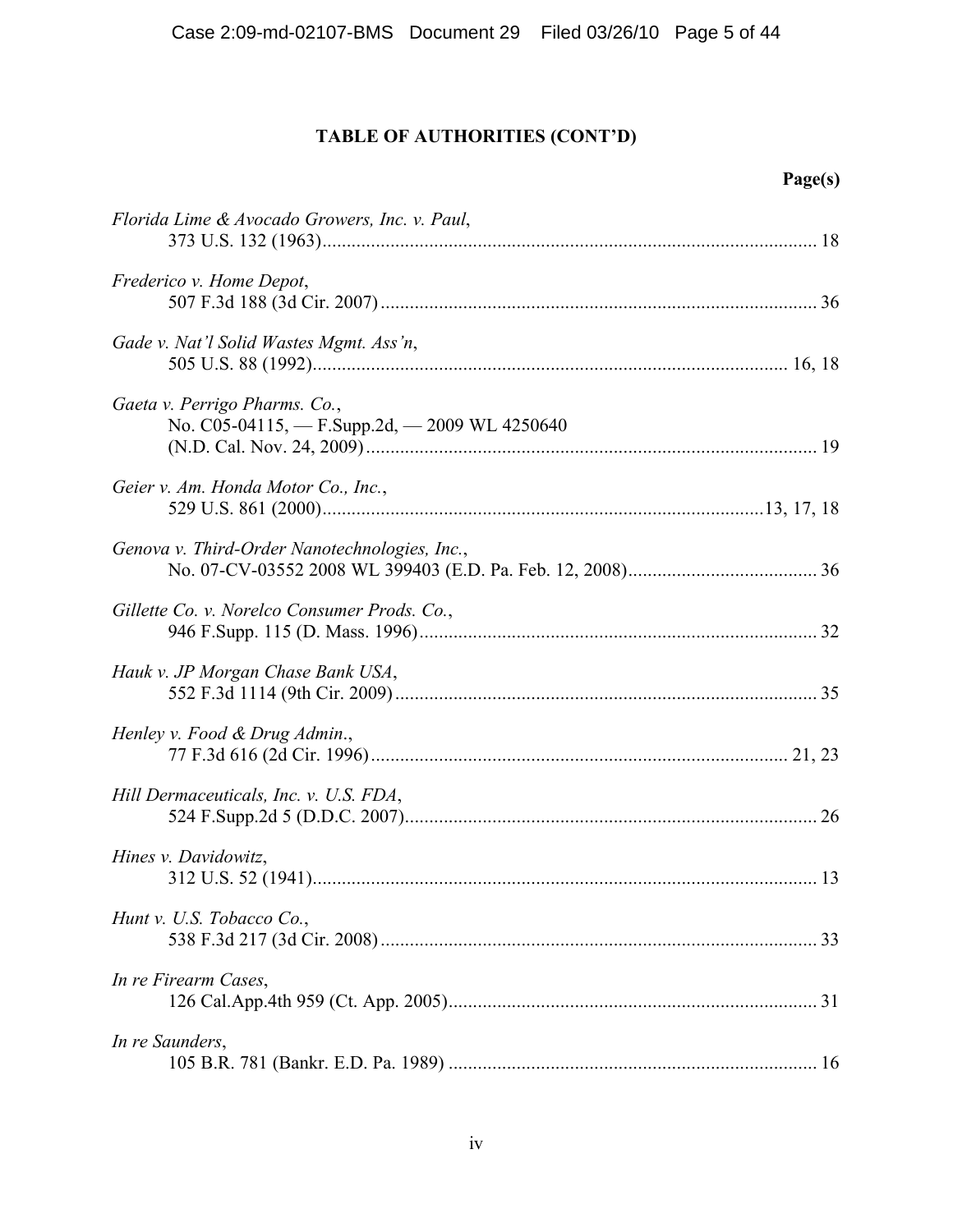| - 150<br>л<br>٠ |
|-----------------|
|-----------------|

| In re Tobacco II Cases,                                                                                          |  |
|------------------------------------------------------------------------------------------------------------------|--|
| Int'l Paper Co. v. Ouellette,                                                                                    |  |
| Johns v. Bayer Corp.,                                                                                            |  |
| Kearns v. Ford Motor Co.,                                                                                        |  |
| Kordel v. United States,                                                                                         |  |
| Lake v. Arnold,                                                                                                  |  |
| Laster v. T-Mobile USA, Inc.,                                                                                    |  |
| Lum v. Bank of $Am.$ ,                                                                                           |  |
| MCI Telecomms. Corp. v. Teleconcepts, Inc.,                                                                      |  |
|                                                                                                                  |  |
| Morris v. Wyeth Inc.,                                                                                            |  |
| Mova Pharm. Corp. v. Shalala,                                                                                    |  |
| Nat'l Ethical Pharm. Ass'n v. Weinberger,<br>365 F.Supp. 735 (D.S.C. 1973),                                      |  |
| Pac. Merch. Shipping Ass'n v. Cackette,<br>No. CIV S-06-2791 WBS KJM, 2007 WL 2492681 (E.D. Cal. Aug. 30, 2007), |  |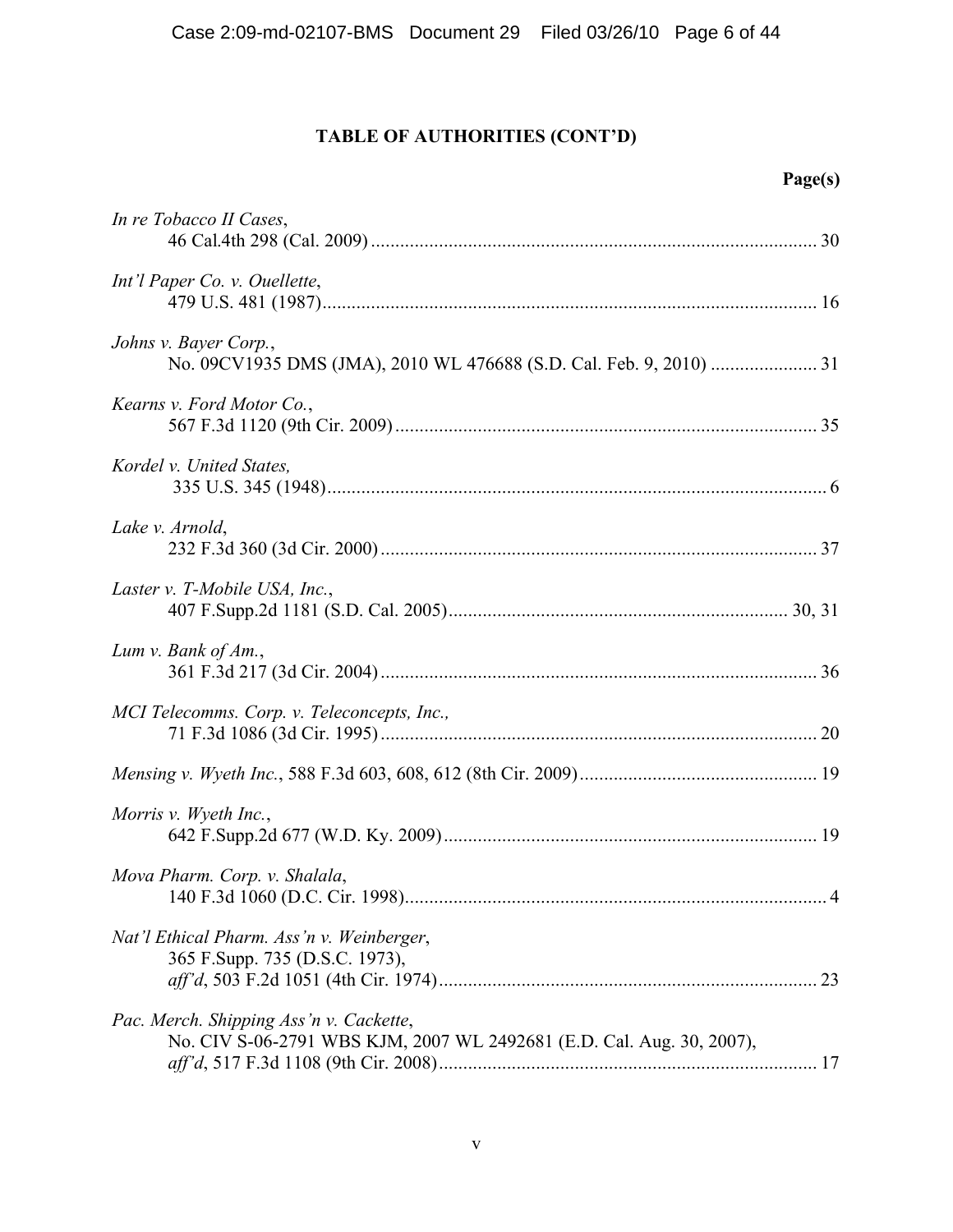| 1т Д<br>۰ |
|-----------|
|-----------|

| Papasan v. Allain,                                 |  |
|----------------------------------------------------|--|
| Perez v. Campbell,                                 |  |
| Pfizer Inc. v. Shalala,                            |  |
| <i>Pfizer, Inc. v. Superior Court,</i>             |  |
| Pharm. Research and Mfrs. of Am. v. Walsh,         |  |
| Phillips v. County of Allegheny,                   |  |
| Phone-tel Commc'ns, Inc. v. AT&T Corp.,            |  |
| Republic of Philippines v. Pimentel,               |  |
| Rutherford v. United States,                       |  |
| Sandoz Pharms. Corp. v. Richardson-Vicks, Inc.,    |  |
| Schering Corp. v. FDA,                             |  |
| Schering Corp. v. Shalala,                         |  |
| Schering Corp. v. Sullivan,                        |  |
| Schreiber Distrib. Co. v. Serv-Well Furniture Co., |  |
| Serono Labs., Inc. v. Shalala,                     |  |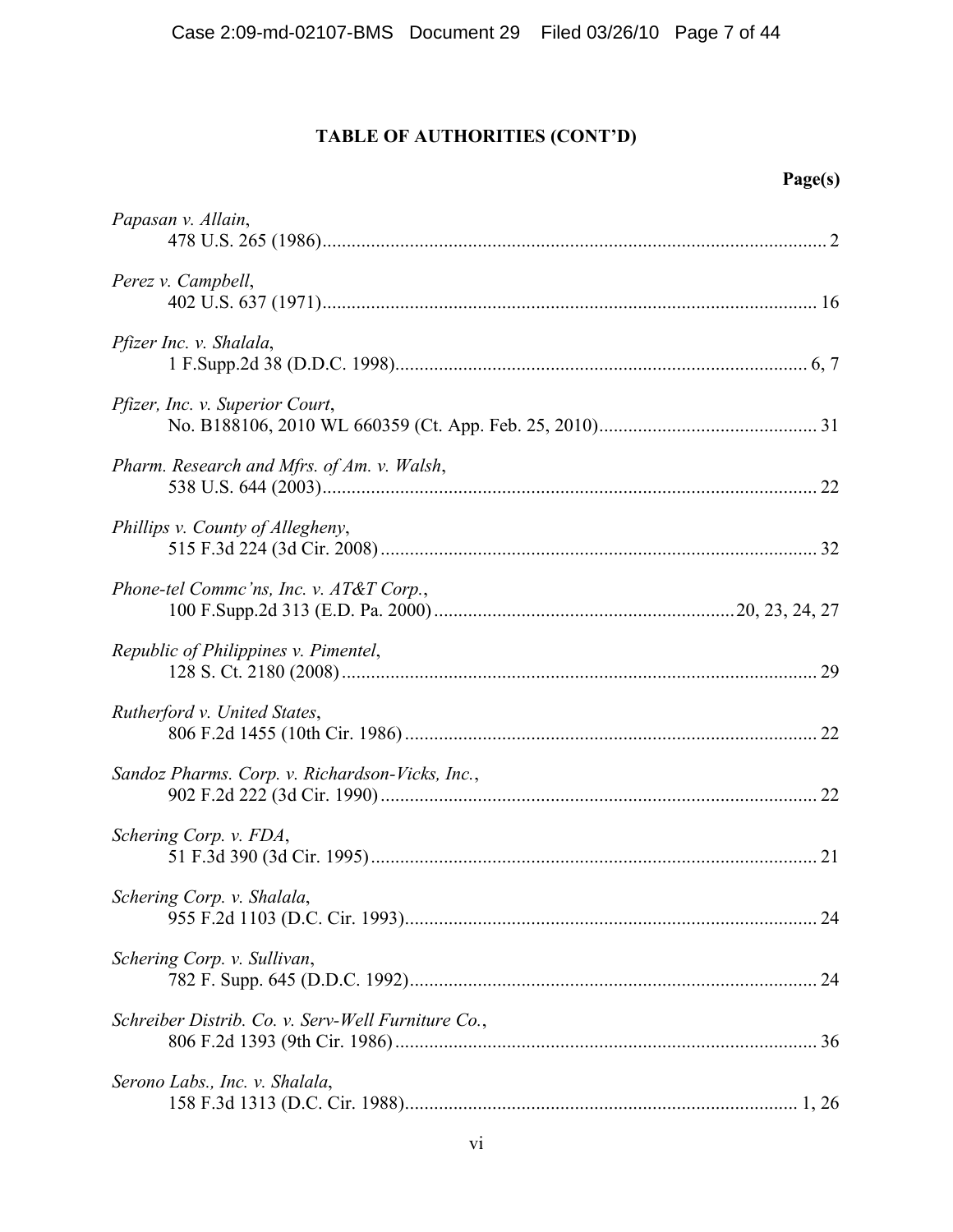|                                                                                                                 | Page(s) |
|-----------------------------------------------------------------------------------------------------------------|---------|
| Smith v. State Farm Mut. Auto. Ins. Co.,                                                                        |         |
| Somerset Pharms., Inc. v. Shalala,                                                                              |         |
| St. Clair v. Citizens Fin. Group,                                                                               |         |
| Tellabs, Inc. v. Makor Issues & Rights, Ltd.,                                                                   |         |
| Thompson v. Tex. Mexican Ry Co.,                                                                                |         |
| Tietsworth v. Sears, Roebuck & Co.,<br>No. 5 09-CV-00288 JF (HRL) 2009 WL 3320486 (N.D. Cal. Oct. 13, 2009)  35 |         |
| U.S. Express Lines, Ltd. v. Higgins,                                                                            |         |
| United States v. Testan,                                                                                        |         |
| United States v. W. Pac. R.R. Co.,                                                                              |         |
| Valerio v. Smithkline Beecham Corp.,                                                                            |         |
| Vess v. Ciba-Geigy Corp., USA,                                                                                  |         |
| Warner-Lambert Co. v. Shalala,                                                                                  |         |
| Weinberger v. Bentex Pharms., Inc.,                                                                             |         |
| Wilchombe v. Teevee Toons, Inc.,                                                                                |         |
| Wilens v. TD Waterhouse Group, Inc.,                                                                            |         |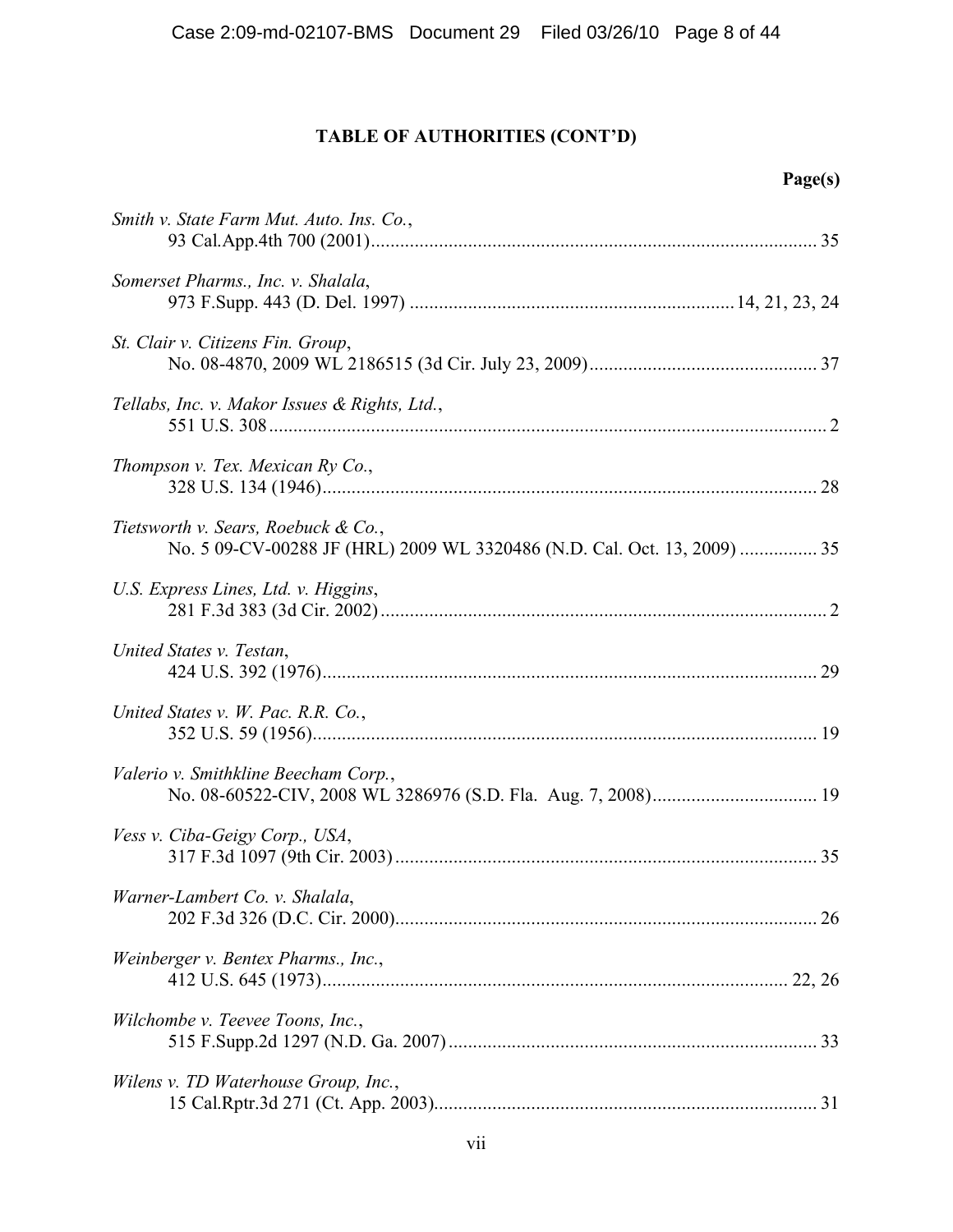|                                   | Page(s) |
|-----------------------------------|---------|
| Wyeth v. Levine,                  |         |
| Wyeth v. Sun Pharm. Indus., Ltd., |         |
| <b>Statutes and Regulations</b>   |         |
|                                   |         |
|                                   |         |
|                                   |         |
|                                   |         |
|                                   |         |
|                                   |         |
|                                   |         |
|                                   |         |
|                                   |         |
|                                   |         |
| <b>Rules</b>                      |         |
|                                   |         |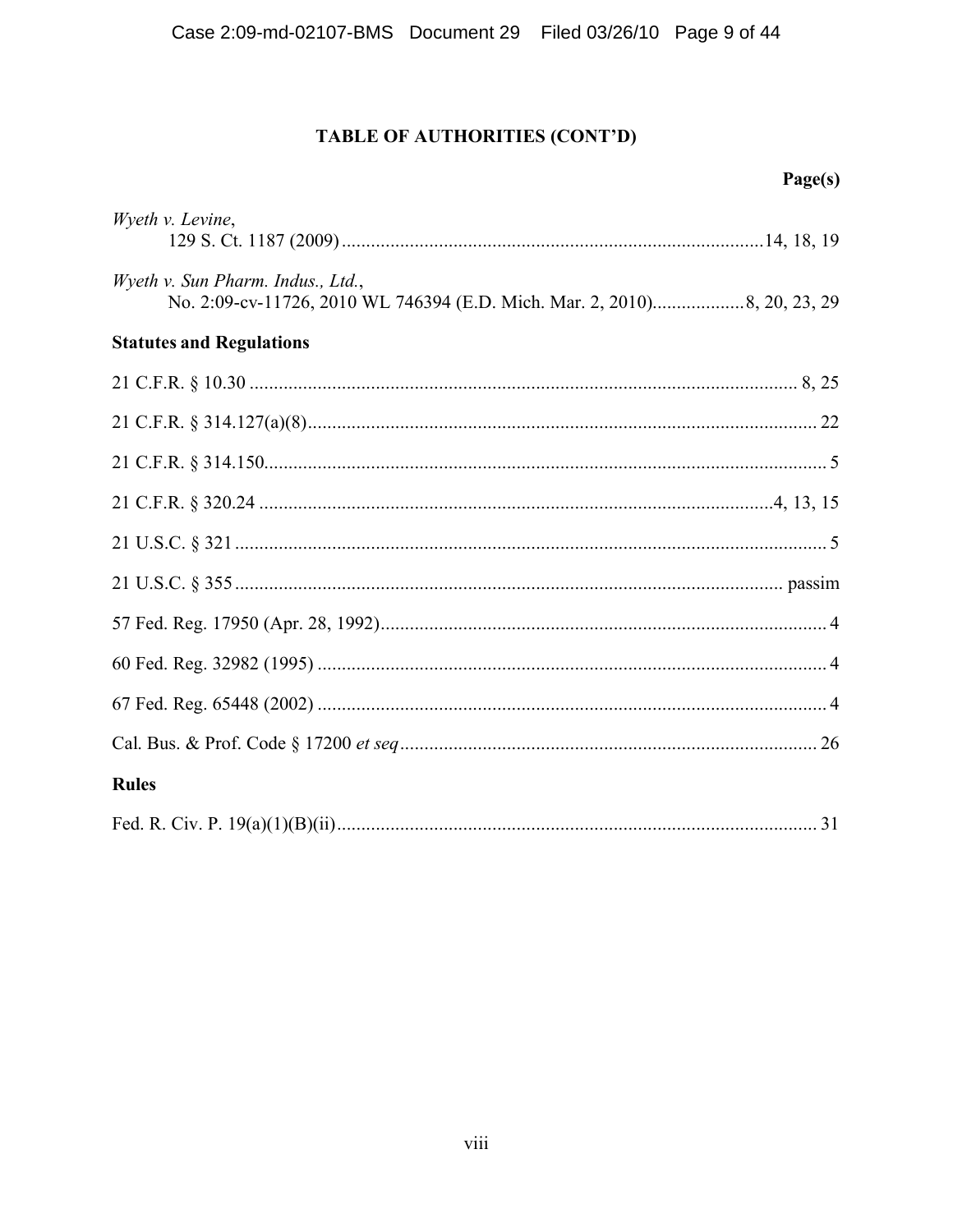## **Page(s)**

## **Other Authorities**

H.R. Rep. No. 98-857, *reprinted in* 1984 U.S.C.C.A.N. 2647 ..................................................... 1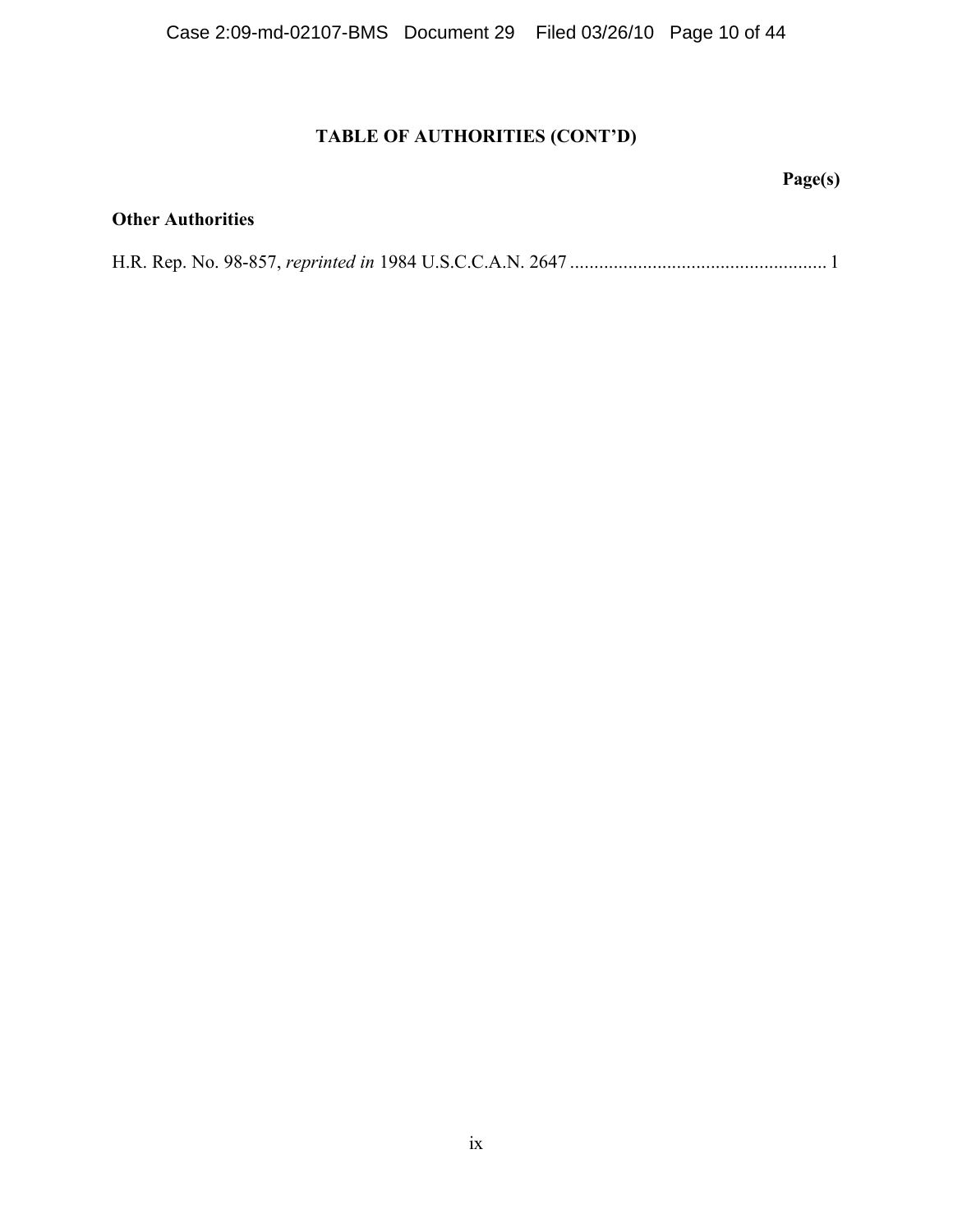#### **INTRODUCTION**

Twenty-five years ago, Congress amended the Food Drug & Cosmetics Act ("FDCA") to streamline the process for the Food & Drug Administration's ("FDA's") review and approval of generic drug applications, in order to encourage manufacturers to develop safe, effective, and affordable alternatives to brand-name drugs. *See Serono Labs., Inc. v. Shalala*, 158 F.3d 1313, 1316 (D.C. Cir. 1998) (citing H.R. Rep. No. 98-857, pt. 1, at 14 (1984), *reprinted in* 1984 U.S.C.C.A.N. 2647, 2647). These amendments, known as the Hatch-Waxman amendments, greatly sped up generic-drug approvals by allowing for their approval without independent safety and efficacy testing, if FDA concluded that the generic drug was as safe and effective as the brand drug on whose safety and efficacy testing the generic could rely. Pursuant to this wellestablished process, FDA approved the marketing of defendants' extended release bupropion hydrochloride products (the "Generic Products") as a generic equivalent of the brand drug Wellbutrin XL, and has repeatedly re-affirmed that determination since the products have been on the market.<sup>1</sup> Using this lawsuit, plaintiffs now directly challenge the exclusive role Congress assigned FDA to accomplish the Hatch-Waxman Act's objectives.

The conflict between plaintiffs and FDA arises because all of plaintiffs' claims depend on one contention: that the defendants' generic drug products are "less effective at treating depression and more prone to cause adverse events" than the brand drug, Wellbutrin XL. Compl. ¶ 74. That contention, which lies at the core of all plaintiffs' claims, conflicts directly with FDA's express determination that the Generic Products and Wellbutrin XL are equivalent. FDA's equivalence finding means the Generic Products are just as safe and as effective as Wellbutrin XL, and that the generic and brand drugs are interchangeable for *all* therapeutic purposes. FDA, *Facts About Generic Drugs* (emphasis added) (Ex. 1).<sup>2</sup> Before approving these

(Continued…)

<sup>&</sup>lt;sup>1</sup> Defendant Impax Laboratories, Inc. ("Impax") manufactures the Generic Product at 150mg and 300mg strengths, under an approved abbreviated new drug application. Defendant Teva Pharmaceuticals U.S.A., Inc. ("Teva") sells the 300mg Generic Product, and Impax sells the 150mg Generic Product.

<sup>&</sup>lt;sup>2</sup> Available at ht[tp://ww](JUU\<iiYYY*WFG*TARiFAYNPAGFMi1HQTMi4SMAQHISM7AH9AQi5ANMQESHMi=Q]LN)[w.fda.gov/downloads/Drugs/ResourcesForYou/Consumers/BuyingUsingMedicineS](YYY*WFG*TARiFAYNPAGFMi1HQTMi4SMAQHISM7AH9AQi5ANMQESHMi=Q]LN)afely/ UnderstandingGenericDrugs/UCM173825.pdf (last visited Mar. 2, 2010). The Court may, of course, consider documents on a motion to dismiss that are in the public record or are otherwise matters of which it may take judicial notice such as government publications, government documents reflecting agency action, and pleadings from other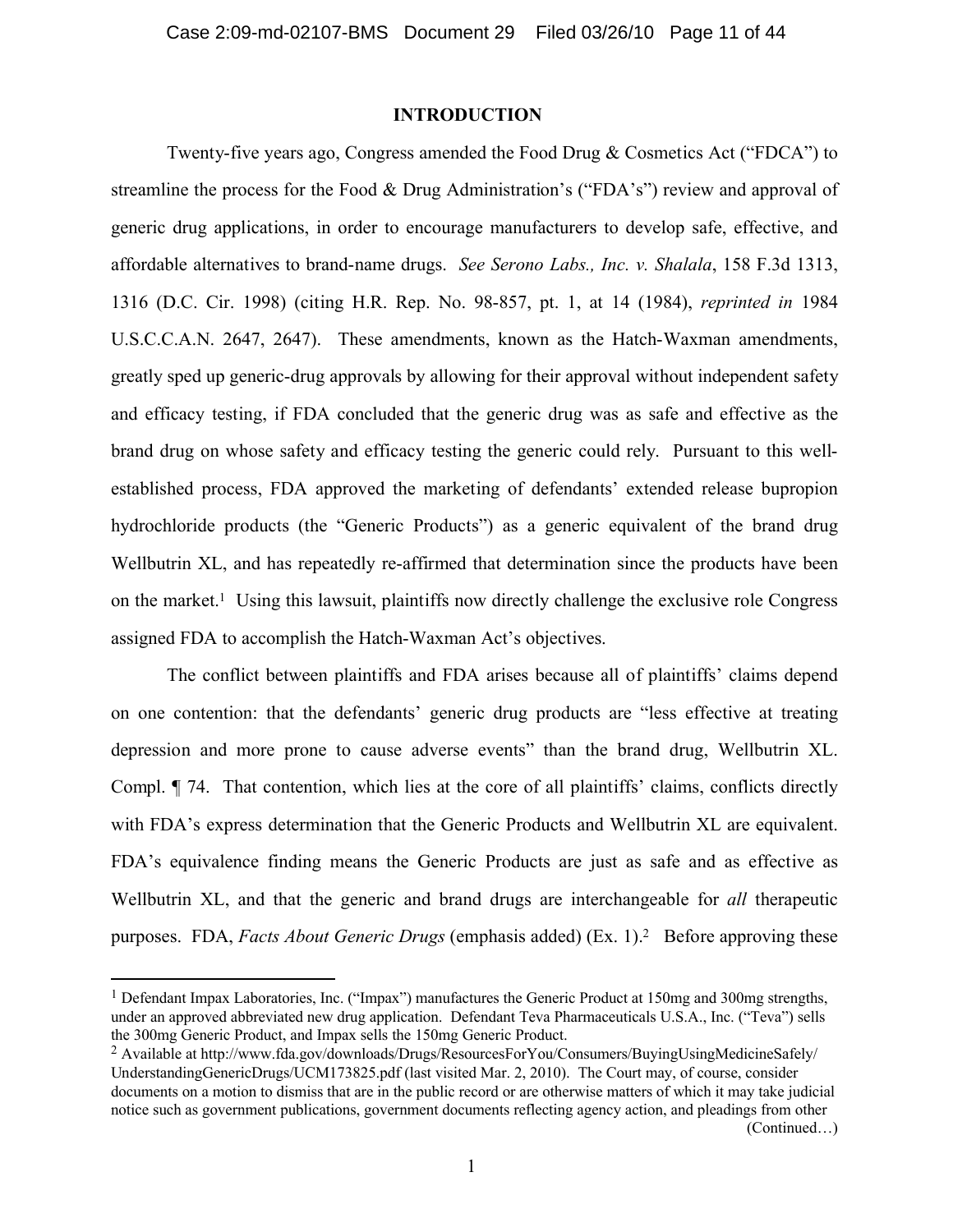## Case 2:09-md-02107-BMS Document 29 Filed 03/26/10 Page 12 of 44

generic drugs, FDA necessarily determined that the very differences between the Generic Products and Wellbutrin XL about which plaintiffs now complain did not affect the generics' equivalence to the brand product. The issues raised by plaintiffs are, thus, "intertwined with the adequacy of the agency's bioequivalency guidelines" and determinations. *Astellas Pharma US, Inc. v. FDA*, 642 F.Supp.2d 10, 21 (D.D.C. 2009). The approval process required FDA to consider differences in, for example, Tmax and dose dumping, *i.e.*, the very things plaintiffs claim are not disclosed. After the approval, FDA evaluated the complaints about the Generic Products on which plaintiffs have based their claims. In that review, FDA concluded that defendants' products did not cause the kinds of conditions about which plaintiffs now complain, and reaffirmed its determination that the Generic Products are as safe and effective as Wellbutrin XL. *See* FDA, *Review of Therapeutic Equivalence Generic Bupropion XL 300 mg & Wellbutrin XL 300 mg* (Ex. 2) [hereinafter "FDA Review"].<sup>3</sup> Thus, Plaintiffs and FDA—the sole expert agency charged by Congress with making bioequivalence determinations—cannot both be right.

Recognizing the conflict between their claims and FDA's equivalence determination, plaintiffs have tried to label their case as one about a "failure to warn." But this is not a personal injury case where a plaintiff seeks damages for injuries resulting from an undisclosed risk that FDA never considered or ruled on. And none of the "failure to warn" cases concerns alleged differences between a brand and a generic product. Here, plaintiffs' fundamental complaint is with FDA's decision to approve the Generic Products and allow them to remain on the market as equivalents of Wellbutrin XL. If Plaintiffs' allegations were right, and the Generic Products were not as safe and effective as the brand drug, then FDA could not allow the Generic Products to remain on the market as generic equivalents. 21 U.S.C. § 355(e). Plaintiffs, however, seek to impose state-law obligations purportedly requiring defendants to disclose certain differences between the Generic Products and Wellbutrin XL, even though FDA has necessarily determined

cases. *See Tellabs, Inc. v. Makor Issues & Rights, Ltd.*, 551 U.S. 308, 322 (2007); *Papasan v. Allain*, 478 U.S. 265, 269 n.1 (1986); *Blue Tree Hotels Inv. v. Starwood Hotels & Resorts Worldwide, Inc.*, 369 F.3d 212, 217 (2d Cir. 2004). The Court may also consider on a motion to dismiss documents that are referenced in plaintiffs' complaint or integral to their claims. *See U.S. Express Lines, Ltd. v. Higgins*, 281 F.3d 383, 388 (3d Cir. 2002).

<sup>3</sup> Available at ht[tp://www](JUU\<iiYYY*WFG*TARi3XAQU713i5SNUSHM6WWLISMi51#4iQIE$&)[.fda.gov/AboutFDA/CentersOffices/CDER/ucm153270.htm \(last updated Se](YYY*WFG*TARi3XAQU713i5SNUSHM6WWLISMi51#4iQIE$&)pt. 18, 2009).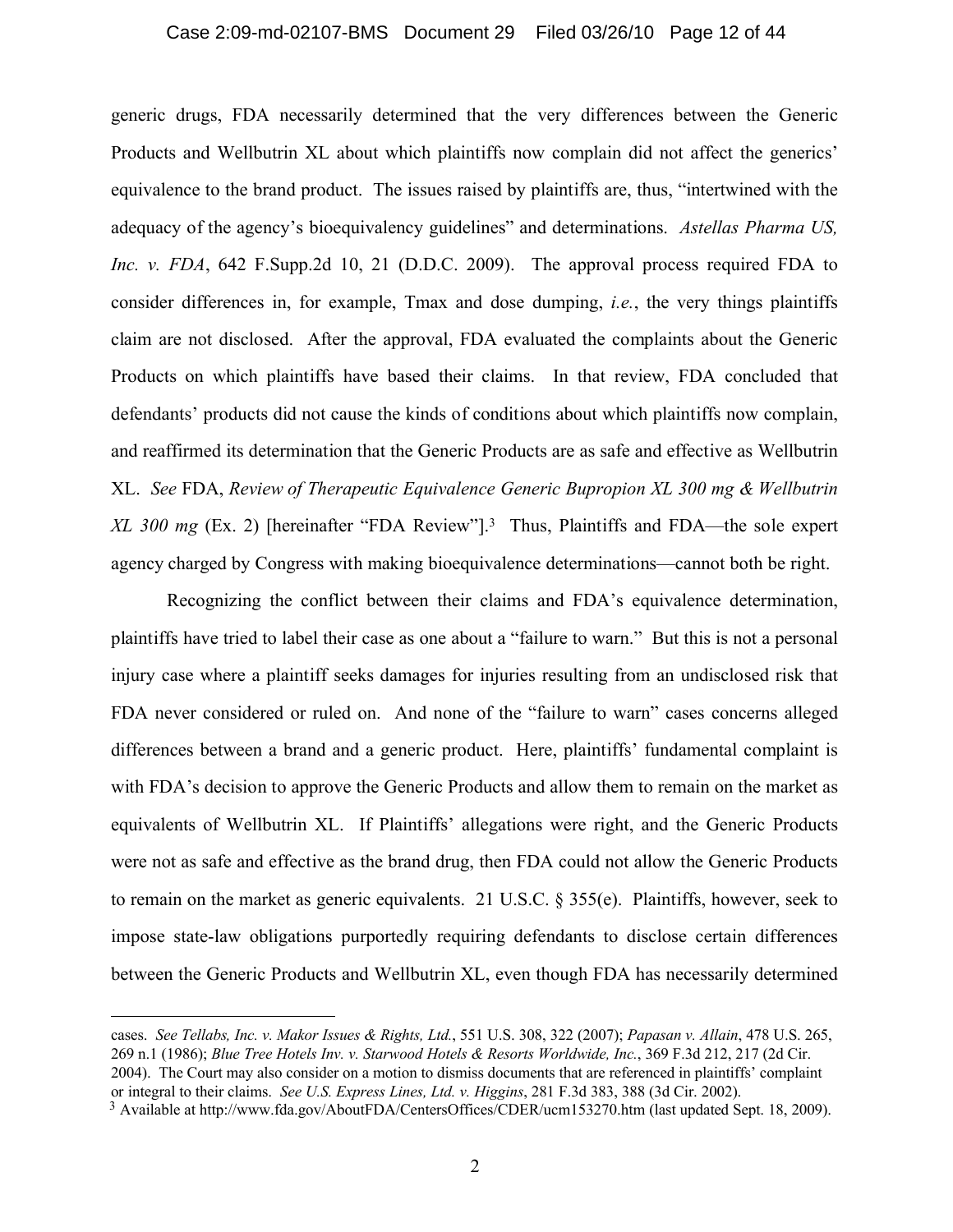#### Case 2:09-md-02107-BMS Document 29 Filed 03/26/10 Page 13 of 44

that all those differences are immaterial. Requiring such representations would conflict directly with FDA's determination that, as an equivalent generic, the Generic Products are "*the same as a brand-name drug in: dosage, safety, strength, quality, the way it works, the way it is taken, and the way it should be used*." FDA, *Facts About Generic Drugs* (emphasis added) (Ex. 1), *see also Bristol-Myers Squibb Co. v. Shalala*, 923 F. Supp. 212, 215 (D.D.C. 1996); 67 Fed. Reg. 65448, 65452 (2002); 60 Fed. Reg. 32982, 32983 (1995).

Because, in exercising its exclusive authority to determine bioequivalence, FDA has determined that the Generic Products are as safe and effective as Wellbutrin XL, plaintiffs' allegations to the contrary—on which their Complaint entirely depends—fail to state a claim.<sup>4</sup>

#### **REGULATORY BACKGROUND**

### **I. FDA Has An Exclusive Congressional Mandate To Determine Whether A Generic Drug Is As Safe And Effective As A Brand Drug.**

The FDCA establishes the procedure for obtaining approval to market pharmaceuticals, including both brand-name drugs and generics, in the United States. *See* 21 U.S.C. § 355. Brand-name drug manufacturers (*i.e.*, non-generics) must file a New Drug Application ("NDA") that contains extensive scientific and clinical data demonstrating the safety and effectiveness of the proposed new drug. *See id*. § 355(b)(1). Under the Hatch-Waxman Act, generic drug manufacturers must submit an Abbreviated New Drug Application ("ANDA"). The ANDA does not contain the generic's own safety and efficacy data; instead, it relies on data provided in the brand-name drug's NDA. *See Eli Lilly and Co. v. Medtronic, Inc*., 496 U.S. 661, 676 (1990); *see*  21 U.S.C. § 355(j)(2). An applicant's ANDA, therefore, must establish the proposed generic drug's bioequivalence to the previously approved drug, consistent with FDA regulations. 21 U.S.C. § 355(j); *see also Mova Pharm. Corp. v. Shalala*, 140 F.3d 1060, 1063 (D.C. Cir. 1998). If a generic drug is bioequivlant to a brand drug, it means that the generic drug is the

<sup>4</sup> Because CMO #3 required plaintiffs to file a "Consolidated Amended Complaint," and because plaintiffs represented that their complaint would "contain . . . all claims that exist in this case" and that "rulings are *res judicata* as it may affect any other complaint in the future or existing, you know, anywhere in MDL 2107," 1/21/2010 Hrg. Tr. at 5, the fact that plaintiffs have named their complaint an "Administrative Class Action Complaint" should make no difference for purposes of this motion. Dismissal of plaintiffs' live complaint on any grounds would require dismissal of all underlying actions in this MDL proceeding.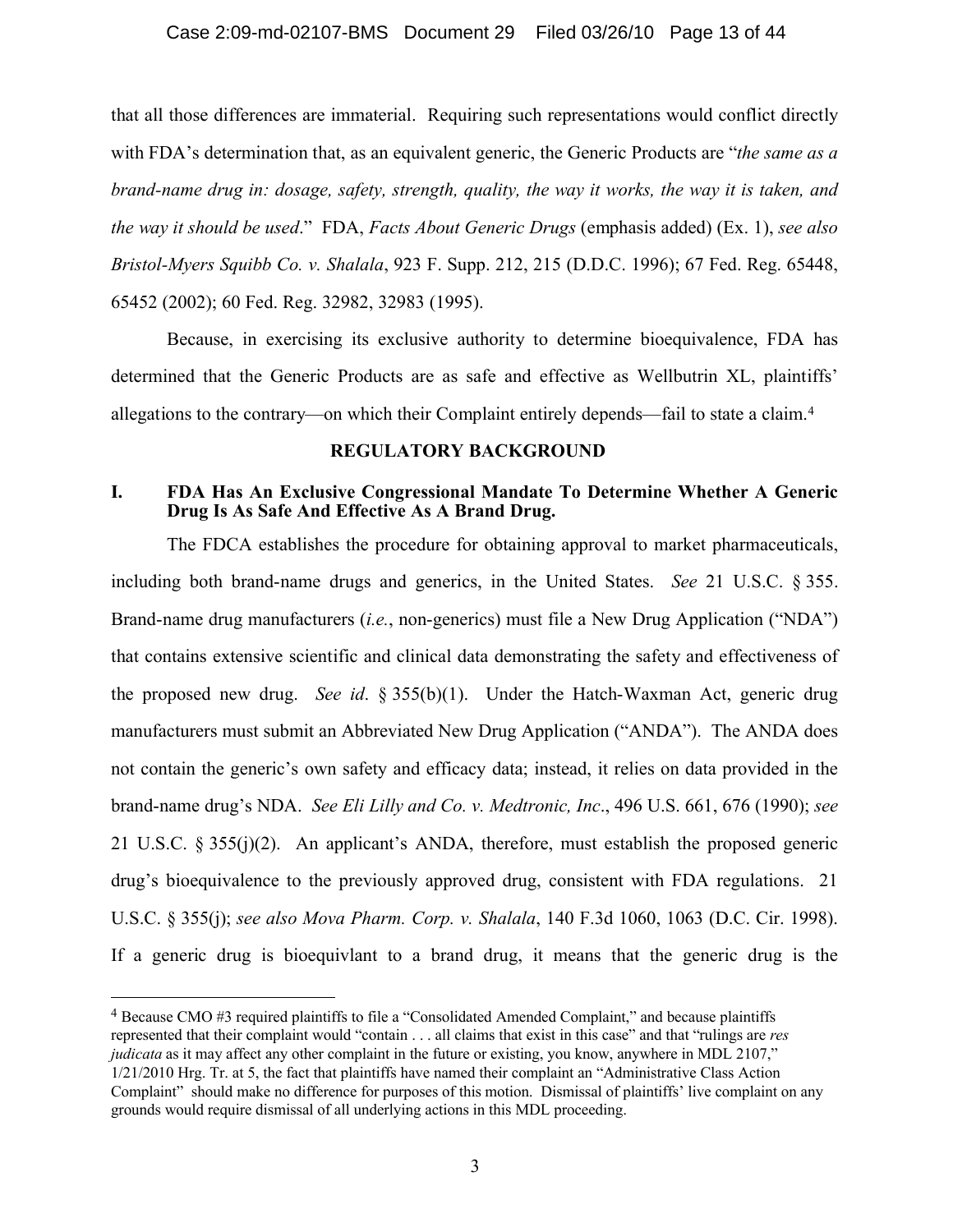"therapeutic" equivalent of that brand drug. *See* 21 U.S.C. § 355(j)(2)(A); 21 C.F.R. §§ 320.1(c), 320.24 (a), (b). FDA has explained that

> "A generic drug must be shown to be bioequivalent to the reference drug; that is, it must be shown to give blood levels that are very similar to those of the reference product. If blood levels are the same, the therapeutic effect will be the same."

FDA, *Facts and Myths about Generic Drugs* (emphasis added) (Ex. 3).<sup>5</sup> Thus, a bioequivalent generic has the same safety and efficacy as the brand drug. *See, e.g.*, *Apotex, Inc. v. Thompson*, 347 F.3d 1335, 1338 (Fed. Cir. 2003). As FDA explained in adopting its regulations implementing the Hatch-Waxman Act, a generic approved through the ANDA process must have the same safety and efficacy as the brand drug, because any differences in safety or efficacy would disqualify the generic from being approved under the ANDA process. *Abbreviated New Drug Application Regulations*, 57 Fed. Reg. 17950, 17953 (Apr. 28, 1992). Thus, products that are bioequivalent—and thus "therapeutically equivalent"—are the "same" as a matter of federal law; they are equally safe and effective. *See, e.g.*, 67 Fed. Reg. at 65452;<sup>6</sup> 60 Fed. Reg. at 32983; <sup>7</sup> FDA, *Approved Drug Products With Therapeutic Equivalence Evaluations*, 30th ed., at vii (the "Orange Book")<sup>8</sup> ; FDA Review.

FDA has explained in everyday terms what it means when it determines that a generic drug is bioequivalent (and thus therapeutically equivalent) to a brand drug: the generic drug is "*the same as a brand-name drug in: dosage, safety, strength, quality, the way it works, the way it is taken, and the way it should be used*." FDA, *Facts About Generic Drugs* (emphasis added)

<sup>5</sup> Available at [http://w](JUU\<iiYYY*WFG*TARi1HQTMi4SMAQHISM7AH9AQi5ANMQESHMi=Q]LNT0MLNT?SFLILNS2GWSP]i0NFSHMUGNFLNT)[ww.fda.gov/Drugs/ResourcesForYou/Consumers/BuyingUsingMedicineSafely/Understanding](YYY*WFG*TARi1HQTMi4SMAQHISM7AH9AQi5ANMQESHMi=Q]LNT0MLNT?SFLILNS2GWSP]i0NFSHMUGNFLNT) GenericDrugs/ucm167991.htm (page last updated Feb. 19, 2010).

<sup>&</sup>lt;sup>6</sup> "We consider drug products to be therapeutically equivalent if they are pharmaceutically equivalent and can be expected to have the same clinical effect and safety profile when administered to patients under the conditions specified in the labeling. A major premise in the ANDA approval system is that the ANDA drug is therapeutically equivalent to the brand-name or 'reference listed drug.' In assessing whether the active ingredients in the reference listed drug and the generic drug product are the 'same,' and would support a determination of therapeutic equivalence, we have concluded that, in certain instances, the generic drug's active ingredient does not have to have the exact physical form as the reference listed drug's active ingredient …." 67 Fed. Reg. at 65452.

 $\frac{7}{7}$  "[T]he approval of an abbreviated application is based on a showing that the generic drug is equivalent to the innovator drug on certain key chemical and pharmacologic parameters, and, thus, will be therapeutically equivalent to the innovator drug. . .throughout the shelf life of the generic product." 60 Fed. Reg. at 32983.

<sup>8</sup> Available at ht[tp://ww](JUU\<iiYYY*WFG*TARiFAYNPAGFMi1HLTMi1SRSPA\ESNU3\\HARGP8HAISMMi05?BC$))[w.fda.gov/downloads/Drigs/DevelopmentApprovalProcess/UCM071436.pdf](YYY*WFG*TARiFAYNPAGFMi1HLTMi1SRSPA\ESNU3\\HARGP8HAISMMi05?BC$))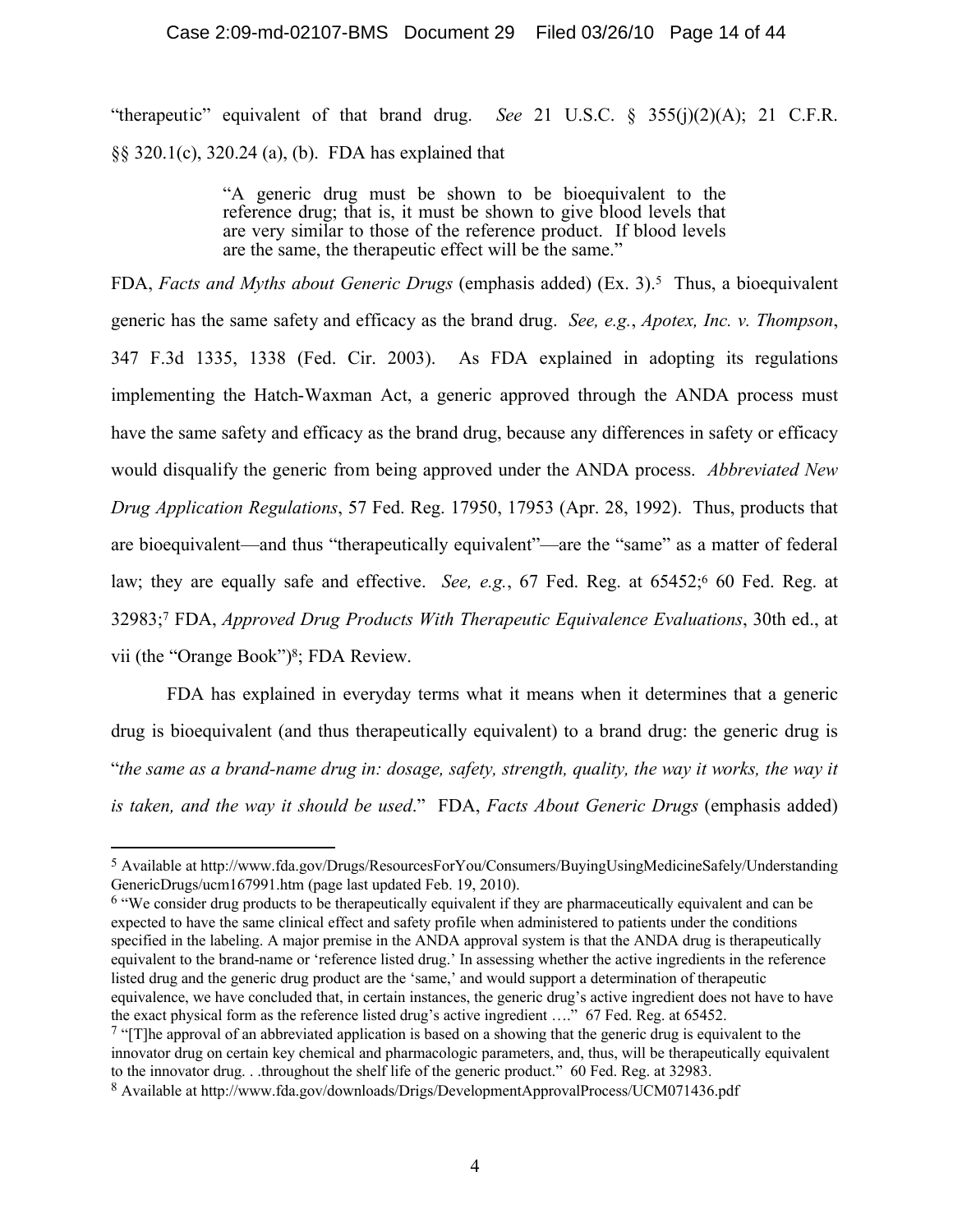(Ex. 1); *see also* 21 U.S.C. § 355(j)(2)(A)(iii). "When a generic drug product is approved, it has met rigorous standards established by the FDA with respect to identity, strength, quality, purity and potency." FDA, *Facts and Myths about Generic Drugs* (emphasis added) (Ex. 3). "FDA requires generic drugs to have the same quality and performance as the brand name drugs." *Id*. Indeed, FDA makes clear to the public that its approval of a generic drug means that drug is just as safe and just as effective as the brand drug. *See, e.g.*, Ex. 4, Ex. 5.<sup>9</sup> Once approved as a generic product based on the brand product's safety and efficacy testing, federal law requires that the generic carry the same label, except for certain, limited exceptions.<sup>10</sup> 21 U.S.C. § 355(j)(2)(A)(v); *see also id*. §§ 355(j)(2)(A)(i), (iv); 21 C.F.R. § 314.150(b)(10); 57 Fed. Reg. at 17953, 17961; FDA Office of Generic Drugs, *Guidance for Industry: Revising ANDA Labeling Following Revision of the RLD Labeling* (May 2000) (Ex. 8) [hereinafter "*Guidance for Industry*"].

Nonetheless, differences not material to safety and efficacy may exist between a generic and brand drug. A generic drug does not have to look the same or taste the same as the brand drug. *See* 67 Fed. Reg. at 65452; FDA, *Facts About Generic Drugs* (emphasis added) (Ex. 1). Nor do they have to use the same drug delivery mechanism. *See* 21 C.F.R. § 320.1(c); *Pfizer Inc. v. Shalala*, 1 F.Supp.2d 38, 42, 47 (D.D.C. 1998), *aff'd in part, rev'd in part on ripeness grounds*, 182 F.3d 975 (D.C. Cir. 1999); Br. of FDA in *Astellas Pharma US, Inc. v. FDA*, No. 1:09-cv-01511 (D.D.C.) (filed Aug. 12, 2009), at 6 (Ex. 7). Indeed, the Hatch-Waxman Act presumes that generics manufacturers will develop drugs that are equivalent to a brand drug for therapeutic purposes, but have other differences that allow the generic to avoid infringing the brand drug's patent. 21 U.S.C. § 355(j)(2)(A)(vii)(IV).<sup>11</sup> However, a drug that is less safe, less

(Continued…)

<sup>9</sup> Available at FDA, *Consumer Education: Generic Drugs*, [http://w](JUU\<iiYYY*WFG*TARi1HQTMi4SMAQHISM7AH9AQi)[ww.fda.gov/Drugs/ResourcesForYou/](YYY*WFG*TARi1HQTMi4SMAQHISM7AH9AQi) Consumers/BuyingUsingMedicineSafely/UnderstandingGenericDrugs/ucm169209.htm

 $10$  "Labeling" is a term of art meaning "all labels and other written, printed, or graphic matter (1) upon any article or any of its containers or wrappers, or (2) accompanying such article." 21 U.S.C. § 321(m). The term includes materials distributed by the manufacturer when it supplements or explains materials sent with the drug. *See, e.g.*, *Kordel v. United States,* 335 U.S. 345, 349-50 (1948).

 $11$  Thus, the fact that Impax's non-infringement arguments in patent litigation with the brand-drug company "lauded" the numerous differences between the release mechanisms," does not, as Plaintiffs' suggest, mean that the products must be materially different. Compl. ¶ 63. FDA could not have approved the Generic Products as bioequivalent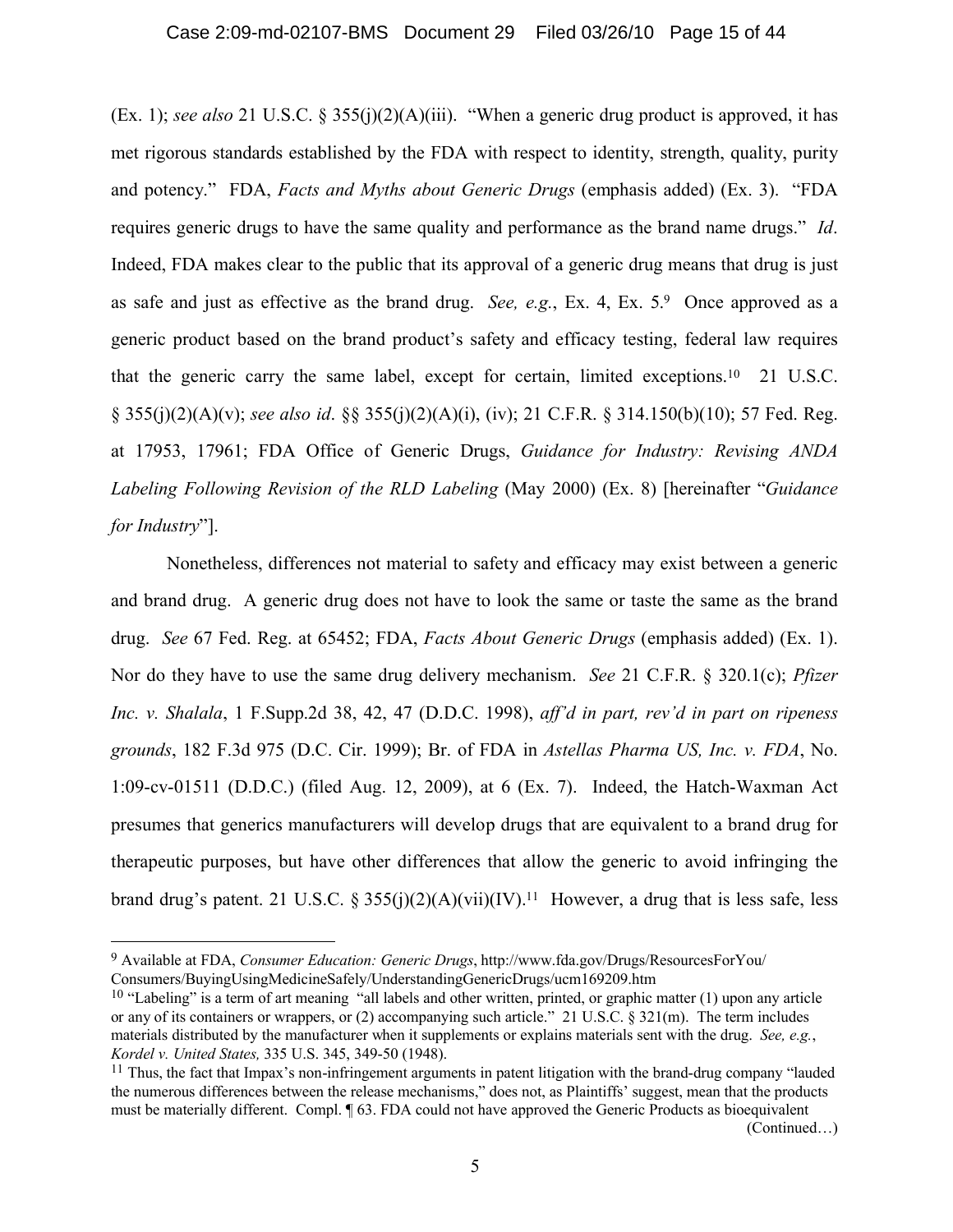#### Case 2:09-md-02107-BMS Document 29 Filed 03/26/10 Page 16 of 44

effective, or fails to perform the same way as the brand drug is not bioequivalent and cannot be approved by FDA as a generic. If FDA determines at any point that a generic varies from the brand drug in active ingredients, rate of administration, dosage form, or strength, FDA *must* conclude that the generic is not equivalent and thus it either cannot be approved on that basis, or its approval must be revoked. 21 C.F.R. § 320.1(c), (d); *see also Pfizer*, 1 F.Supp.2d at 41 n.3.

Federal law charges FDA with the exclusive statutory responsibility and authority for assessing the equivalence of generic drugs. *See id.* §§  $355(j)(1)$ ,  $355(j)(2)(A)(iv)$ ,  $355(j)(4)(F)$ . As such, FDA "thoroughly reviews the sufficiency of the ANDA's information" in determining whether to approve a generic drug. *Pfizer*, 1 F. Supp. 2d at 41. Although federal law defines what it means for a generic drug to be "bioequivalent" to a previously approved drug, *id*. § 355(J)(8)(B)(i), it specifically grants FDA broad discretion to select appropriate methods and standards for demonstrating bioequivalence, *id*. § 355(j)(7)(A)(i). Pursuant to that authority, FDA has promulgated standards for assessing bioequivalence, which also establishes *therapeutic equivalence*. 57 Fed. Reg. at 17950; Orange Book at vii-viii. FDA determines which studies it will require applicants to conduct in particular cases by evaluating which tests it believes are best-suited to compare the amount of drug delivered by the two products at the drug's particular site of action, based on "the purpose of the study, the analytical methods available, and the nature of the drug product." 21 C.F.R. § 320.24(a).

Following approval, FDA has an ongoing obligation to monitor generic drugs for any concerns about their equivalence to brand products that might arise from patients' experiences. FDA requires generic drug manufacturers to submit quarterly adverse event reports detailing any complaints with their drugs, including claims that the generic drug is not as effective as the brand drug. 21 C.F.R. § 314.80. If FDA believes that patient experience shows the generic drug not equivalent to the brand, it must withdraw approval for the ANDA. *See* 21 U.S.C. §§ 355(e); 355c(a)(2); *see also* 21 C.F.R. § 201.10(c)(2). A party dissatisfied with FDA's actions, either

unless the differences were immaterial. Brand companies have previously made virtually identical arguments to FDA and in APA challenges to FDA approval without success. *See Pfizer Inc. v. Shalala*, 1 F.Supp.2d 38, 47 n.9 (D.D.C. 1998).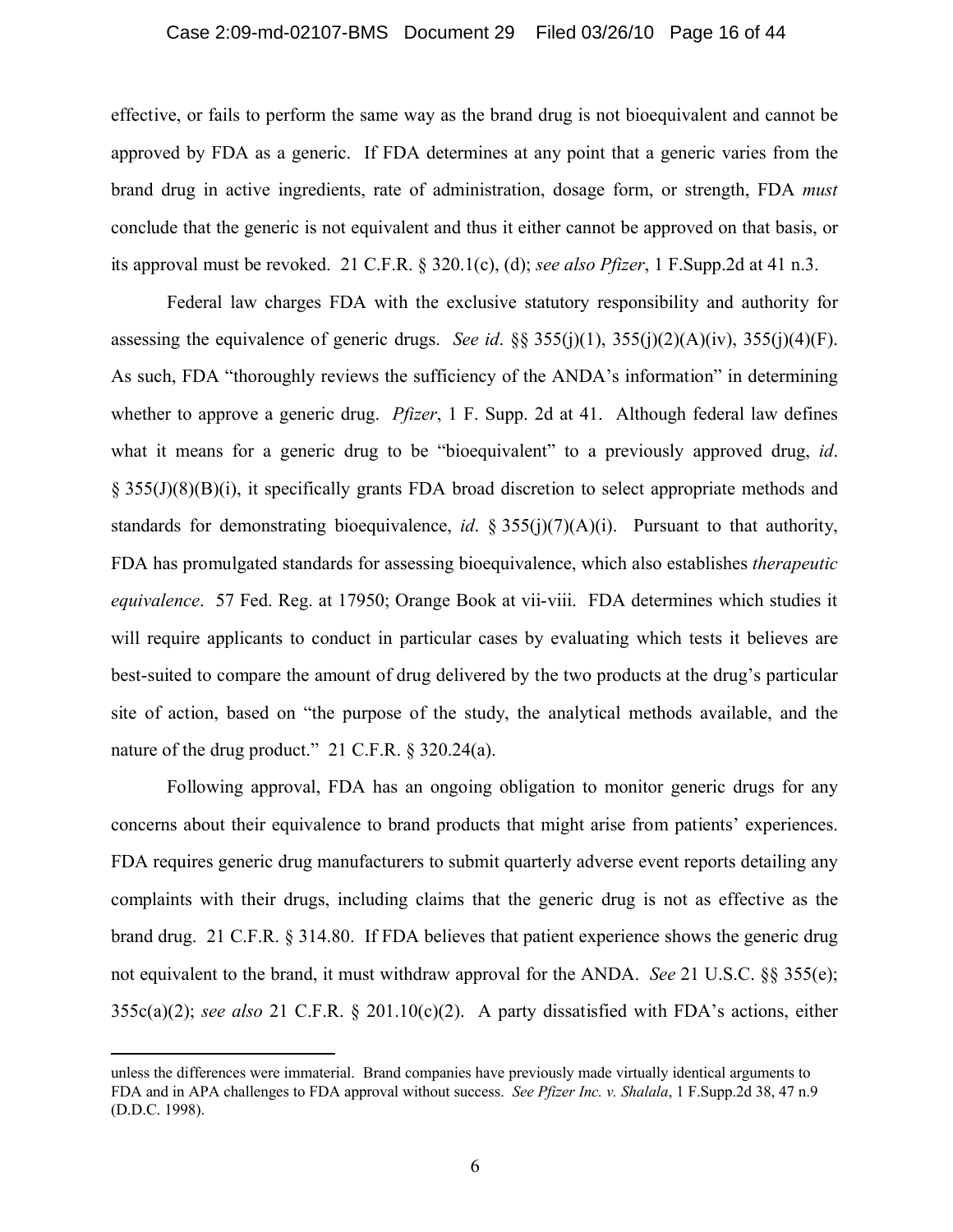## Case 2:09-md-02107-BMS Document 29 Filed 03/26/10 Page 17 of 44

before or after approval can file an administrative complaint, known as a Citizen's Petition and, if appropriate, seek judicial review under the Administrative Procedures Act ("APA"). *See Astellas Pharma US, Inc. v. FDA*, 642 F. Supp. 2d 10 (D.D.C. 2009).

Granting FDA exclusive authority to decide generic drug equivalence arose from a need to move away from state-specific determinations. Before Hatch-Waxman, states would ask the FDA to prepare lists of equivalent brand and generic drugs, but "it became apparent that FDA could not serve the needs of each state on an individual basis." Orange Book at i*.* FDA recognized that "providing a single list based on common criteria would be preferable to evaluating drug products on the basis of differing definitions and criteria in various state laws." *Id.* Hence, FDA created its "list of all prescription drug products that are approved by FDA for safety and effectiveness, along with therapeutic equivalence determinations" for generics. *Id*. FDA provides codes (such as "AB-rated") that reflect whether it has determined that the drug products are "expected to have the same clinical effect and safety profile" and are thus interchangeable. *Id.* at iv. These codes may be used by pharmacists and physicians to determine whether a generic is substitutable for the brand drug. *Wyeth v. Sun Pharm. Indus., Ltd.*, No. 09- 11726, 2010 WL 746394, at \*1 (E.D. Mich. Mar. 2, 2010) (citing 21 U.S.C. § 355(j)(7)(A)).

#### **II. FDA Determined That The Generic Products Are As Safe And Effective As The Brand Drug, Wellbutrin XL.**

Following the procedures described above, FDA has determined expressly that the Generic Products are equivalent to Wellbutrin XL on three occasions: in its detailed, mandatory pre-approval ANDA review process; in deciding a Citizens' Petition—an administrative complaint—submitted by the brand drug-maker, Biovail; and after considering the postmarketing adverse events that form the basis of plaintiffs' complaint.

Impax filed an ANDA and an amendment to its ANDA seeking approval to market the Generic Product—bupropion hydrochloride extended release tablets, 150 mg and 300 mg as equivalents of Wellbutrin XL. That ANDA is a 3600-page submission that included specific data comparing the Generic Products to Wellbutrin XL. In particular, Impax's ANDA included specific information from limited human trials showing the blood levels of the Generic Products and brand drug's active ingredient—bupropion hydrochloride—in volunteers who took the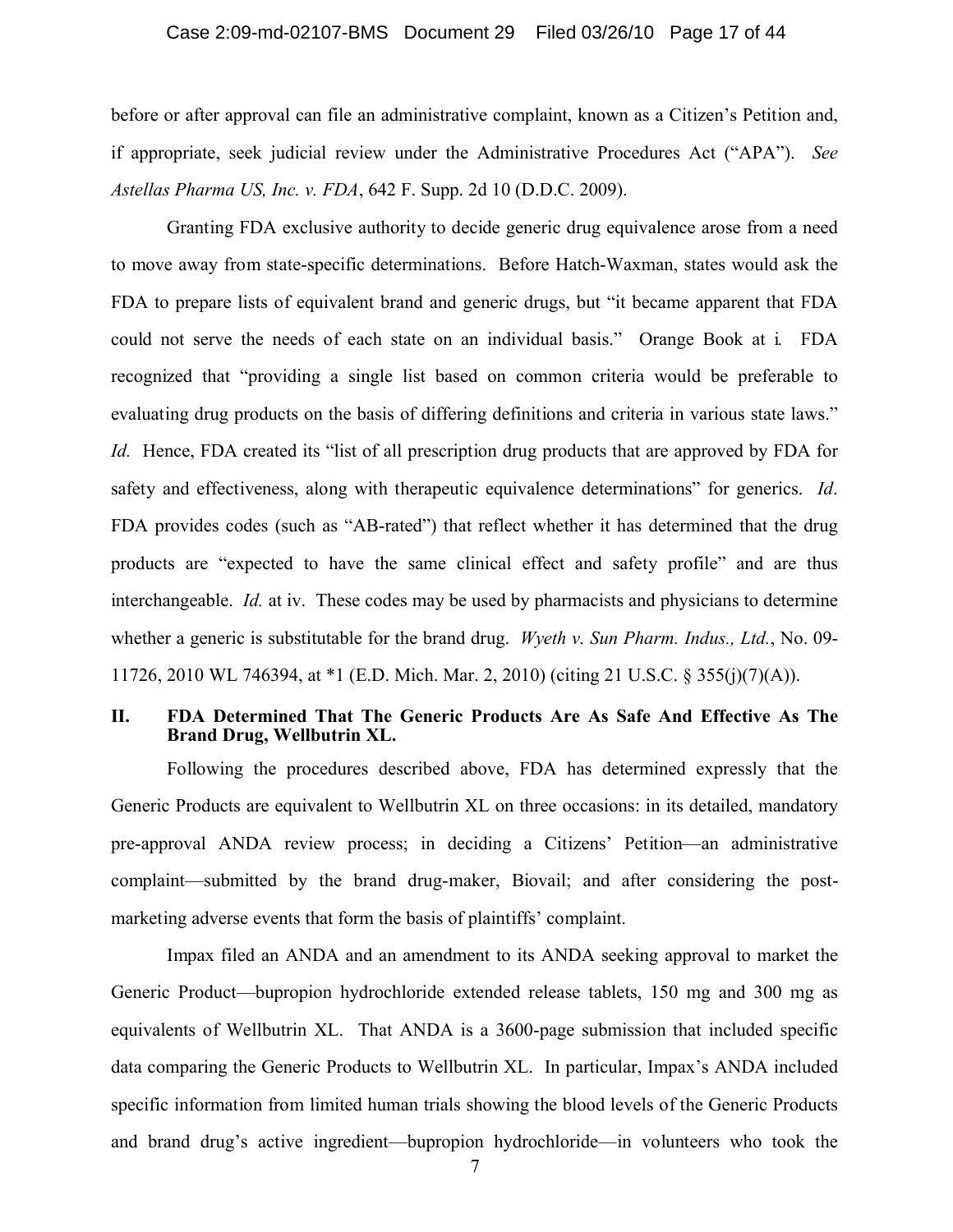#### Case 2:09-md-02107-BMS Document 29 Filed 03/26/10 Page 18 of 44

Generic Products. The ANDA results provided FDA all the information about these blood levels that FDA needed in determining whether the Generic Products were bioequivalent to, and thus as safe and effective as Wellbutrin XL.

On December 15, 2006, FDA approved Impax's ANDA for the 300 mg strength. *See* Dec. 15, 2006 FDA Approval of Impax's Bupropion XL ANDA at 3 (Ex. 7).<sup>12</sup> In so doing, FDA affirmed that "*the drug is safe and effective for use as recommended in the submitted labeling*" and is "bioequivalent *and, therefore, therapeutically equivalent*" to the brand-name, reference listed drug, Wellbutrin XL. *Id.* at 1-2 (emphasis added). FDA could have reached that conclusion *only if* it concluded (1) the Generic Products are as safe and effective as the brand, 57 Fed. Reg. at 17960; and (2) the generic did not require any warnings different from the brand product. 57 Fed. Reg. at 17953.

FDA also conducted an additional review of the Generic Products prior to approval, in order to respond to a Citizens' Petition that the brand-drug maker, Biovail, filed pursuant to 21 C.F.R. § 10.30. *See* Dec. 20, 2005 Biovail Citizen Petition (Ex. 8). The Biovail Citizens' Petition asserted that FDA abused its discretion by not requiring more extensive bioequivalence trials. In particular, Biovail argued that "bioequivalence studies … should be conducted at steady-state evaluating the performance of the dosage form based on AUC, Cmax, Cmin," and that further testing to "ensure the absence of 'dose dumping' if the drug is consumed with alcohol," should be required. *Id*. at 1. And much like plaintiffs, Biovail also argued that if the generic's label "refer[red] to specific test results or other scientific findings" for Wellbutrin XL found on the brand label, it would be "false or misleading" unless the generic product itself also satisfied those particular conditions. *See id*. at 5.

FDA carefully considered Biovail's Citizen Petition and, approximately one year later issued a detailed letter-decision granting in part and denying in part Biovail's requests. *See* Dec.

 $12$  Thereafter, Impax began delivering its 300 mg bupropion drug products to Teva for commercial marketing under the trade name "Budeprion XL." Compl.¶ 116-17. FDA subsequently gave final approval to Impax for the 150 mg strength, which Impax markets. Compl.¶ 116.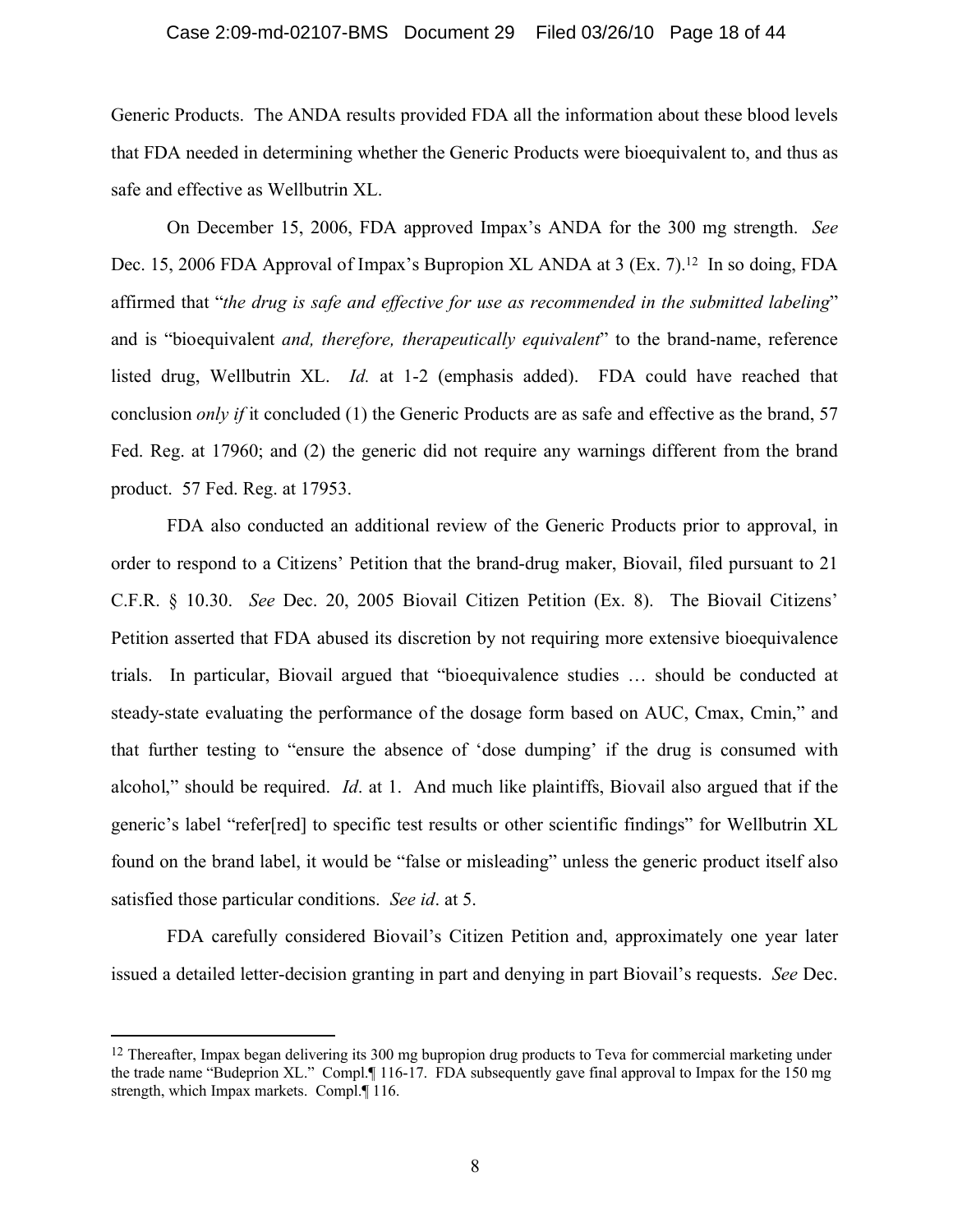14, 2006 FDA Response to Biovail Citizen Petition at 6-8 (Ex. 9); *see also* Br. of FDA in *Biovail Corp. v. U.S. FDA*, No. 06-1487 (D.D.C.), at 13-15 (Ex. 10). FDA explained, *inter alia*, that once it determined that the Generic Products were bioequivalent to Wellbutrin XL and meet all the other requirements for ANDA approval, the Wellbutrin XL labeling, including equivalence and seizure information, were applicable to the generic extended-release product. *Id*. at 6-7.<sup>13</sup>

Biovail filed an action in the U.S. District Court for the District of Columbia under the APA, seeking to enjoin FDA from approving all generic bupropion products. The court denied all relief, finding that "it is well-accepted that 'the plain language of the Hatch-Waxman Amendments, their legislative history, and their interpretation by FDA all require manufacturers of generic drugs to copy the labeling of pioneer drugs "near-verbatim" to obtain ANDA approval.'" *Biovail Corp. v. U.S. FDA*, 519 F.Supp.2d 39, 48 (D.D.C. 2007). The court noted that because FDA's rejection of Biovail's assertions and approval of generic bupropion XL "rests squarely on the FDA's evaluation of scientific data within its area of expertise, [it is] entitled to a high level of deference." *Id*. at 47 (internal quotations omitted).

Following its original approval and Biovail's unsuccessful challenge, FDA again reaffirmed its finding that the Generic Products are as safe and effective as Wellbutrin XL. FDA studied post-marketing reports on 85 individuals who reported undesirable effects when switching from Wellbutrin XL to the 300 mg Generic Product (sold under the trade name Budeprion XL 300 mg). The agency expressly considered "whether the reported lack of efficacy and/or new onset side effects in these patients … suggests a problem with the generic product, *i.e.*, lack of bioequivalence to the branded product, or have some other explanation." *See* FDA Review (Ex. 2). FDA found there was no support for "a conclusion that the reported lack of antidepressant effect and new onset side effects are the result of differences between the two

<sup>&</sup>lt;sup>13</sup> The agency noted that it considered the results of in vitro dissolution studies to evaluate the possible effect of alcohol when determining whether to approve each ANDA. *Id*. at 13. FDA agreed with Biovail that, in assessing the bioequivalence of generic bupropion HCl extended-release tablets to Wellbutrin XL, ANDA applicants should conduct a "fed" bioequivalence study (drug administered shortly after a meal), in addition to a "fasted" study (drug administered under fasting conditions), to demonstrate the absence of a "food-effect" on the release of the active ingredient in the generic product. FDA Biovail CP Response at 8. Impax conducted the required studies to obtain approval.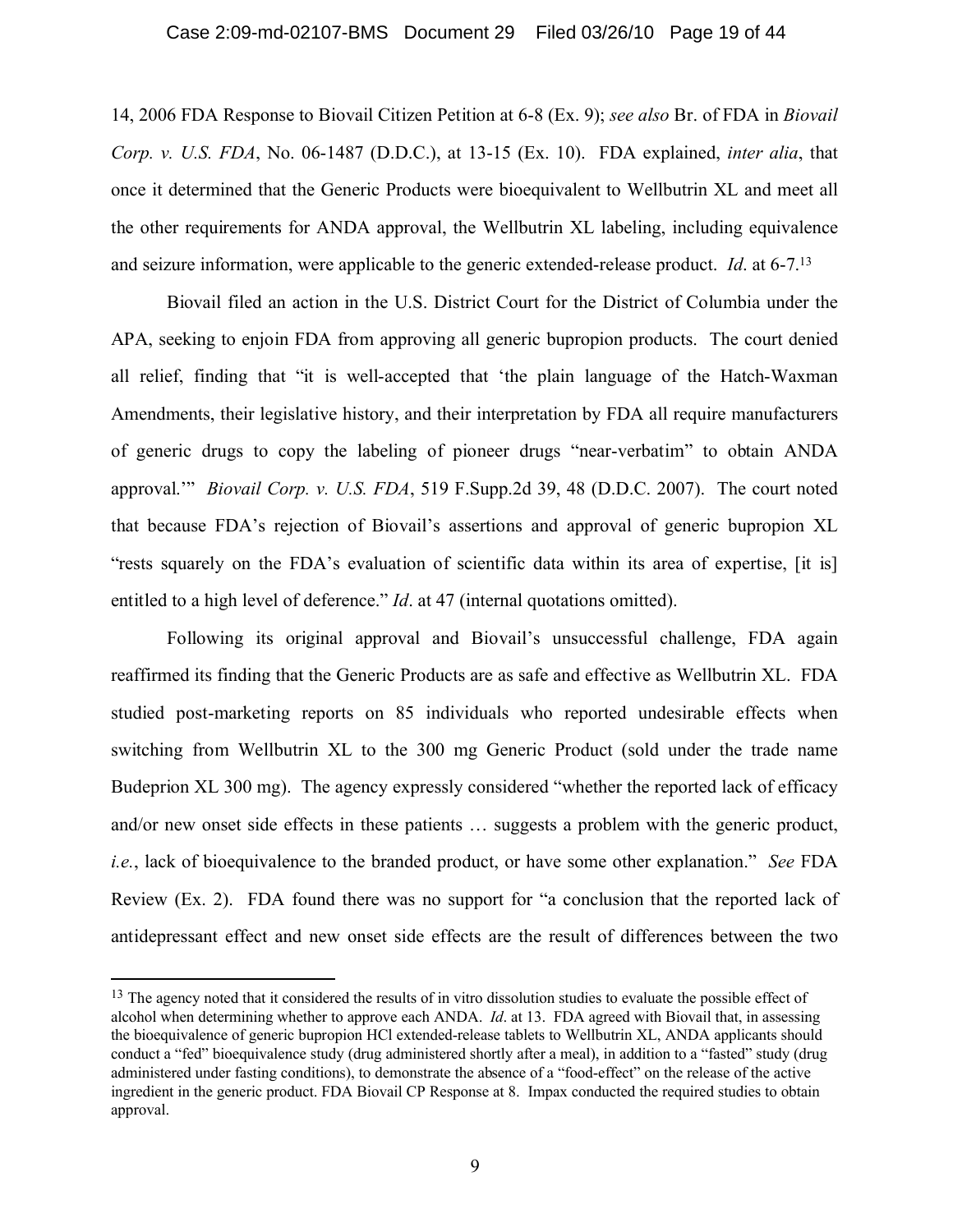#### Case 2:09-md-02107-BMS Document 29 Filed 03/26/10 Page 20 of 44

products"—allegations identical to those Plaintiffs make here. *Id.* at 3. In its review, FDA specifically considered whether the difference in the time it takes for the drug's active ingredient to reach maximum concentration in the user's bloodstream (Tmax) might have any relationship with the reported lack of efficacy or new onset side effects or both. FDA observed that the "Tmax was examined *but is not required to be within any specified limits*." *Id*. (emphasis added). FDA observed that the "bupropion Tmax was faster for Teva's XL product (2-3 hours) than Wellbutrin XL (5-6 hours)," but that "[t]hese differences in Tmax …*were not considered clinically significant*." *Id*. (emphasis added). Thus, FDA concluded that "[t]he pharmacokinetic profiles of the generic and branded products *do not support a conclusion that the reported lack of antidepressant effect and new onset side effects are the result of differences between the two products*." *Id*. (emphasis added) FDA also stated that the number of complaints made regarding the Generic Products was well within the "expected" range, because the rate of the incidents, e.g. recurrence of depression, that led to those complaints was within the expected rates for patients receiving depression therapy generally.<sup>14</sup> As such, FDA specifically reaffirmed that "the generic form of bupropion XL 300 mg (Teva Pharmaceuticals)," *i.e.*, the 300 mg Generic Product, is "*bioequivalent and therapeutically equivalent to (interchangeable with) Wellbutrin XL 300 mg.*" *Id.* at 5 (emphasis added). Moreover, FDA concluded: "[T]he reported cases of worsening of symptoms following a switch are far more likely to be a consequence of the natural course of treated [depression] than of the small pharmacokinetic differences between the generic and

branded product." *Id.*<sup>15</sup>

<sup>&</sup>lt;sup>14</sup> FDA explained, that in clinical trials, patients receiving depression therapy have a 5-8% recurrence rate, regardless of whether they change drugs. *Id.* at 4-5. FDA thus expects that, under normal circumstances, of the approximately 400,000 people taking the 300 mg Generic Product in 2007, some 20,000 to 32,000 would experience a recurrence of depression within 30 days of starting therapy with that Generic Product. *Id.* The 85 reported incidents were a tiny fraction of that expected number.

<sup>&</sup>lt;sup>15</sup> In its 2008 Review, the FDA also dismissed any concern over the sufficiency of the original testing of the Generic Products, which was done only at the 150 mg strength, due to the risks associated with testing the 300 mg strength in healthy subjects. *Id.* at 2. Nonetheless, to address questions raised following the recent anecdotal commentary on the 300 mg Generic Product, Teva and Impax have voluntarily initiated a multiple dose, double blind, double dummy comparative bioavailability study. Defendants and FDA have been in discussions regarding this study for nearly two years—long before plaintiffs filed their initial complaints. Because of the safety concerns noted by FDA, the study will involve persons currently or previously treated with 300 mg Wellbutrin XL or a generic counterpart, limiting the population from which to recruit study participants. *See* Oct. 28, 2008 FDA Letter (Continued…)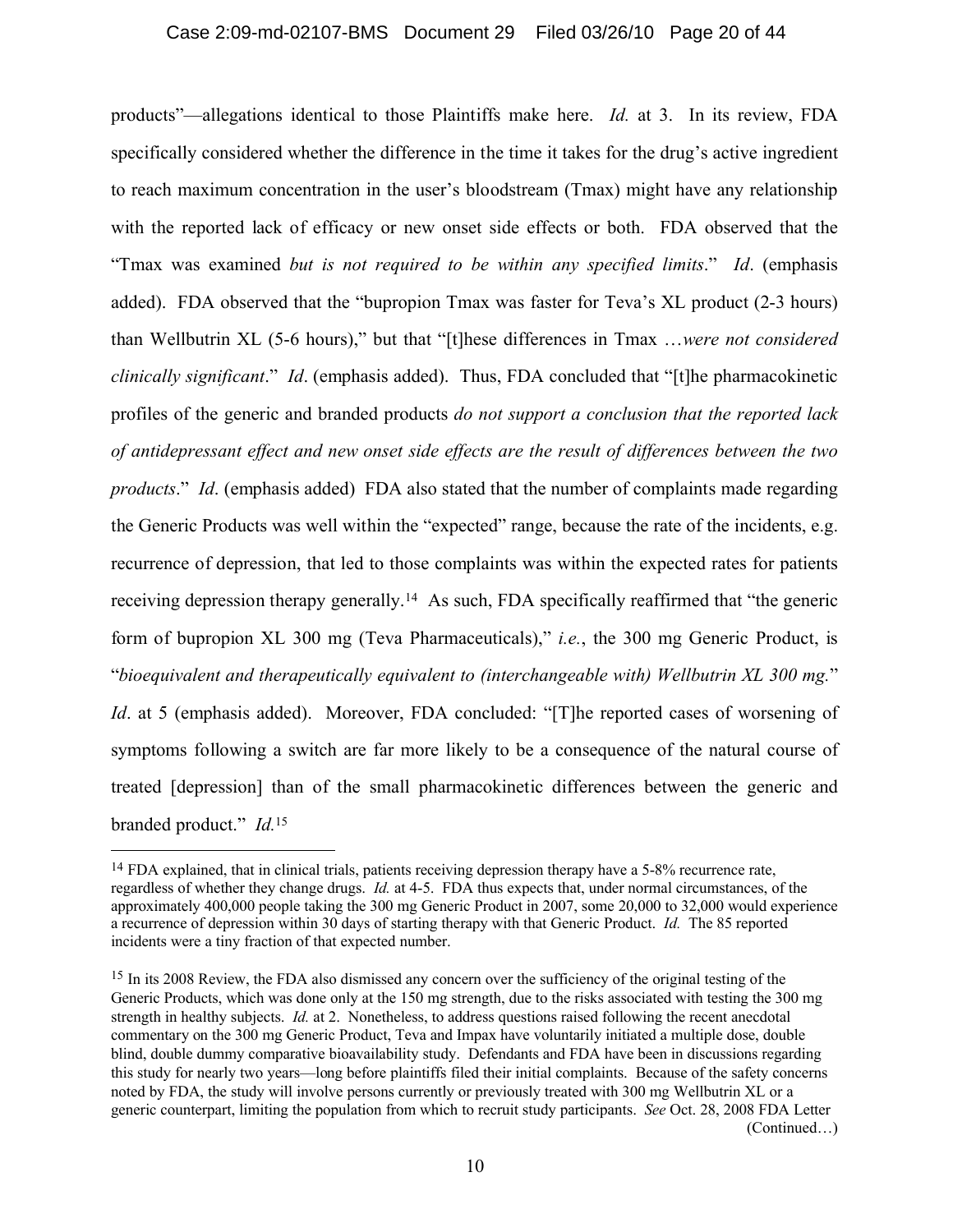#### **ARGUMENT**

Plaintiffs' claims would allow state law to impose requirements on generic drug makers that conflict with FDA's determination that their drugs are equivalent to their brand counterparts. As such, plaintiffs' claims would interfere with FDA's express, affirmative decisions, taken pursuant to authority that Congress granted it under the Hatch-Waxman Act. Two equally compelling and independent federal-law doctrines—conflict preemption and primary jurisdiction—require dismissal here. Moreover, because plaintiffs' claims would impose upon defendants obligations inconsistent with FDA's directives, Rule 19 requires joining FDA as an indispensable party. Because FDA's sovereign immunity precludes joining it as a party, Rule 19(b) requires dismissal of plaintiffs' claims. Finally, plaintiffs fail to state a claim under state law and have failed to satisfy the basic pleading requirements of Rules 8 and 9(b).

#### **I. Federal Law Requires Dismissal Of Plaintiffs' Claims.**

#### **A. Plaintiffs' Claims Are Preempted By The FDCA And FDA's Determination That The Generic Products Are As Safe And Effective As Wellbutrin XL.**

To prevail on their claims, plaintiffs would have to prove that the Generic Products are not as safe and not as effective as Wellbutrin XL.<sup>16</sup> Otherwise, there could be no "material omissions" under plaintiffs' theory.<sup>17</sup> Yet, plaintiffs would have the Court ignore FDA's express determinations that the brand and Generic Products are bioequivalent and, thus, therapeutically equivalent and interchangeable with Wellbutrin XL. Allowing plaintiffs to proceed in the face of such a determination by FDA would both "'interfere with'" FDA's exclusive authority to

<sup>(</sup>Ex. 11); Jan. 3, 2010 FDA Letter (Ex. 12); Jan. 29, 2010 Teva Letter to FDA (Ex. 13). That study and the resulting data will be provided to FDA, and are expected to provide further scientific support affirming FDA's determination that the Generic Products are as safe and effective as the brand product.

<sup>16</sup> *See, e.g.*, Compl. ¶ 46 ("less effective, more risky"), ¶ 52 ("less effective … more likely to cause certain dangerous side effects"), ¶ 55 ("experiencing adverse side effects"), ¶ 56 ("not effectively treating"), ¶ 71(j) ("different physiological and therapeutic effect"),  $\P$  71(*l*) ("did not work the same"),  $\P$  133 ("diminished effectiveness and increased adverse events"), ¶ 137 ("misled the public about the safety and efficacy"), ¶ 150(b) ("less effective and presented more risks").

 $17$  The materiality of all alleged representations or purported omissions is entirely dependent on the core premise that the Generic Products are not as safe and effective as Wellbutrin XL. Indeed, the only "reliance" alleged by plaintiffs is that they "believed [the Generic Products were] identical in all respects to Wellbutrin XL in term[s] of ease-of-use, effectiveness, and risk of side effects." Compl. ¶ 142; *see id.* ¶ 143. Even that allegation does not demonstrate reliance on anything other than the fact of the FDA's approval. *See* 21 U.S.C. § 355(j)(7)(A) (requiring FDA to maintain a database of brand drugs and their approved generic equivalents, known as the "Orange Book.").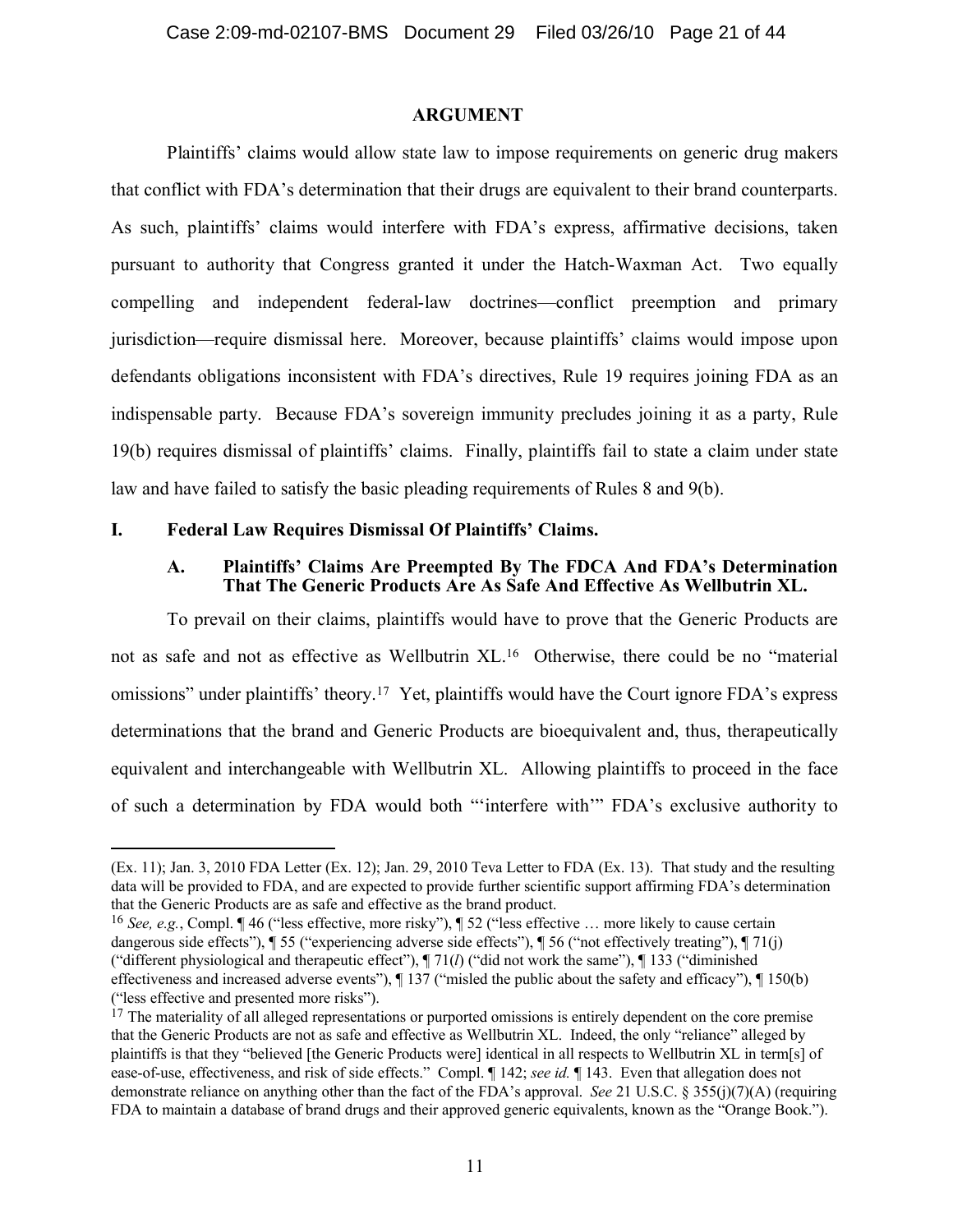#### Case 2:09-md-02107-BMS Document 29 Filed 03/26/10 Page 22 of 44

determine that a generic drug is as safe and effective as a brand drug, and would be "'contrary to'" FDA's express findings of bioequivalence. *Hillsborough County, Fl. v. Automated Med. Labs., Inc.*, 471 U.S. 707, 712 (1985) (quoting *Gibbons v. Ogden*, 22 U.S. 1 (1824)). As such, plaintiffs' claims are preempted.

#### **1. Plaintiffs' Claims Conflict With FDA's Finding That The Generic Products Are As Safe And Effective As Wellbutrin XL.**

Plaintiffs' claims are all premised on the assertion that the Generic Products are not as safe and not as effective as Wellbutrin XL. *See* Compl. ¶¶ 46, 52, 55, 56, 71, 74, 133, 137, 150. But that premise conflicts with FDA's contrary findings both pre- and post-approval that they are bioequivalent, and thus just as safe and effective. Congress charged FDA with the responsibility for deciding whether a generic drug is bioequivalent, and thus therapeutically equivalent to, and interchangeable with, a brand drug. 21 U.S.C. § 355(j)(2), (3), (7); *see also* 21 C.F.R. § 320.24. And FDA is vested with exclusive authority under the FDCA on *how* to make those determinations. *See* 21 U.S.C. § 355(j)(4)(F), (7).

FDA specifically and repeatedly exercised that authority in determining and re-affirming that the Generic Products are bioequivalent to Wellbutrin XL. Plaintiffs' attempts to collaterally attack FDA's repeated determinations that the Generic Products are bioequivalent to Wellbutrin XL are thus preempted by federal law: allowing them to proceed would both "actually conflict" with FDA's specific equivalence determinations made pursuant to the FDCA, *Geier v. Am. Honda Motor Co., Inc.*, 529 U.S. 861, 869 (2000), and would pose "an obstacle to the accomplishment and execution of the full purposes and objectives of Congress," *Hines v. Davidowitz*, 312 U.S. 52, 67 (1941).

*First*, bioequivalence is fundamentally a federal law concept. *See* 21 U.S.C. § 355(j)(8)(B)(i). The FDCA gives FDA broad discretion in selecting the methods and standards for demonstrating bioequivalence, *see id*. § 355(j)(7)(A)(i), and charges FDA with the exclusive statutory responsibility for assessing the bioequivalence of generic drugs, *see id*. § 355(j)(4)(F); *see also* 21 C.F.R. § 320.24(b)(6); *Somerset Pharms., Inc. v. Shalala*, 973 F.Supp. 443, 453 (D. Del. 1997). FDA's determination is entitled to preemptive effect. *See City of New York v. FCC*, 486 U.S. 57, 64 (1988); *Fid. Fed. Sav. & Loan Ass'n v. de la Cuesta*, 458 U.S. 141, 153-54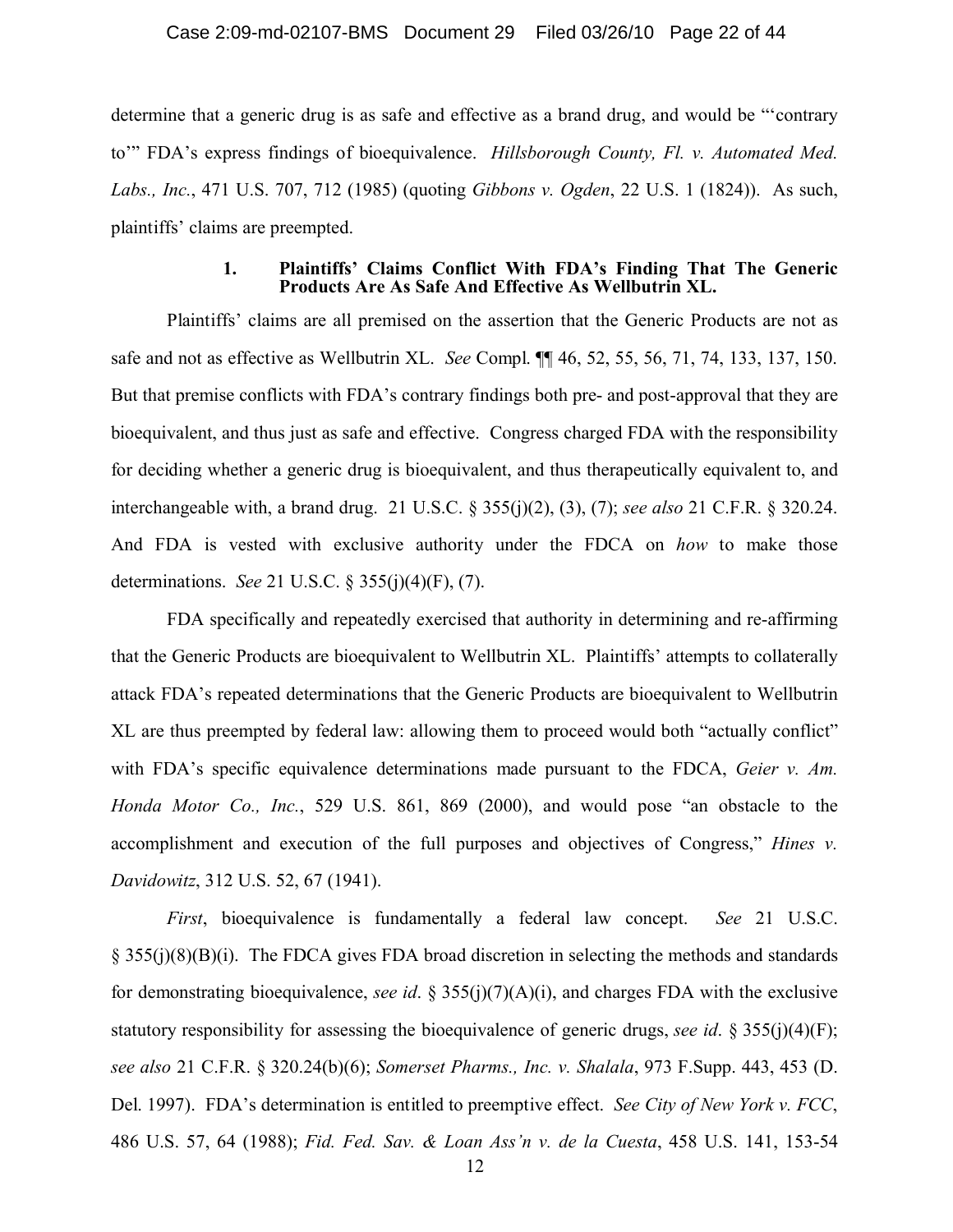#### Case 2:09-md-02107-BMS Document 29 Filed 03/26/10 Page 23 of 44

(1982). California law is, thus, preempted to the extent that it would require a different determination—which is, of course, the predicate to plaintiffs' claims. *See* Compl. ¶¶ 1, 46, 51- 53, 134. This is not a case where FDA has not "made an affirmative decision" about the issue in dispute. *See Wyeth v. Levine*, 129 S. Ct. 1187, 1199 (2009). Rather, FDA has addressed the exact issues raised by plaintiffs in finding the Generic Products to be bioequivalent to Wellbutrin XL and approving them for marketing.

Because FDA has determined that the Generic Products and Wellbutrin XL are bioequivalent, there is no room for claims that these drugs materially differ. Although FDA's finding that the Generic Products are as safe and effective as Wellbutrin XL is alone sufficient to preempt all of plaintiffs' claims, FDA has specifically rejected plaintiffs' subsidiary allegations as well. For example, plaintiffs assert that the Court may find, as a matter of California law, that it is a material omission or misrepresentation not to disclose that Tmax for the Generic Products and Wellbutrin XL differ. Compl. ¶ 71(a), (b). Yet, FDA concluded that "differences in Tmax for both bupropion and its active metabolite, however, were not considered clinically significant" and "would not lead to decreased effectiveness." FDA Review (Ex. 2). Likewise, plaintiffs contend it is a material omission not to disclose that taking the Generic Products with food "increases the total amount of the drug eventually released into the body," Compl.  $\P$  71(c), but FDA found that any alleged differences "are not considered clinically relevant." FDA Review (Ex. 2). Plaintiffs claim it was a material omission not to disclose that the 300 mg product was not tested for bioequivalence. Compl. *[]* 71(d). Setting aside the fact that this is a grossly misleading statement (because the 300 mg product was only approved after Impax performed the testing required by FDA), FDA would not have permitted the kind of testing that plaintiffs' allegation implies. Rather, "[b]ecause of the potential risk of seizures at higher doses, the 300 mg strength was not studied. This practice is used when evaluating the pharmacokinetic profile of a drug in normal volunteers, especially when a drug's adverse effects increase with dose." FDA Review (Ex. 2). However, according to FDA, "[t]he pharmacokinetic profile is not expected to differ between 300 mg and 150 mg doses of bupropion," and thus the alleged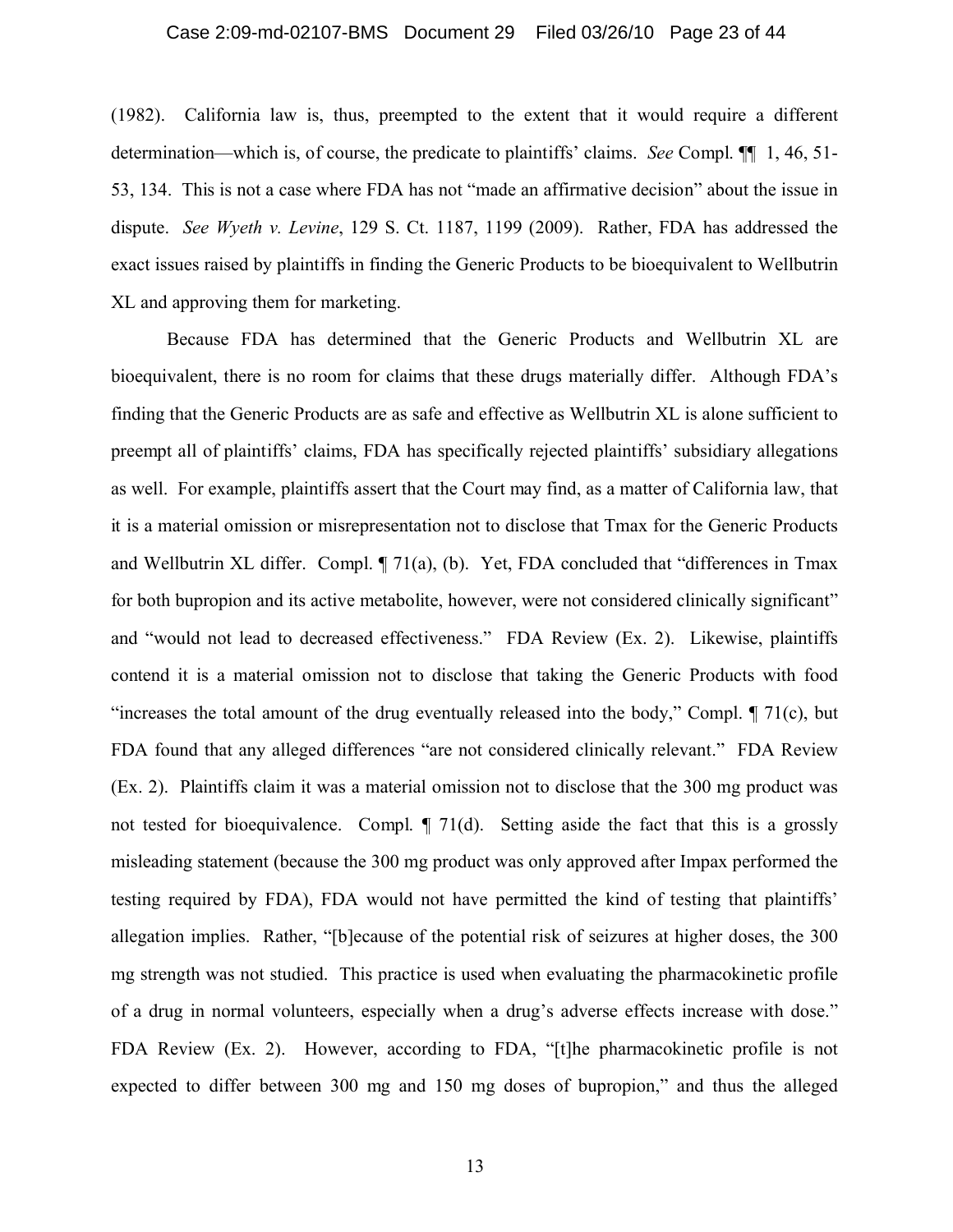#### Case 2:09-md-02107-BMS Document 29 Filed 03/26/10 Page 24 of 44

"failure" to directly test the 300 mg product is not material. *Id*. To the contrary, it would be reckless for a jury to effectively impose testing obligations that FDA considers unsafe.

Plaintiffs' allegations, thus, all relate to matters where FDA considered the "factual basis for the alleged duty to warn" and "reject[ed] it." *Fellner v. Tri-Union Seafoods*, 539 F.3d 237, 251 (3d Cir. 2008). <sup>18</sup> A judgment requiring the warnings plaintiffs seek to impose would conflict with FDA's contrary determination that the Generic Products are just as safe and just as effective as Wellbutrin XL. Indeed, the California Supreme Court has recognized the danger of applying California law where FDA had made an express determination about a drug. *See Dowhal v. Smithkline Beecham Consumer Healthcare*, 32 Cal.4th 910, 929 (2004). The court concluded that state-law civil claims under the Unfair Competition Law could not be used to impose a warning that contradicted FDA's express findings, made in the context of responding to a Citizen Petition. So too here.

*Second*, allowing plaintiffs to collaterally attack FDA's expert determinations of bioequivalence through state-law claims against generic drug manufacturers would also impermissibly undermine Congress's specific delegation of exclusive authority to FDA to determine *how* to measure bioequivalence—and with it, how to determine if a generic product is as safe and effective as the brand product. *See Perez v. Campbell*, 402 U.S. 637, 652 (1971) (state law is preempted where it "frustrates the full effectiveness of federal law"), *superseded by statute as stated in In re Saunders*, 105 B.R. 781 (Bankr. E.D. Pa. 1989).

Plaintiffs' approach would turn states and state courts into mini-FDAs, enabling states to effectively set a standard for generic drugs different from FDA's. However, Congress did not grant FDA discretion in determining equivalence only to have a state take it away. *See* 21 U.S.C. § 355(j)(7)(A)(i); 21 U.S.C. § 322(j)(2)(A); 21 C.F.R. §§ 320.1(c), 320.24(a), (b). If

<sup>18</sup> The Third Circuit's decision in *Colacicco v. Apotex, Inc.*. 521 F.3d 253 (3d Cir. 2008) is in accord, finding preemption where "the FDA has publicly rejected the need for a warning that plaintiffs argue state law requires." *Id*. at 271-272. However, in accordance with its normal practice, the Supreme Court vacated all cases in which its holding in *Wyeth* might be implicated, to allow lower court consideration in the first instance. Although *Colacicco's*  reasoning was entirely consistent with *Wyeth,* it was accordingly vacated and is now before the district court for reconsideration.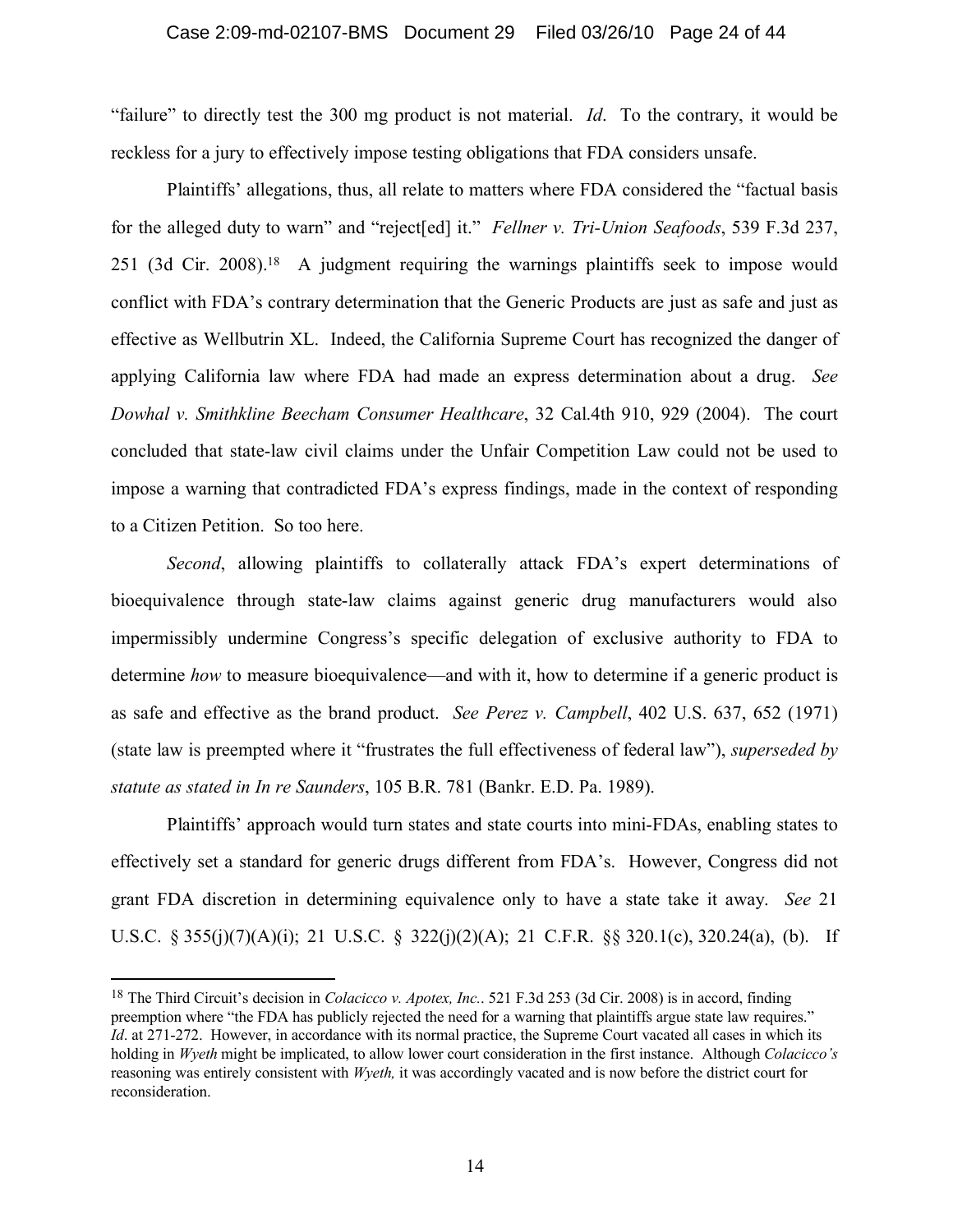## Case 2:09-md-02107-BMS Document 29 Filed 03/26/10 Page 25 of 44

FDA determines a generic product to be bioequivalent to a brand product, it gives it an "AB" rating, and it may be marketed as therapeutically equivalent to the brand product. In order to accomplish Congress's overall objective, the Hatch-Waxman Act requires FDA to publish a list of all approved brand drugs ("new drugs") and approved generics, i.e. AB rated therapeutic equivalents, to those brand drugs. 21 U.S.C. § 355(j)(7)(A)(i)-(ii). The FDA publishes this list as the Orange Book. Orange Book, at i. The Orange Book is "a single list based on common criteria," that is intended to substitute for evaluating equivalence of "drug products on the basis of differing definitions and criteria in various state laws." *Id*. Because the approach that flows from plaintiffs' claims would effectively allow states to set their own equivalence standards, plaintiffs' claims "interfere[] with *the methods* by which the federal statute was designed to reach th[at] goal." *Gade v. Nat'l Solid Wastes Mgmt. Ass'n*, 505 U.S. 88, 103 (1992); *see also Int'l Paper Co. v. Ouellette*, 479 U.S. 481, 494 (1987). Thus, plaintiffs' claims are preempted. *Id.*

This was precisely the issue in *Geier v. Am. Honda Motor Co.*, 529 U.S. 861, 873 (2000). There the Court concluded that the fact that automobile manufacturers had been given various options by the Department of Transportation in developing passive restraints precluded claims that would allow liability on the theory that a defendant had failed to use a particular passive restraint. Likewise here, Congress has given FDA broad discretion to exercise its scientific judgment in determining which equivalence tests a particular generic drug should satisfy. *See* 21 U.S.C.  $\S 355(i)(7)(A)(i)$ . Liability predicated on a different approach to determining the safety and effectiveness of the generic drug would interfere with that discretion. As in *Geier*, the FDA's exercise of discretion in determining what testing should be required to show equivalence does not set a minimum bar that can be raised by state tort law, it is the *sin qua non* of the entire federal regime for generic drugs. *See Geier*, 529 U.S. at 874. When FDA makes an equivalence determination under the standards it deems appropriate, it reflects the agency's decision *not* to require a different set of standards. *Id*. at 878-79. States may not second-guess that determination and impose liability without disrupting the entire regulatory regime. It made no difference in *Geier*, and it makes no difference here, that state and federal law ultimately shared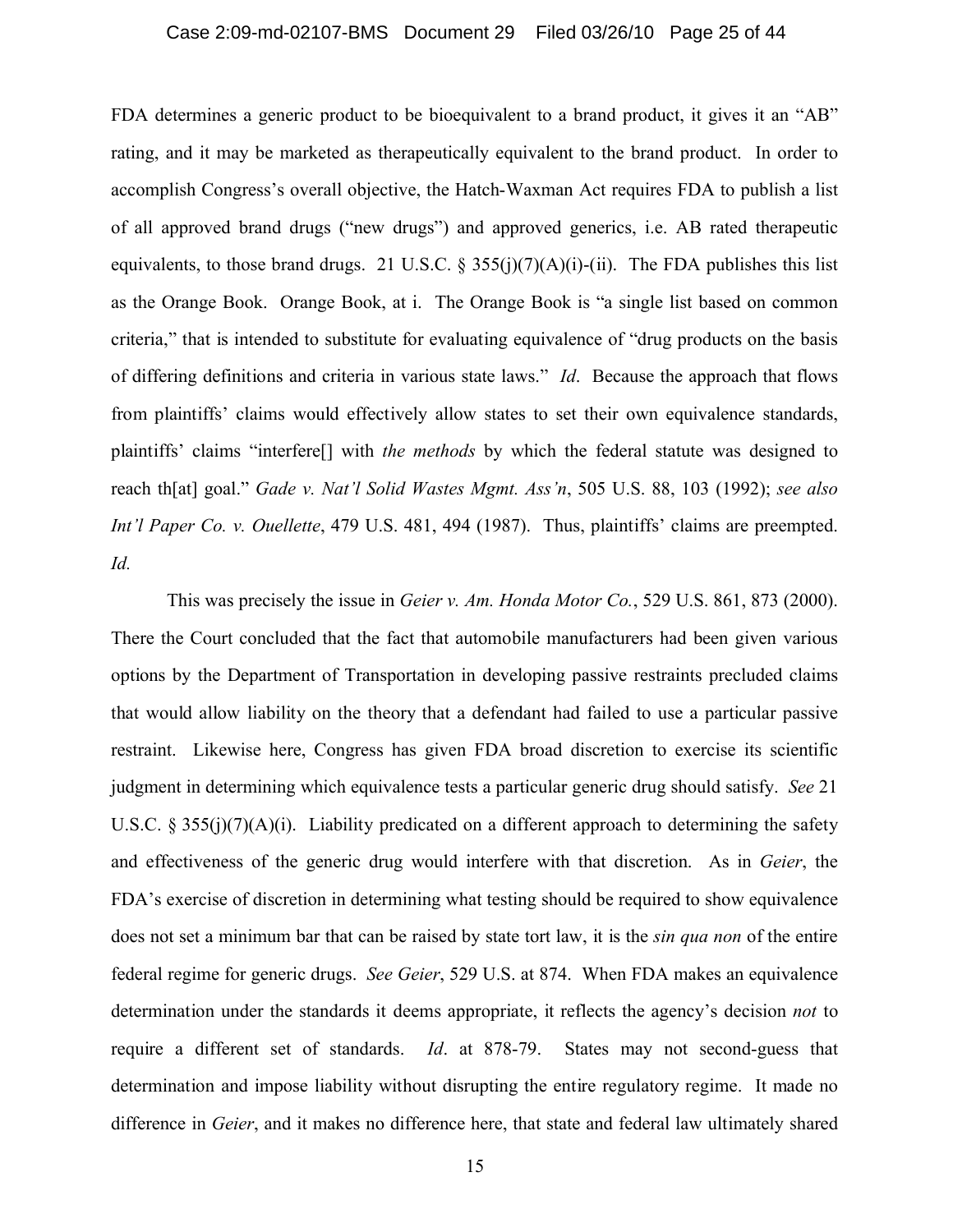#### Case 2:09-md-02107-BMS Document 29 Filed 03/26/10 Page 26 of 44

the same goal of ensuring safety. "To the extent a state law interferes with the manner in which Congress intended the federal law to operate, the state law is preempted even where the state and federal laws share common goals." *Pac. Merch. Shipping Ass'n v. Cackette*, No. CIV S-06-2791 WBS KJM, 2007 WL 2492681, at \*5 (E.D. Cal. Aug. 30, 2007), *aff'd*, 517 F.3d 1108 (9th Cir. 2008).

At bottom, the Hatch-Waxman Act expressed Congress's intention to *encourage* the marketing of generic drugs that are approved by FDA as interchangeable with the brand drug that was Congress's goal in adopting a streamlined approval process for generic drugs. Were plaintiffs to prevail, FDA approval of a generic as bioequivalent would no longer be enough and generic drug manufacturers would have to engage in the very kind of safety and efficacy testing that the Hatch-Waxman Act expressly rejects for generic drug approval. The result is undeniable: there would be fewer generic drugs developed for approval by FDA. State law "is preempted if its effect is to discourage conduct that federal legislation specifically seeks to encourage." *City of Morgan City v. S. La. Elec. Coop. Ass'n.*, 31 F.3d 319, 322 (5th Cir. 1994). The use of state law to second-guess FDA's determination that the Generic Products are as safe and effective as Wellbutrin XL unquestionably would undermine Congress's express delegation of exclusive authority to FDA to select the methods and standards for approving generic products as interchangeable with brand products, and discourage the marketing of approved products. Such an application of state law is, thus, preempted. *See, e.g.*, *Crosby v. Nat'l Foreign Trade Council*, 530 U.S. 363, 372-73 & n.6 (2000); *Geier*, 529 U.S. at 869; *Gade*, 505 U.S. at 103.

Because plaintiffs' state law claims would prohibit marketing the Generic Products unless they included warnings and information that FDA deemed erroneous, unsupported, immaterial, or inconsistent with its determination of bioequivalence, state law must yield to the FDCA and FDA's determination that the Generic Products are bioequivalent to—and, thus, as safe and effective as—Wellbutrin XL. *See Geier*, 529 U.S. at 873, 881; *Gade*, 505 U.S. at 108.

16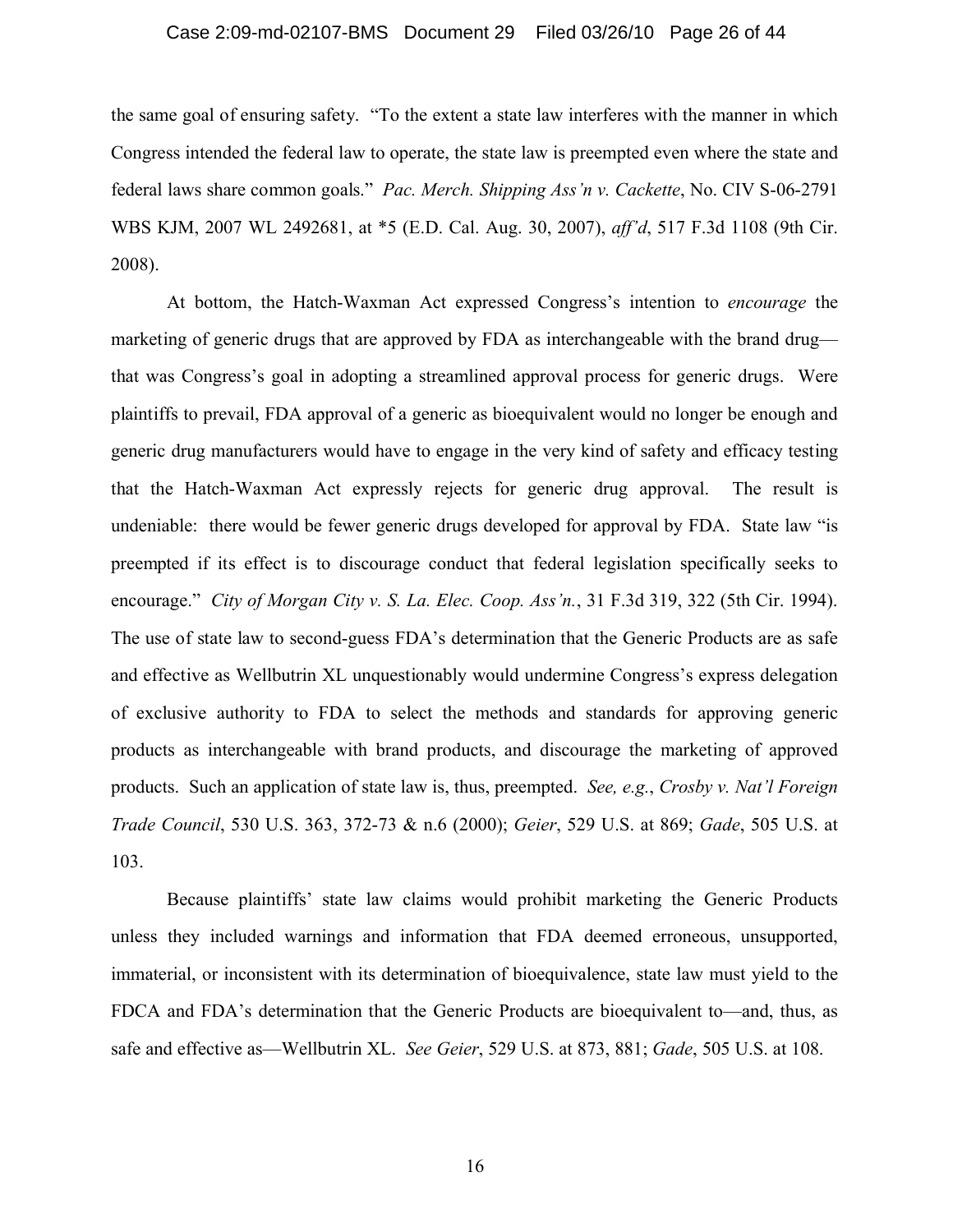### **2. Wyeth v. Levine Does Not Apply To This Case.**

*Wyeth v. Levine*, 129 S. Ct. 1187 (2009), does not change the preemption analysis in this case. *Wyeth* involved the fundamentally different situation in a personal-injury failure-to-warn case where the plaintiff sought to recover for the drug company's failure to include on its label a risk *about which FDA had not made an affirmative decision*. It was in *that* context that the Supreme Court found that state law could complement FDA's drug safety efforts. Here, by contrast, FDA has considered—*and rejected*—the factual basis underlying the "warnings" sought by plaintiffs. *See id*. at 1191-92. Indeed, FDA has determined the Generic Products to be as safe and effective as the brand product. *See* Dec. 15, 2006 FDA Approval of Impax's Bupropion XL ANDA (Ex. 7); FDA Review (Ex. 2). Requiring a warning that the products are less safe or effective, or work in a materially different way, would contravene FDA's determination. Thus, there is "clear evidence that the FDA would not have approved [the] change" that plaintiffs seek. *Wyeth*, 129 S. Ct. at 1198. Here, FDA considered and rejected the factual bases on which plaintiffs' claims now rest. That decision forecloses plaintiffs' requests for warnings about alleged material differences in the generic and brand product. FDA's resolution of the issues raised by plaintiffs and its "affirmative decision" is, thus, entitled to preemptive force. *Wyeth*, 129 S. Ct. at 1199.<sup>19</sup>

### **B. FDA Has Primary Jurisdiction Over Plaintiffs' Claims.**

Because plaintiffs' claims require "resolution of issues which, under a regulatory scheme have been placed within the special competence" of FDA, this case should also be dismissed in

<sup>&</sup>lt;sup>19</sup> Other cases following *Wyeth* have addressed a different question: whether a generic manufacturer should be able to rely on a brand manufacturer's inaction in updating its label to include appropriate warnings *See Demahy v. Actavis*, 593 F.3d 428, 449 (5th Cir. 2010) (noting the law does not "harness liability on name brand manufacturers for all failure-to-warn claims"); *Mensing v. Wyeth Inc.*, 588 F.3d 603, 608, 612 (8th Cir. 2009) (holding "generic defendants could have at least proposed a label change that FDA could receive and impose uniformly on all metoclopramide manufacturers if approved"); *see also Schering-Plough Healthcare Prods., Inc. v. Schwarz Pharma, Inc.* , 586 F.3d 500, 510 (7th Cir. 2009) (noting that whether the CBE regulation applies to generic labels is "an open question"); *but see, e.g.*, *Gaeta v. Perrigo Pharms. Co.*, No. C05-04115, — F.Supp.2d, — 2009 WL 4250640, at \*4 (N.D. Cal. Nov. 24, 2009); *Morris v. Wyeth Inc.*, 642 F.Supp.2d 677, 684-685 (W.D. Ky. 2009); *Valerio v. Smithkline Beecham Corp.*, No. 08-60522-CIV, 2008 WL 3286976, at \*7 (S.D. Fla. Aug. 7, 2008). These cases all involved warnings where, as in *Wyeth*, FDA had not previously made an affirmative decision rejecting the factual basis of the warning. These decisions are inapposite to the present case, where FDA has expressly rejected the factual basis for Plaintiffs' claims. Nor do any of these cases seek to impose different warnings on brands and generics that FDA has determined to be equivalent.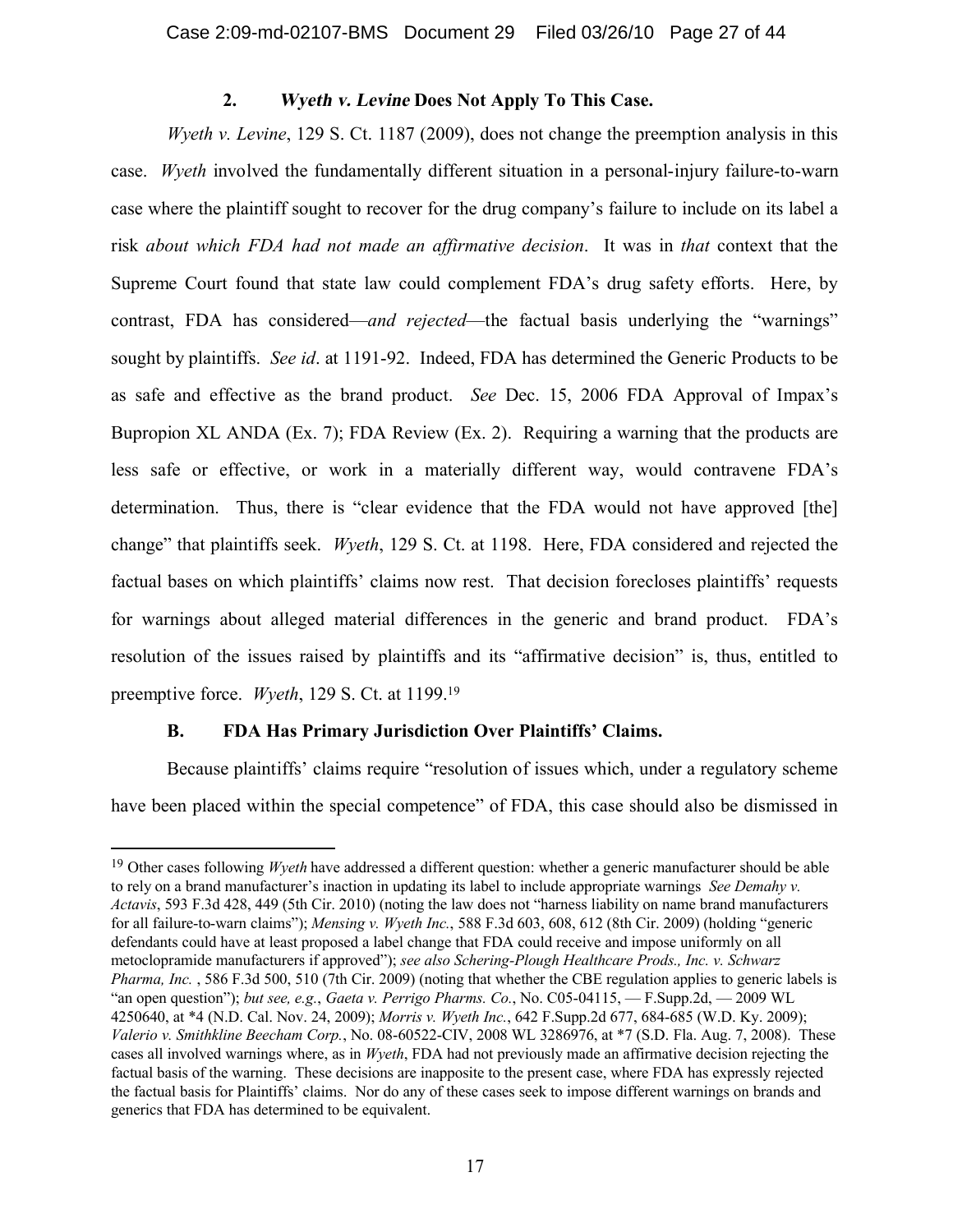#### Case 2:09-md-02107-BMS Document 29 Filed 03/26/10 Page 28 of 44

favor of FDA's primary jurisdiction. *United States v. W. Pac. R.R. Co.*, 352 U.S. 59, 63-64 (1956). Primary jurisdiction applies in cases where there is a "need to resolve an issue that … has been placed by Congress within the jurisdiction of an administrative body having regulatory authority … pursuant to a statute that subjects an industry or activity to a comprehensive regulatory authority that … requires expertise or uniformity in administration." *Clark v. Time Warner Cable*, 523 F.3d 1110, 1115 (9th Cir. 2008); *MCI Telecomms. Corp. v. Teleconcepts, Inc.,* 71 F.3d 1086, 1105 (3d Cir. 1995); *Phone-tel Commc'ns, Inc. v. AT&T Corp.*, 100 F.Supp.2d 313, 316 n.3 (E.D. Pa. 2000).

That doctrine is particularly applicable here, where the issues plaintiffs raise—principally whether the Generic Products are as safe, as effective, and work in the same way as Wellbutrin XL—are squarely within FDA's province to decide. *See, e.g.*, *Sun Pharm.*, 2010 WL 746394, at \*7; *Schwarz*, 586 F.3d at 508-09. Indeed, no "federal court has permitted … [a] challenge [to] generic-equivalency representations under the Lanham Act when the defending party markets a FDA-approved, Orange Book-listed generic version of the pioneer drug." *Sun Pharm*., 2010 WL 746394, at \*7. It makes no sense that plaintiffs—who disclaim any personal injury claims could use state law to do just that. Plaintiffs' claims under state law are no different from lackof-equivalency claims under the Lanham Act.

Although plaintiffs now try to extricate their allegations from FDA's role in determining bioequivalence, they cannot do so given FDA's view on what it means for two drugs to be bioequivalent. As in *Sun Pharmaceuticals*, plaintiffs have "not pointed to any statement or advertisement that does not directly implicate the FDA's equivalency determination." *Sun Pharms*., 2010 WL 746394, at \*7. Whether a generic drug is just as safe and just as effective as its brand drug is quintessentially a matter for the agency. As the Third Circuit observed, "judgments as to what is required to ascertain the safety and efficacy of drugs fall squarely within the ambit of the FDA's expertise and merit deference from us." *Schering Corp. v. FDA*, 51 F.3d 390, 399 (3d Cir. 1995); *see also A.L. Pharma, Inc. v. Shalala*, 62 F.3d 1484, 1490 (D.C. Cir. 1995); *Henley v. FDA*., 77 F.3d 616, 621 (2d Cir. 1996); *Astellas*, 642 F.Supp.2d at 19. Moreover, when it comes to brand-generic equivalence, "the determination of *which* method is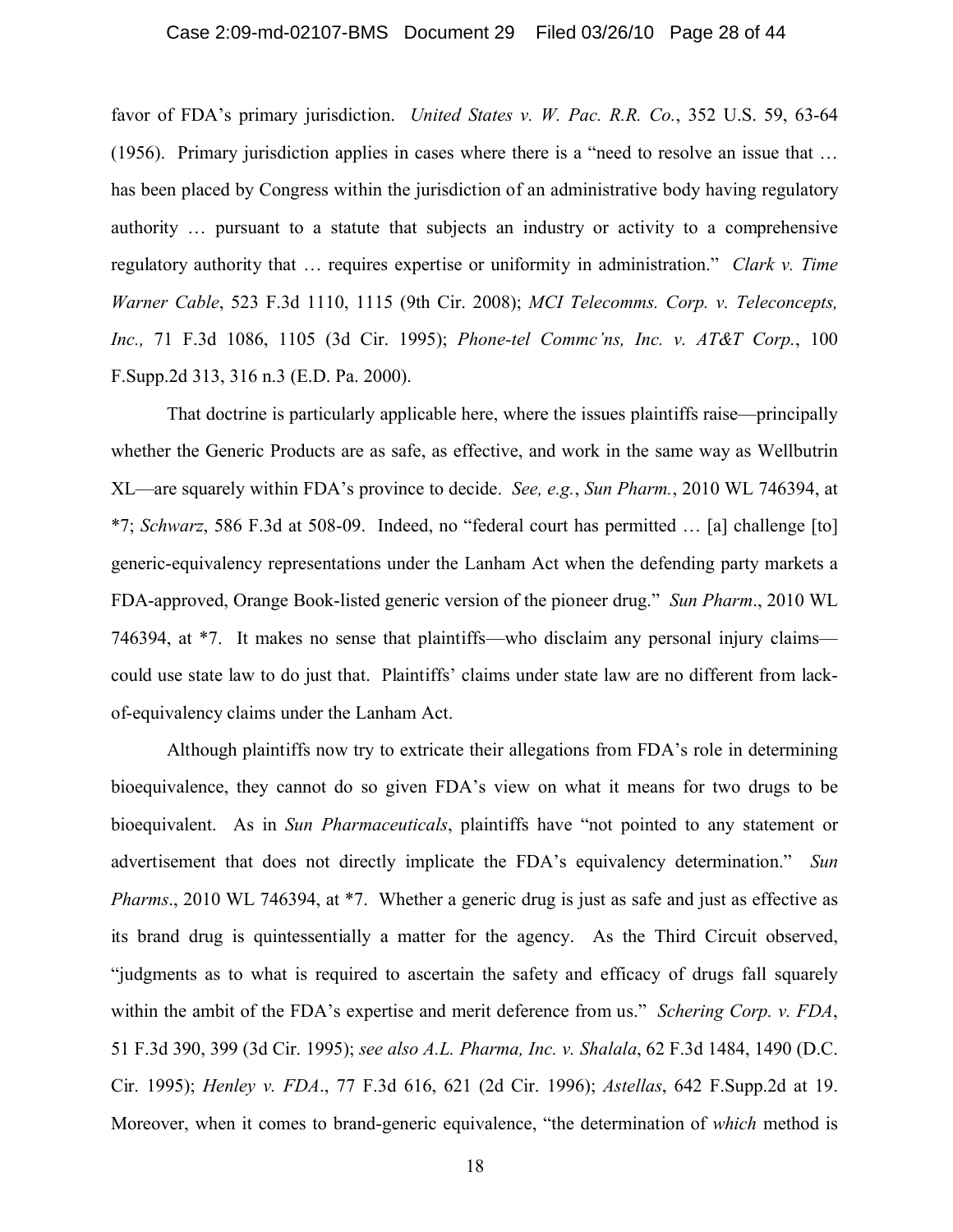#### Case 2:09-md-02107-BMS Document 29 Filed 03/26/10 Page 29 of 44

the most 'accurate, sensitive, and reproducible' for measuring bioequivalence is a matter of scientific judgment, falling squarely within the FDA's discretion." *Somerset Pharms., Inc. v. Shalala*, 973 F.Supp. 443, 453 (D. Del. 1997); *see also Bristol-Myers Squibb Co. v. Shalala*, 923 F.Supp. 212, 217 (D.D.C. 1996). Yet here, plaintiffs ask the Court to decide whether the Generic Products are as safe and effective as the brand drug, which is a question for FDA, the agency with expertise and responsibility for deciding it. No matter how they try to style their claims (misrepresentations, omissions, fraud), plaintiffs are asking the Court to decide an issue that is "intertwined" with FDA's bioequivalence determinations, and thus for the agency to resolve. *Astellas*, 642 F.Supp.2d at 21.

Under plaintiffs' approach, parties ranging from dissatisfied patients to opportunistic competitors could use state law to collaterally challenge FDA's determination of bioequivalence. The primary jurisdiction doctrine exists to prevent precisely such circumvention and to preserve for FDA's review those challenges that could potentially disrupt the statutory scheme established by the Hatch-Waxman Act. There will always be some variance between therapeutically equivalent drugs—even between different batches of the same drug. The question is who decides whether the differences are material. In the case of generic drugs, Congress has expressly answered that question: FDA. This is, thus, a textbook case for application of the primary jurisdiction doctrine, which "seeks to produce better informed and uniform legal rulings by allowing courts to take advantage of an agency's specialized knowledge, expertise, and central position within a regulatory regime." *Pharm. Research & Mfrs. of Am. v. Walsh*, 538 U.S. 644, 673 (2003) (Breyer, J., concurring) (citing 2 Federal Procedure: Lawyers Edition § 2:337, p. 373 (2003)). This case should be dismissed and plaintiffs required to present their allegations, which all relate to the Generic Product's bioequivalence—and thus, the equivalence of its safety and effectiveness—to FDA.

#### **1. The Determination Of Whether A Generic Drug Is As Safe And Effective As A Brand Drug Is Within FDA's Discretion And Expertise Pursuant To A Comprehensive Regulatory Scheme.**

Plaintiffs not only ask the Court to ignore FDA's express determinations with respect to the Generic Products, they would also have the Court ignore FDA's primary role in determining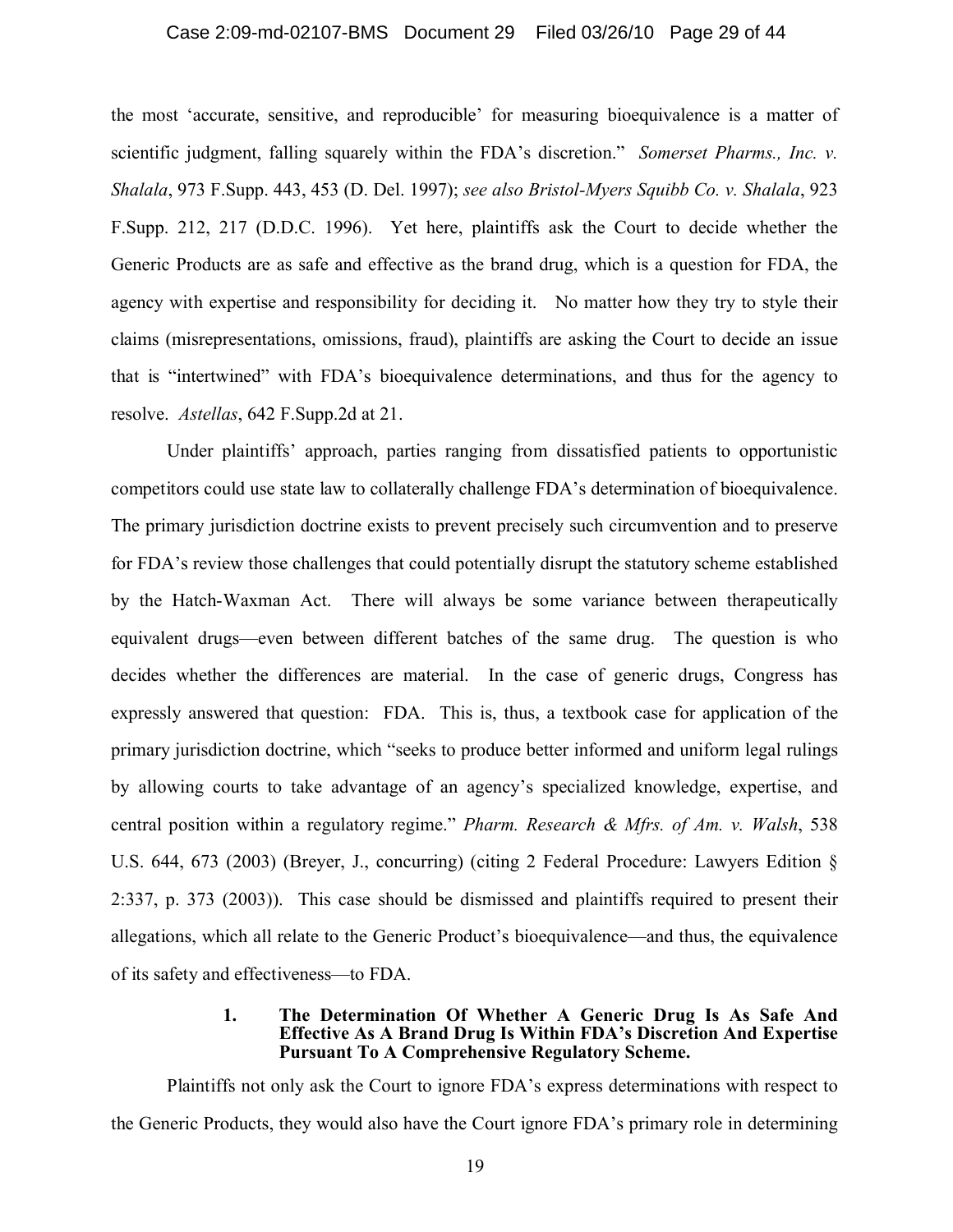whether a generic drug is as safe and effective as a brand drug (inviting the Court to undertake that determination for itself). *See* Compl. ¶¶ 46, 52, 55, 56, 71, 74, 133, 137, 150. Indeed, to evaluate plaintiffs' claims, the Court—and ultimately a jury—would either have to apply FDA's regulations and standards, or substitute its own standard under California law, neither of which is appropriate because they would invade the FDA's primary jurisdiction. A federal court cannot supersede FDA's discretion by interpreting and applying FDA regulations to resolve private claims and, thus, claims implicating FDA's regulations and expertise are not cognizable. *Sandoz Pharms. Corp. v. Richardson-Vicks, Inc.*, 902 F.2d 222, 231 (3d Cir. 1990); *Rutherford v. United States*, 806 F.2d 1455, 1461 (10th Cir. 1986); *Carnohan v. United States*, 616 F.2d 1120 (9th Cir. 1980).

Courts have avoided substituting their own judgment for FDA's, as plaintiffs invite here, precisely because of FDA's expertise. *See, e.g.*, *Weinberger v. Bentex Pharms., Inc.*, 412 U.S. 645, 653-654 (1973); *Nat'l Ethical Pharm. Ass'n v. Weinberger*, 365 F.Supp. 735 (D.S.C. 1973), *aff'd*, 503 F.2d 1051 (4th Cir. 1974); *Sun Pharm.*, 2010 WL 746394, at \*6 ("[T]he Court defers to the FDA's expertise over these matters."). The issues of "equivalence" underlying plaintiffs' claims are complex, involve an exercise of scientific and technical judgment, and thus are not well-suited for judicial determination—one of the factors courts consider in determining whether primary jurisdiction requires dismissal. *See, e.g.*, *Phone-Tel*, 100 F.Supp.2d at 316 n.3 (considering "[w]hether the question at issue is within the conventional experience of judges or whether it involves technical or policy considerations within the agency's particular field of expertise"); *see also Henley,* 77 F.3d at 621; *Biotics Research Corp. v. Heckler,* 710 F.2d 1375, 1376 (9th Cir. 1983) ("The basis for the grant of primary jurisdiction is the FDA's expertise in resolving technical and scientific questions."). And as the agency recently reiterated, "FDA's decision to approve a generic version of [a brand-name drug] and the methods it applied are governed by statute and falls squarely within the agency's scientific and technical expertise." Br. of FDA in *Astellas Pharma US, Inc. v. FDA*, at 1 (Ex. 14); *see also* Aug. 10, 2009 FDA Denial of Astellas Citizen Petition at 4-5 (Ex. 15). If plaintiffs have actual *scientific evidence* to show that the Generic Products are not as safe, not as effective, or do not work in the same way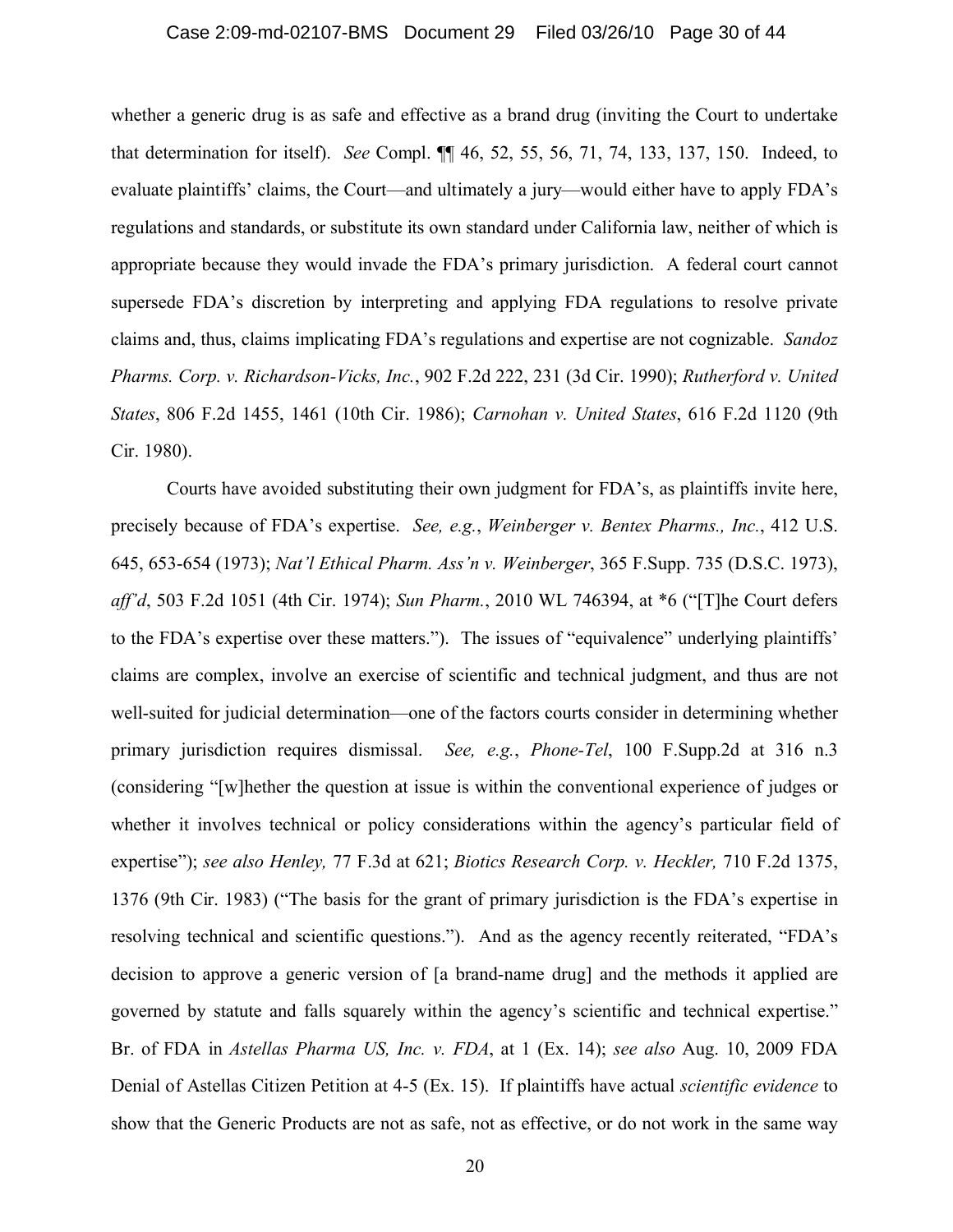as Wellbutrin XL, plaintiffs should present such evidence to FDA and petition the agency to withdraw its determination to the contrary.

Deference to FDA's primary jurisdiction is particularly appropriate here where the question of whether two products are bioequivalent—and thus equally safe and effective—is "a matter of scientific judgment, falling squarely within the FDA's discretion." *Somerset*, 973 F.Supp. at 453. Indeed, "the expressed desire of Congress, through the 1984 amendments [in the Hatch-Waxman Act], was that the FDA retain its historically wide discretion in defining showings of bioequivalence." *Bristol-Myers Squibb*, 923 F.Supp. at 217 (internal quotation omitted); *see also Schering Corp. v. Sullivan*, 782 F. Supp. 645, 651 (D.D.C. 1992) ("Congress did not intend to restrict the FDA's discretion to determine how the bioequivalence requirement is to be met."), *judgment vacated on mootness grounds by Schering Corp. v. Shalala*, 955 F.2d 1103 (D.C. Cir. 1993). Given FDA's discretion to determine what "method is the most 'accurate, sensitive, and reproducible' for measuring bioequivalence," *Somerset*, 973 F.Supp. at 453, it makes no sense for a court or jury to make its own determination on how to measure whether the generic is as safe and effective as the brand drug. Indeed, "[w]hether the question at issue is particularly within the agency's discretion" is another factor that supports dismissal in favor of FDA's primary jurisdiction. *Phone-Tel*, 100 F.Supp.2d at 316 n.3.

Plaintiffs allegations regarding the different delivery mechanisms used in the Generic Products and Wellbutrin XL also implicate the primary jurisdiction doctrine. Plaintiffs contend that the Generic Products use an "inferior" delivery mechanism that "makes [them] less effective in treating depression and more likely to cause certain dangerous side effects than the Brand Product." Compl. ¶¶ 51-52. That assertion is another matter to be determined by FDA. Brand companies frequently file Citizen Petitions asserting that their patented release technology is integral to the drug's performance, and asking FDA to require the use of the same release mechanism. That was precisely the issue before the court in *Pfizer*, 1 F.Supp.2d 38. There the brand company argued that because the generic "does not utilize an osmotic pump system to release its active ingredient" the generic was not the same dosage form as the brand and could not be properly classified as "extended release tablets." *Id*. at 42. Much like plaintiffs here, the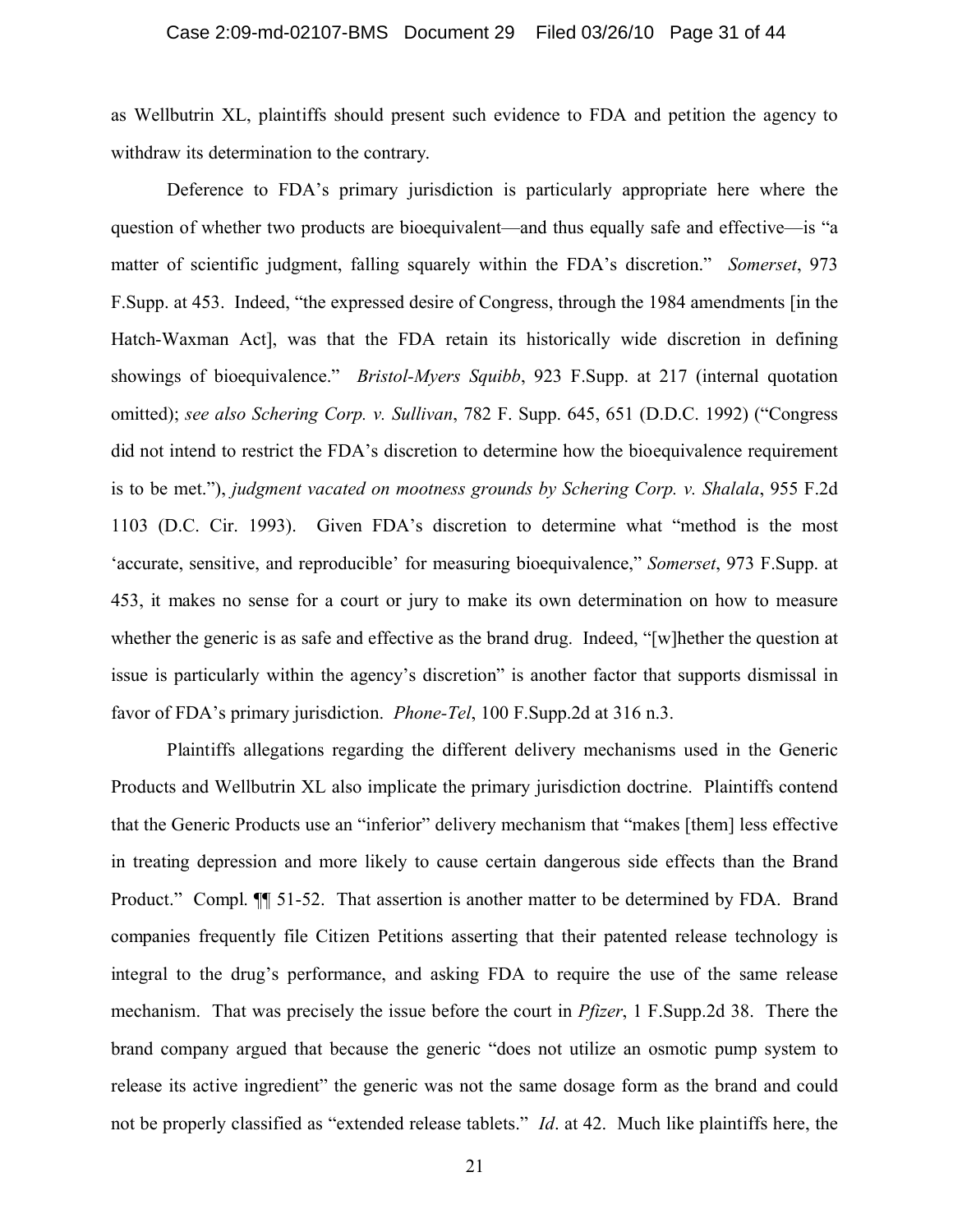#### Case 2:09-md-02107-BMS Document 29 Filed 03/26/10 Page 32 of 44

brand company warned about the dangers of "approv[ing] a generic form … that has a nonosmotic pump dosage" because "unsuspecting patients could be given a drug that has a different rate of release from that of [the brand drug] resulting in danger to users of the drug." *Id*. at 45 & n.7. The district court rejected this as "a bogus argument" because "FDA regulations already provide that the FDA will refuse to approve an ANDA if information shows that the inactive ingredients, such as a drug's release mechanism, make the product unsafe." *Id*. (citing 21 C.F.R. § 314.127(a)(8); 21 U.S.C. § 355(j)(3)(H)).<sup>20</sup>

Similarly, plaintiffs' allegations that defendants failed to warn "that a patient being switched from Wellbutrin XL to the Generic Products should be carefully monitored by his [or] her physician," or should "self-monitor," Compl. ¶ 71(g), 72, 77, 133, challenge FDA's finding that the Generic products and Wellbutrin XL are "interchangeable," and as such should be presented to FDA. This kind of warning obviously would serve to discourage generic substitution for the brand product. *See Astellas*, 642 F.Supp.2d at 21. In *Astellas*, the brand company sought to have FDA impose a similar warning and was rebuffed because "the current review process for ANDAs is adequate to assure the interchangeability of generic versions … with their branded counterparts," and thus there "was no need for the additional notices requested by the plaintiff." *Id*. The court affirmed FDA's determination, noting that the "'high degree' of deference afforded to the FDA in assessing scientific data applies to FDA's determinations regarding labeling requirements for drugs." *Id*. The court concluded that the challenges to representations of interchangeability were "*intertwined with the adequacy of the agency's bioequivalency guidelines*." *Id*. (emphasis added). So too here.

FDA's determination that a generic drug is as safe and effective as a brand drug is directly reviewable under the APA, and the agency's jurisdiction to make that determination and

<sup>&</sup>lt;sup>20</sup> The court further observed that "[u]nder the current FDA regime, an ANDA sponsor therefore may submit an ANDA for a generic drug that has the same active ingredients … but a different formulation and, thus, a different release mechanism as the [brand] drug." *Pfizer*, 1 F.Supp.2d at 47. The court rejected the brand company's challenge to that regime because FDA's approach "makes sense. If, for instance, a generic tablet that does not use the osmotic pump can perform the same extended release functions as [the brand drug], and can perform them safely, then it is logical that the generic drug would be approved as a generic equivalent of [the brand drug]. What else would a generic drug be?" *Id*.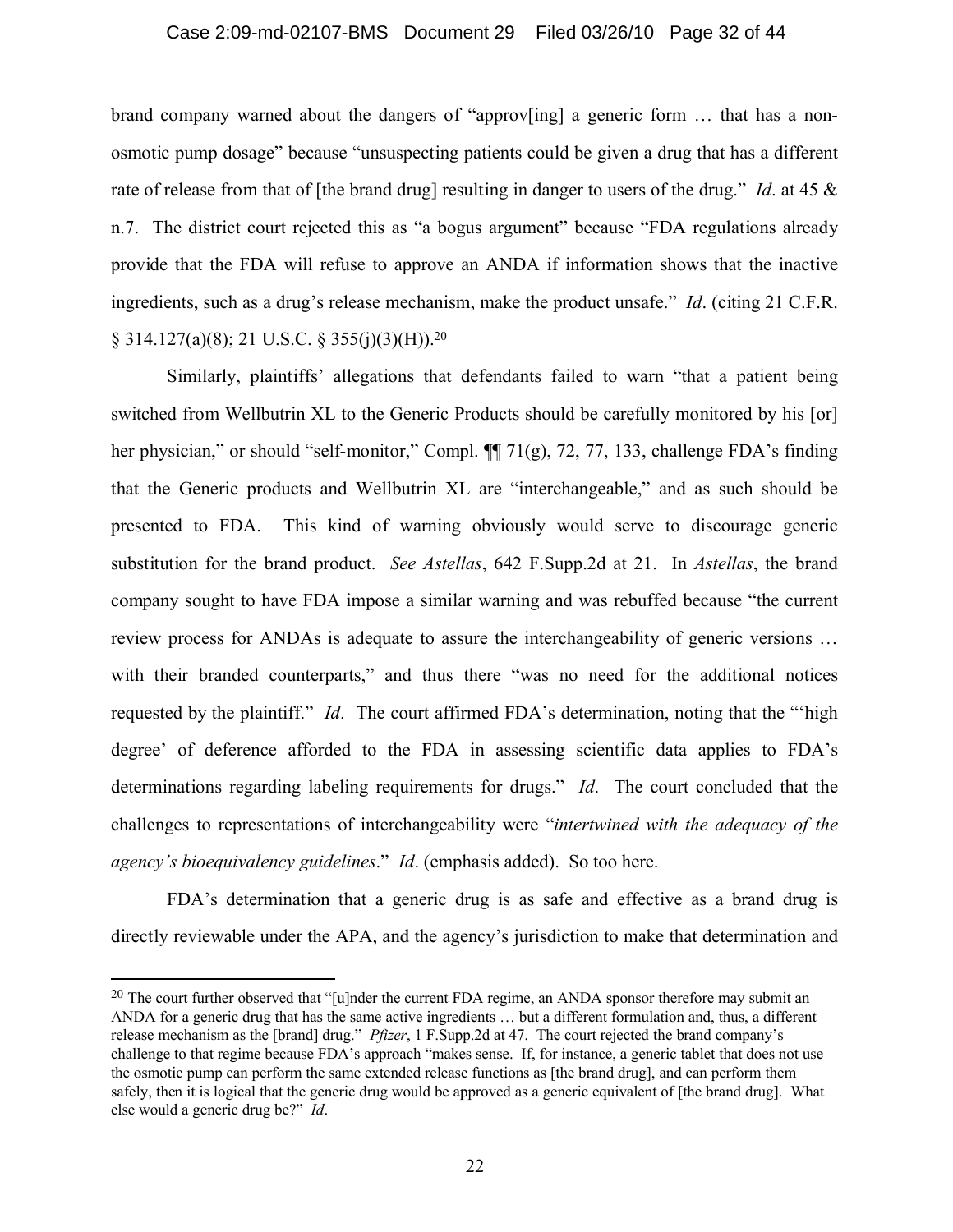#### Case 2:09-md-02107-BMS Document 29 Filed 03/26/10 Page 33 of 44

not have it collaterally challenged is "essential to [FDA's] effective operation." *Weinberger v. Hyson, Westcott & Dunning, Inc.*, 412 U.S. 609, 627 (1973). The heart of the Hatch-Waxman Act "designed by Congress is the grant of primary jurisdiction to FDA, the expert agency it created." *Id*. (addressing prior amendments to the FDCA). Plaintiffs' claims raise "complex chemical and pharmacological considerations." *Weinberger*, 412 U.S. at 654. Because plaintiffs' disagreement is fundamentally with FDA's determination, they must make use of the administrative scheme by exhausting remedies and then seeking relief from the agency under the APA, *see Carnohan*, 616 F.2d*.* at 1121-22, which is precisely what Biovail did, *see Biovail Corp.*, 519 F. Supp. 2d 39.

It would be anomalous for virtually identical claims to be reviewed under the deferential arbitrary and capricious standard of the APA, but for plaintiffs' claims to be able to proceed in a manner where a jury could make a *de novo* decision as to whether the Generic Products are as safe and effective as Wellbutrin XL. Yet, were the Court to allow plaintiffs' case to proceed in this forum, rather than dismissing in favor of FDA's primary jurisdiction, that is exactly what would happen. Instead of arguing to FDA that it should require additional testing to demonstrate bioequivalence with a brand drug, or that FDA should require additional warnings because of purported differences between the generic and brand product—claims raised in *Biovail*, *Astellas*, and *Pfizer* and a bevy of other cases<sup>21</sup>—parties will seek *de novo* review in court, *despite FDA's scientific conclusion that the Generic Products are as safe and effective as Wellbutrin XL*. Because of the technical and policy issues implicated by plaintiffs' claims, FDA's discretion in determining how to assess whether a generic product is as safe and effective as a brand product, and the deference due to FDA's scientific expertise, this Court should dismiss plaintiffs' claims in favor of FDA's primary jurisdiction.

<sup>21</sup> *See, e.g.*, *Warner-Lambert Co. v. Shalala*, 202 F.3d 326 (D.C. Cir. 2000); *Serono Labs, Inc. v. Shalala*, 158 F.3d 1313 (D.C. Cir. 1998); *Hill Dermaceuticals, Inc. v. U.S. FDA*, 524 F.Supp.2d 5 (D.D.C. 2007); *Bristol-Myers Squibb Co. v. Shalala*, 923 F.Supp. 212 (D.D.C. 1996); *Fisons Corp. v. Shalala*, 860 F.Supp. 859 (D.D.C. 1994); *Schering Corp. v. Sullivan*, 782 F.Supp. 645, 651 (D.D.C. 1992).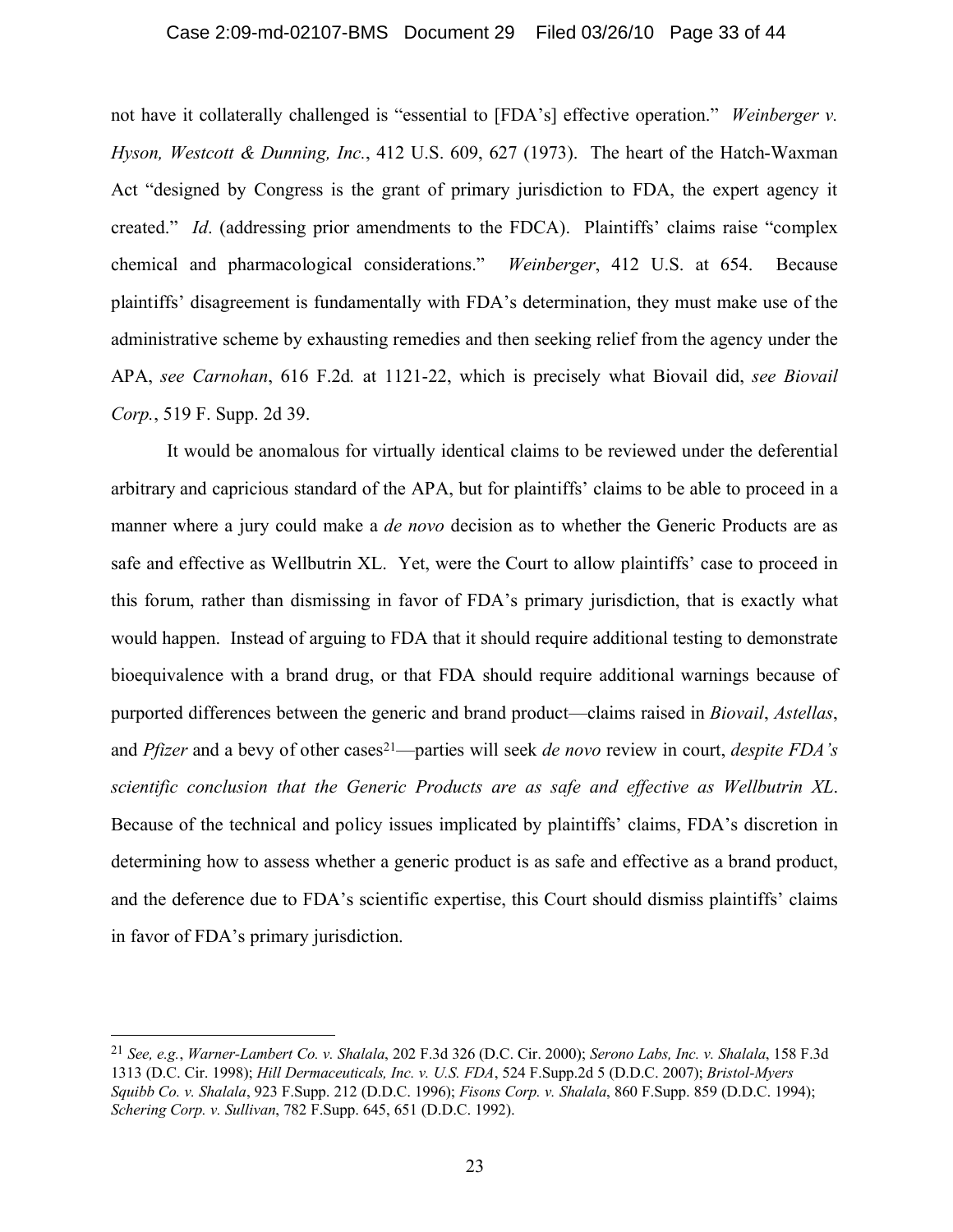#### **2. Adjudicating Plaintiffs' Claims Could Lead To Inconsistent Obligations, Disrupting FDA's Statutory And Regulatory Scheme.**

FDA has a strong interest in employing uniform standards for evaluating disputes regarding its ANDA approvals, another factor counseling dismissal in favor of FDA's primary jurisdiction. *See Clark*, 523 F.3d at 1115; *Phone-Tel*, 100 F. Supp. 2d at 316 n.3 (courts consider "[w]hether there exists a substantial danger of inconsistent rulings"). Despite their disclaimers, plaintiffs' claims would require the Court to re-evaluate the determinations made by FDA in approving the Generic products for marketing as a generic version of the brand drug, without first giving FDA the benefit of considering plaintiffs' factual allegations. Because a comprehensive administrative scheme exists for obtaining regulatory and judicial review of FDA's decisions—including its bioequivalence determinations—through the filing of a Citizen Petition and subsequent challenge under the APA, any effort to obtain collateral review of issues intertwined with a bioequivalence determination amounts to an end-run around the regulatory scheme. Primary jurisdiction counsels that courts should defer to the regulatory scheme by abstaining under these circumstances, thereby avoiding the risk of conflicting decisions. *See Carnohan*, 616 F.2d 1120.

A court order prohibiting defendants from marketing these products or requiring the kinds of label warnings or so-called "corrective campaign" that plaintiffs seek would also create confusion in the medical community regarding appropriate use of the Generic Products and directly contradict FDA's recent communications regarding those products. *See Bernhardt v. Pfizer Inc.*, No. 00 Civ 4042 LMM, 2000 WL 1738645, at \*3 (S.D.N.Y. Nov. 22, 2000) (holding "[a]n order by this Court directing [the defendant manufacturer] to issue [communications describing its drug as inferior] would … creat[e] the potential for inconsistent direction concerning a serious medical ailment and how it is best treated."); *Sun Pharm*., 2010 WL 746394, at \*6 ("Furthermore, a decision in Plaintiff's favor would conflict with the valid FDA approval of Defendants' product."). Indeed, while plaintiffs would have the Court order defendants to send "Dear Doctor" letters, *see* Compl. ¶ 127, FDA specifically prohibits generic manufacturers from sending such letters without FDA approval. 21 U.S.C. § 355-1(i)(2); *Demahy v. Actavis, Inc.*, 593 F.3d 428, 444 (5th Cir. 2010) ("generic manufacturers cannot send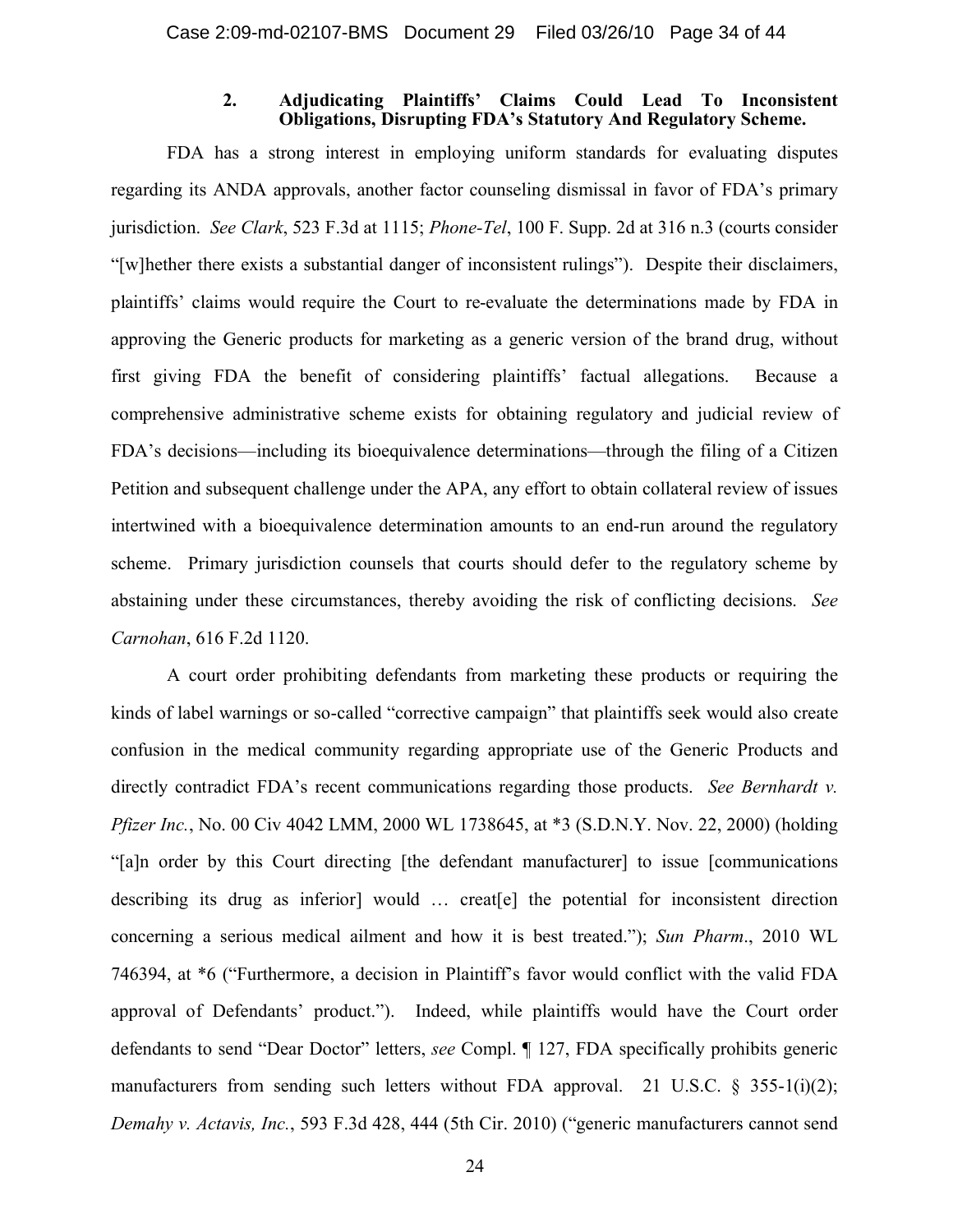#### Case 2:09-md-02107-BMS Document 29 Filed 03/26/10 Page 35 of 44

'Dear Doctor' letters without prior FDA approval"). And FDA, of course, would not approve of a letter that is inconsistent with its repeated findings of bioequivalence. Thus, the risk of inconsistent obligations is substantial.

In sum, to impose warning requirements that are inconsistent with FDA's findings without first requiring plaintiffs to present any new evidence to FDA, allowing FDA to consider it, and then having judicial review of FDA's decision—would upset the comprehensive regime for generic drug approval established by Congress. By contrast, there is no undue prejudice to plaintiffs by requiring them to pursue and exhaust the administrative remedies available at FDA, particularly given the injunctive relief they seek with respect to product labeling and marketing. There is no threat of undue delay if the Court dismisses the action and directs plaintiffs to file a Citizen Petition pursuant to 21 C.F.R. § 10.30. *See Clark v. Actavis Group HF*, 567 F.Supp.2d 711, 719 (D.N.J. 2008). Furthermore, even if FDA cannot provide the exact relief plaintiffs seek, that does not weigh against applying the primary jurisdiction doctrine. *See, e.g.*, *Thompson v. Tex. Mexican Ry. Co.*, 328 U.S. 134, 151 (1946) (remanding an action for injunction and damages to agency despite claim the agency lacked the power to grant the relief sought); *Alberta Gas Chems., Ltd. v. Celanese Corp.*, 650 F.2d 9, 13-14 (2d Cir. 1981) (same).

#### **C. FDA Is An Indispensable Party That Cannot Be Joined.**

Plaintiffs' claims must also be dismissed because FDA is an indispensible party to the claims, but cannot be joined. FDA's approval of the Generic Products was contingent on its finding that they are "bioequivalent," and thus "therapeutically equivalent to" and "interchangeable with" Wellbutrin XL. Indeed, as described above, plaintiffs could not sell their product legally *without* representing that it is bioequivalent to and thus meets the same standards of safety and efficacy as Wellbutrin XL.<sup>22</sup> Were plaintiffs to prevail without FDA also before the Court—and therefore bound by the Court's judgment—defendants would face an impossible situation: comply with the Court's injunction but violate FDA's directive and the statutory and

 $^{22}$  It is the bioequivalency finding that allows substitution of the Generic Products for Wellbutrin XL—substitution that would be permitted regardless of the warnings plaintiffs seek. *See, e.g.*, *Sun Pharm*., 2010 WL 746394, at \*1.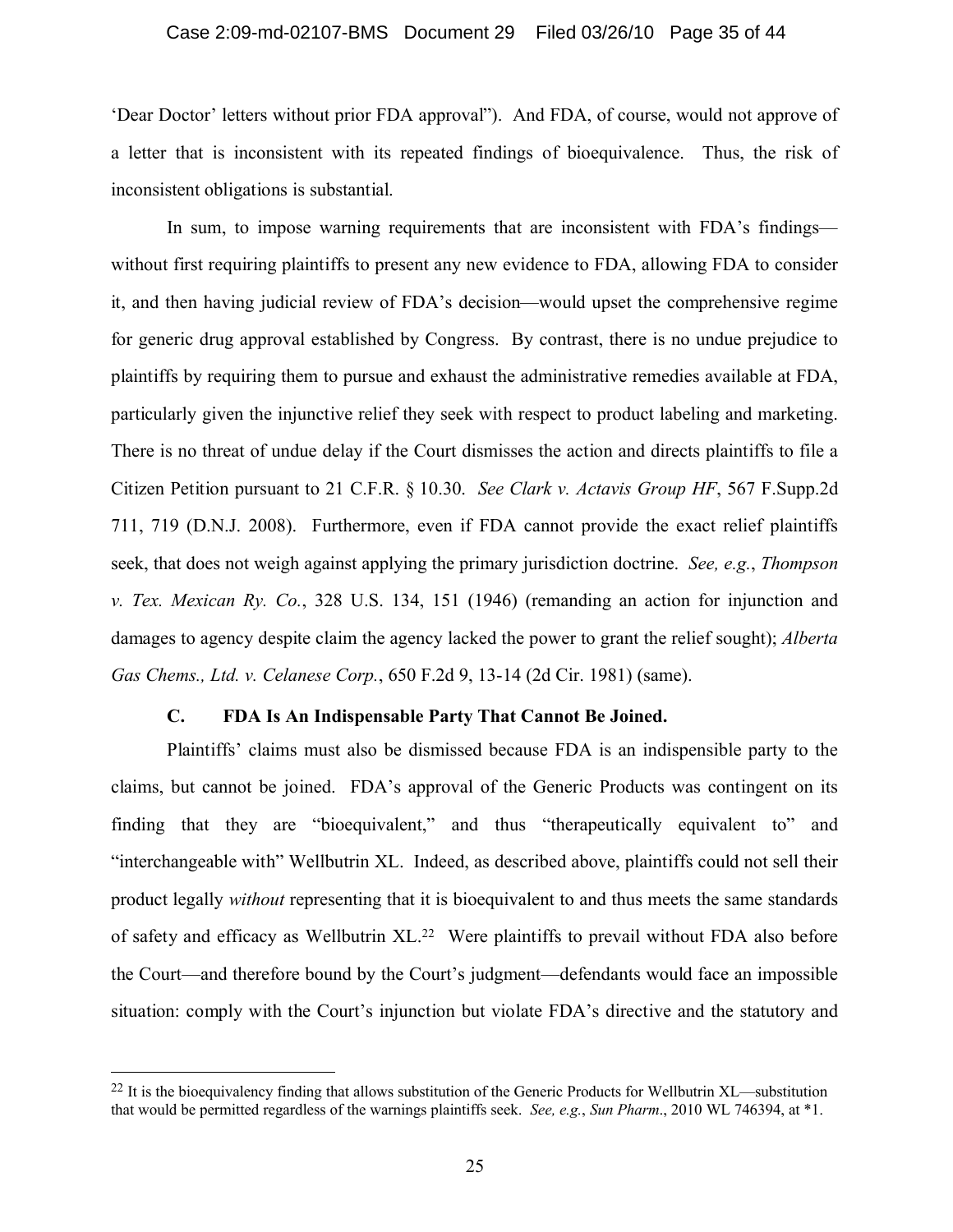#### Case 2:09-md-02107-BMS Document 29 Filed 03/26/10 Page 36 of 44

FDA requirements that a generic drug represent itself as completely equivalent to the brand, or comply with the FDA directive but face contempt for violating the Court's injunction. Because this conflict can be avoided only if FDA were bound to whatever judgment the Court entered, FDA must be a party to this action. *See* Fed. R. Civ. P. 19(a)(1)(B)(ii).

Plaintiffs, of course, have not named FDA as a party to this action, and FDA's sovereign immunity precludes its joinder, thereby requiring dismissal. Sovereign immunity bars suits against the federal government and its agencies absent express waiver, *see United States v. Testan*, 424 U.S. 392, 399 (1976), which is not implicated here. And as the Supreme Court recently made clear in applying Rule 19(b), "a case may not proceed when a required-entity sovereign is not amenable to suit." *Republic of Philippines v. Pimentel*, 128 S. Ct. 2180, 2191 (2008). The "sovereign immunity of the United States can justify dismissal for inability to join an indispensable party" even when "no alternative forum is available," unlike here. *Delano Farms Co. v. Cal. Table Grape Comm'n*, 623 F.Supp.2d 1144, 1170 (E.D. Cal. 2009). "If the United States is immune from suit and no waiver is available, the United States cannot be joined under Rule 19(a), and is an indispensable party under Rule 19(b)." *Id*. at 1164. Because FDA cannot be joined, but is an indispensable party, the case must be dismissed under Rule 12(b)(7).

#### **II. Plaintiffs Fail To Plead Sufficiently Their State-Law Claims.**

Because plaintiffs fail to plead sufficiently that defendants' alleged misrepresentations or omissions caused their purported injuries, and seek to improperly expand the applicability of the California Unfair Competition Law ("UCL"), Cal. Bus. & Prof. Code § 17200 *et seq.*, and California Legal Remedies Act ("CLRA"), Cal. Civ. Code § 1750, *et seq.*, California law and the federal pleading standards further compel dismissal of all claims.<sup>23</sup>

### **A. Plaintiffs' Allegations Fail To Plead Reliance, Causation, Or Materiality.**

<sup>&</sup>lt;sup>23</sup> Plaintiffs' claims as pled cannot survive this motion to dismiss. As such, there is no need to address the extent to which California law applies here, because for purposes of this motion only, defendants assume that it applies; the complaint fails anyway. As described in note 4, *supra*, plaintiffs represented that their complaint would "contain . . . all claims that exist in this case" and that "rulings are *res judicata* as it may affect any other complaint in the future or existing, you know, anywhere in MDL 2107," 1/21/2010 Hrg. Tr. at 5. Dismissal of this complaint requires dismissal of all actions in this MDL proceeding.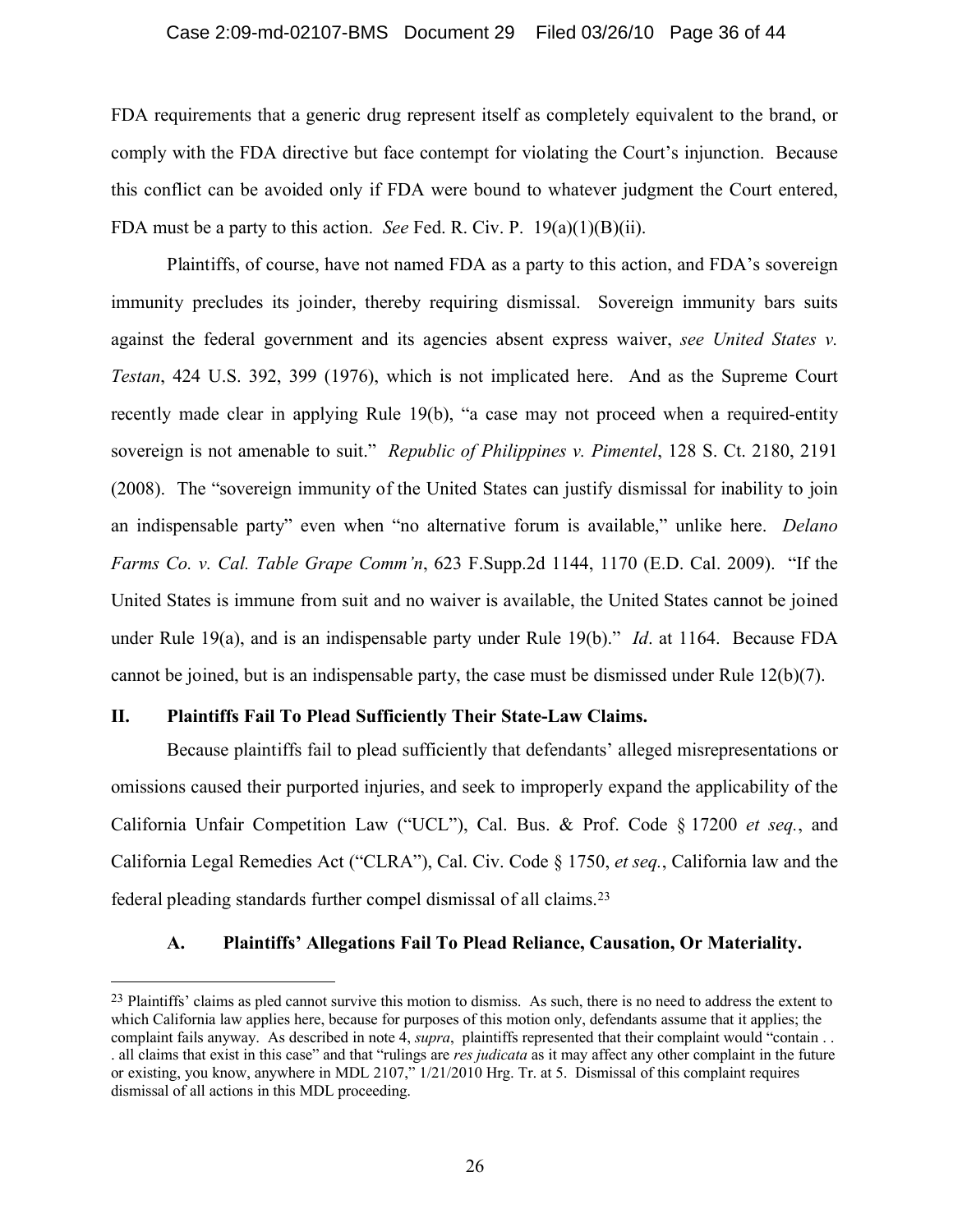California law is clear that to prevail under either the UCL or CLRA, plaintiffs must plead and prove causation, including the element of reliance. "The language of the UCL, as amended by Proposition 64 [in November 2004], makes clear that a showing of causation is required as to *each representative plaintiff*." *Laster v. T-Mobile USA, Inc.*, 407 F.Supp.2d 1181, 1194 (S.D. Cal. 2005); *see also In re Tobacco II Cases*, 46 Cal.4th 298, 314 (Cal. 2009). The same is true under the CLRA: "'Relief under the CLRA is specifically limited to those who suffer damage, making causation a necessary element of proof.'" *Buckland v. Threshold Enters., Ltd.*, 155 Cal.App.4th 798, 809 (Ct. App. 2007) (quoting *Wilens v. TD Waterhouse Group, Inc.*, 15 Cal.Rptr.3d 271, 276 (Ct. App. 2003)). Accordingly, "California requires a plaintiff suing under the CLRA for misrepresentations in connection with a sale to plead and prove she relied on a material misrepresentation." *Brownfield v. Bayer Corp.*, No. 2:09-cv-00444-JAM-GGH, 2009 WL 1953035, at \*3 (E.D. Cal. July 6, 2009); *Pfizer, Inc. v. Superior Court*, No. B188106, 2010 WL 660359, at \*6 (Ct. App. Feb. 25, 2010); *see also Caro v. Procter & Gamble Co.*, 18 Cal.App.4th 644, 668-69 (1993). Thus, plaintiffs must plead "actual reliance." *Pfizer*, 2010 WL 660359, at \*5. Where "none of the named Plaintiffs allege that they saw, read, or in any way relied on the advertisements [nor] that they entered into the transaction as a result of those advertisements," their claims must be dismissed. *Laster*, 407 F.Supp.2d at 1194; *see also Johns v. Bayer Corp.*, No. 09CV1935 DMS (JMA), 2010 WL 476688, at \*5 (S.D. Cal. Feb. 9, 2010). Indeed, as the California Court of Appeal has explained, "we do not believe a UCL violation may be established without a link between a defendant's business practice and the alleged harm.... The UCL provisions are not so elastic as to stretch the imposition of liability to conduct that is not connected to the harm by causative evidence." *In re Firearm Cases*, 126 Cal.App.4th 959, 981 (Ct. App. 2005).

Here, plaintiffs fall far short of alleging the required reliance or causation. *First*, insofar as plaintiffs' claims are based on alleged misrepresentations, plaintiffs fail to plead sufficiently *reliance* on any such misrepresentations. Indeed, with regard to the named plaintiffs, the complaint merely notes that each switched from Wellbutrin XL to the Generic Products without any averment as to their reason for switching. *See* Compl. ¶ 114 ("Mr. Richards continued to be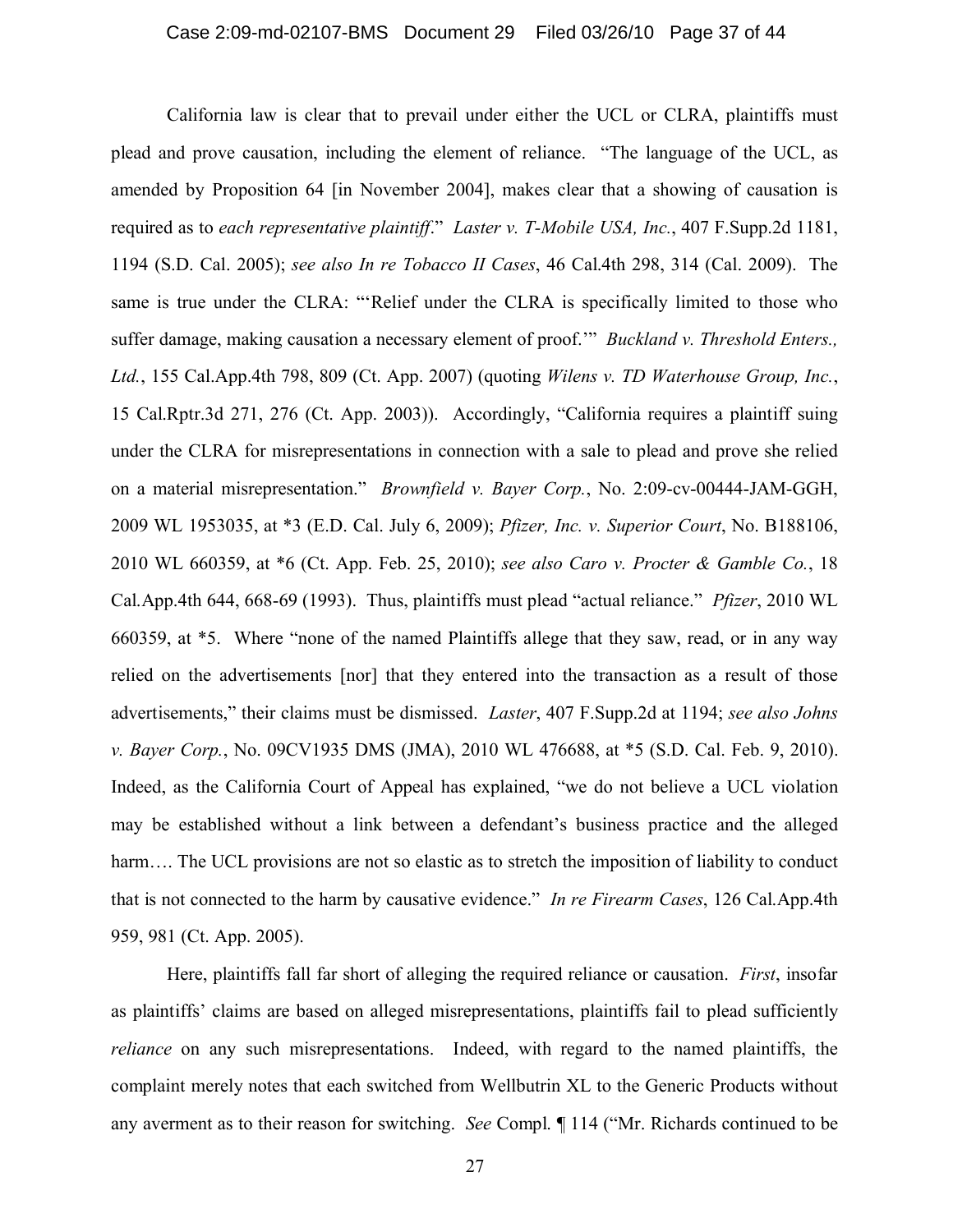prescribed 'Wellbutrin XL 300-mg' by his physician, and took same up to and through January 2008, when he switched to the Impax Product (300mg)."); *id.* ¶ 115 ("Ms. Sackler was diagnosed and was prescribed Wellbutrin XL (150mg) in or around 2006. In or around 2008, Ms. Sackler began to utilize the Impax Product (150mg)."). The complaint is completely devoid of any allegation that any plaintiff saw, read, or heard any representation by defendants. Allegations that defendants made misrepresentations on their websites, *see e.g.*, Compl. ¶ 71(j)- (*l*), without any allegation that plaintiffs viewed the websites—much less relied on the statements thereon—are insufficient. These are the kinds of conclusory and deficient allegations that are insufficient to "state a claim to relief that is plausible on its face." *Bell Atl. Corp. v. Twombly*, 550 U.S. 544, 570 (2007); *see also Ashcroft v. Iqbal*, 129 S. Ct. 1937, 1949 (2009); *Phillips v. County of Allegheny*, 515 F.3d 224, 232 (3d Cir. 2008). Moreover, insofar as plaintiffs allege that defendants made misrepresentations on their products' labels, *see, e.g.*, Compl. ¶ 71(a), plaintiffs could not have relied on such misrepresentations in choosing to purchase the Generic Products, as they would not have seen the prescription drug label insert before purchasing it—and they do not even allege awareness of the products' labeling prior to their purchasing decision. *See, e.g.*, *Gillette Co. v. Norelco Consumer Prods. Co.,* 946 F.Supp. 115, 135 (D. Mass. 1996); *Wilchombe v. Teevee Toons, Inc.*, 515 F.Supp.2d 1297, 1305-06 (N.D. Ga. 2007). In short, plaintiffs' complaint contains *no* allegations that any plaintiff purchased the Generic Products as a result of defendants' alleged misrepresentations and *no* allegations that any plaintiff saw, read, or heard any representation by defendants. To merely assert, as plaintiffs do, that had defendants disclosed the purported differences between the Generic Products and Wellbutrin XL, "pharmacies would not have wanted to sell it and … Consumers likewise would have avoided the Impax Product," Compl.  $\parallel$  73, a mere paraphrase of the legal standard, is utterly deficient. *See, e.g.*, *Hunt v. U.S. Tobacco Co.*, 538 F.3d 217, 227 (3d Cir. 2008). It is also not "plausible on its face," in that it is equally as likely that they would have relied on *the FDA's determination of bioequivalence* and granting of an AB-rating to the Generic Products. *See* 21 U.S.C. § 355(j)(7)(A) (requiring FDA to maintain a public database of brand drugs and their approved generic equivalents, known as the "Orange Book."); *Iqbal*, 129 S. Ct. at 1949;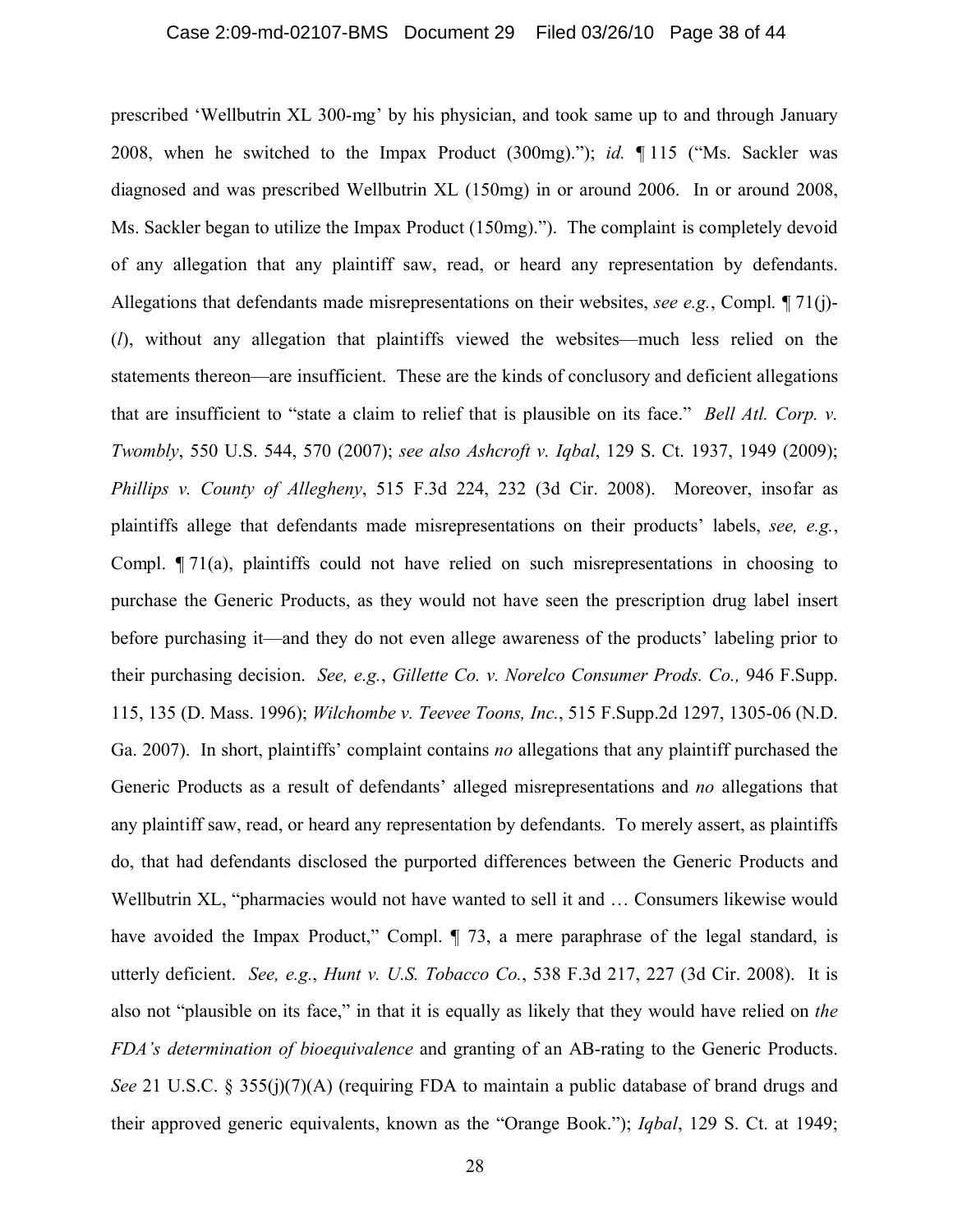*Twombly*, 550 U.S. at 570. Plaintiffs therefore cannot establish causation on the basis of alleged misrepresentations.

*Second*, plaintiffs' bare assertions that they "suffered injury in fact and lost money as a result of Defendants' omissions and false representations," Compl. ¶ 153, that they "would not have purchased but for Defendants' wrongful conduct," *id.* 124, and that "[h]ad Plaintiffs known the truth about the Generic Products, they would not have purchased it or used it," *id.* ¶ 142, simply cannot save their claims from dismissal. As the Supreme Court recently made clear, a court need not accept as true plaintiffs' "legal conclusions," "[t]hreadbare recitals of the elements of a cause of action," or "conclusory statements." *Iqbal*, 129 S. Ct. at 1949; *Twombly*, 550 U.S. at 555. Thus, the Court explained, a complaint is not sufficient if it does no more than "tender[] naked assertions devoid of further factual enhancement," and conclusory statements of causation without a factual predicate are therefore insufficient to defeat a Rule 12(b)(6) motion. *Iqbal*, 129 S. Ct. at 1949 (citation and internal quotation marks omitted). This is precisely the case here.

*Third*, plaintiffs' claims are further doomed by their failure to sufficiently plead the *materiality* of any of defendants' alleged fraudulent misrepresentations or omissions. "A misrepresentation of fact is material if it induced the plaintiff to alter his position to his detriment. Stated in terms of reliance, materiality means that without the misrepresentation, the plaintiff would not have acted as he did." *Caro*, 18 Cal.App.4th at 668. Plaintiffs identify no such material representation or omission—and with good reason. Precisely because FDA considered and rejected the "facts" plaintiffs claim that defendants misrepresented or omitted, such "facts" cannot be material as a matter of law. Indeed, in determining that the Generic Products and Wellbutrin XL are bioequivalent, the FDA found that they are therapeutically the same—meaning they are the same in every way that matters to doctors and patients. That is precisely why FDA deemed them "interchangeable" with Wellbutrin XL. FDA went further, assessing the "facts" asserted by plaintiffs and found that the alleged undesired effects were "far more likely to be a consequence of the natural course of treated [depression] than of the small pharmacokinetic differences between the generic and branded product." FDA Review (Ex. 2).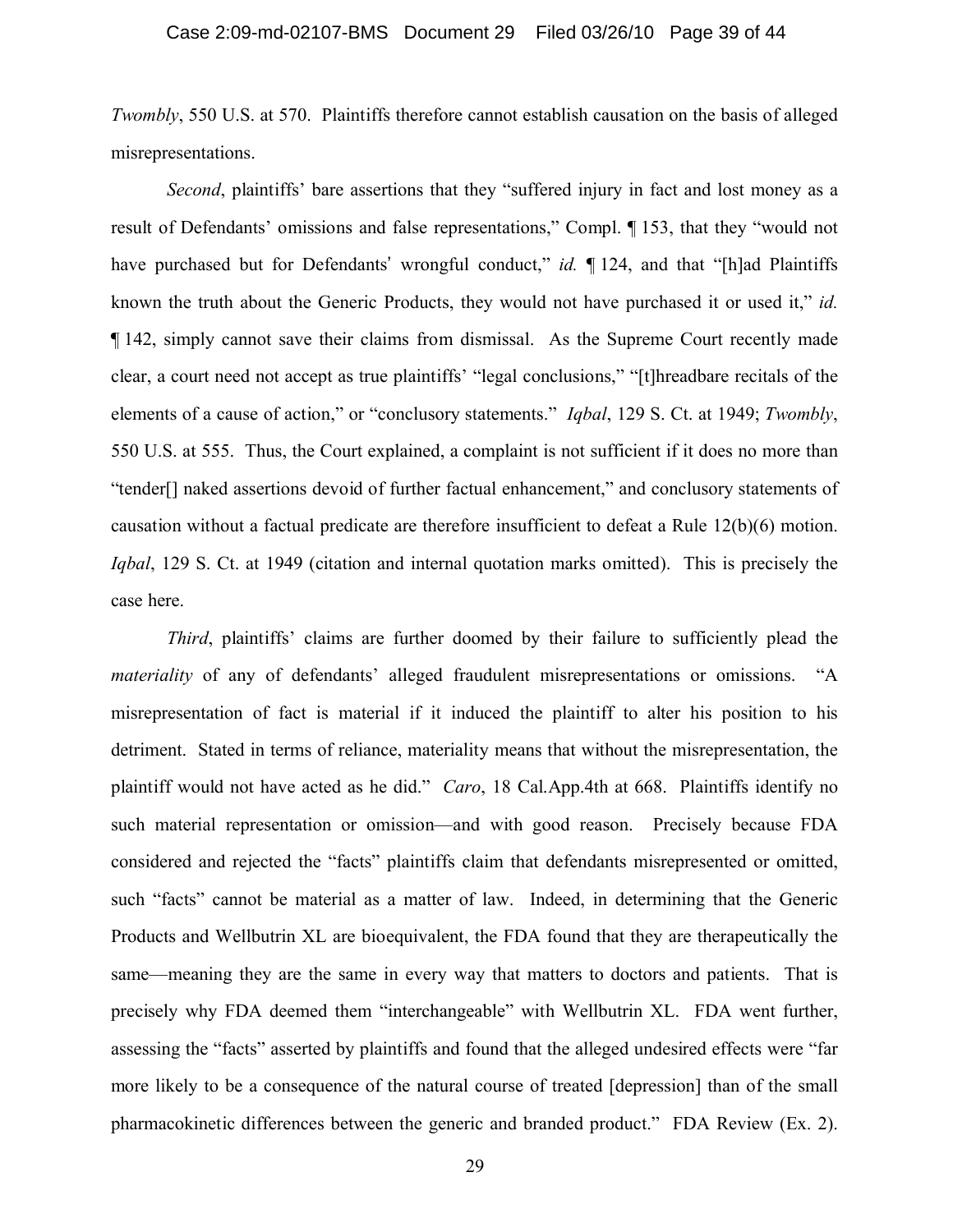#### Case 2:09-md-02107-BMS Document 29 Filed 03/26/10 Page 40 of 44

The FDA further found "[t]he recurrent nature of [depression] offers a scientifically reasonable explanation for the reports of lack of efficacy following a switch to a generic product." *Id*. Given FDA's findings, plaintiffs' complaint fails to "state a claim for relief that is plausible on its face.'" *Iqbal*, 129 S. Ct. at 1949 (quoting *Twombly*, 550 U.S. at 570). "Where a complaint pleads facts that are 'merely consistent with' a defendant's liability, it 'stops short of the line between possibility and plausibility of entitlement to relief.'" *Iqbal*, 129 S. Ct. at 1949 (quoting *Twombly*, 550 U.S. at 557). Such is precisely the case here. Having conceded FDA's bioequivalence determination, plaintiffs cannot plausibly maintain the materiality of their alleged omissions or misrepresentations. Accordingly, "[b]ecause plaintiffs here have not nudged their claims across the line form conceivable to plausible, their complaint must be dismissed." *Twombly*, 550 U.S. at 570.<sup>24</sup>

### **B. Plaintiffs Fail To Plead Allegedly Fraudulent Misrepresentations Or Omissions With The Particularity Required By Rule 9(b)**

The requirement in Rule 9(b) of the Federal Rules of Civil Procedure that allegations of fraud be pleaded with particularity applies to claims which are made in federal court under the CLRA and UCL. *Kearns v. Ford Motor Co.*, 567 F.3d 1120, 1125 (9th Cir. 2009); *see also Brothers v. Hewlett-Packard Co.*, No. C-06-02254 RMW 2006 WL 3093685, at \*6-7 (N.D. Cal. Oct. 31, 2006). Because plaintiffs' UCL and CLRA claims depend on "allegations that Defendants made misrepresentations, failed to disclose material facts, and concealed known information," those claims are "grounded in fraud." *Tietsworth v. Sears, Roebuck & Co.*, No. 5: 09-CV-00288 JF (HRL), 2009 WL 3320486, \*6 (N.D. Cal. Oct. 13, 2009). When, as here, a plaintiff alleges a unified course of fraudulent misrepresentations or omissions, the claim "as a whole must satisfy the particularity requirement of Rule 9(b)." *Vess v. Ciba-Geigy Corp., USA*,

<sup>&</sup>lt;sup>24</sup> Further, plaintiffs' UCL claim fails in its entirety because defendants' conduct falls completely within the UCL's "safe harbor" provision. *See Cel-Tech Commc'ns, Inc. v. L.A. Cellular Tel. Co.*, 20 Cal.4th 163, 182 (Cal. 1999). This safe harbor encompasses both conduct that legislation specifically permits, *see Cal. Emergency Physicians Med. Group v. Pacificare of Cal.*, 111 Cal.App.4th 1127, 1133 (Ct. App. 2003), and that a law requires, *see Smith v. State Farm Mut. Auto. Ins. Co.*, 93 Cal.App.4th 700, 721 (2001). Importantly, the safe harbor provision extends to conduct permitted by federal law. *See Hauk v. JP Morgan Chase Bank USA*, 552 F.3d 1114, 1122 (9th Cir. 2009). Here, as explained above, federal law permitted (indeed, required) that the Generic Products be marketed as equivalent to Wellbutrin XL—that was entirely the basis for approval. *See* 21 U.S.C. § 355(j)(2)(A)(v).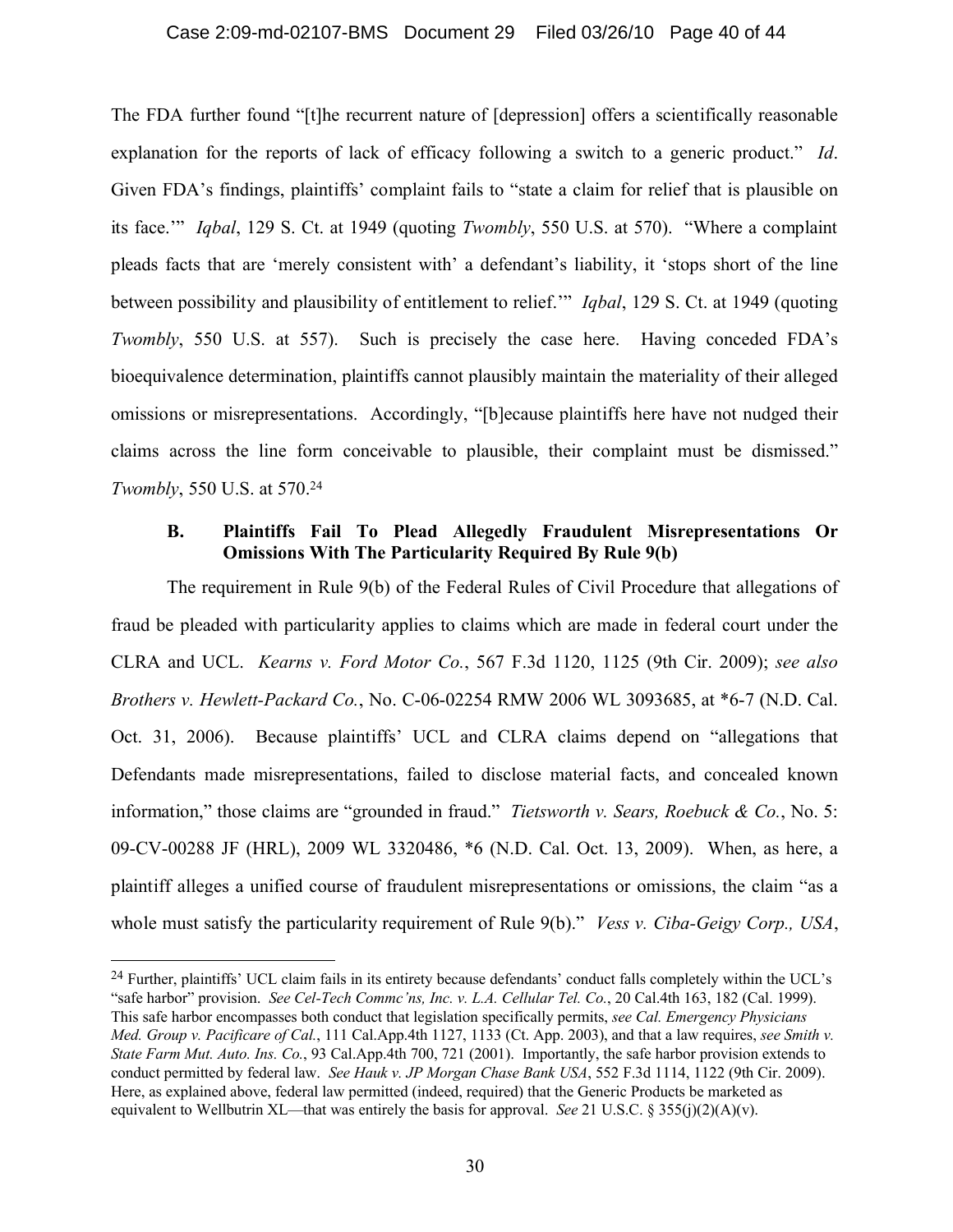#### Case 2:09-md-02107-BMS Document 29 Filed 03/26/10 Page 41 of 44

317 F.3d 1097, 1103-04 (9th Cir. 2003). This requires a plaintiff to "'state the time, place, and specific content of the false representations as well as the identities of the parties to the misrepresentations.'" *Schreiber Distrib. Co. v. Serv-Well Furniture Co.*, 806 F.2d 1393, 1401 (9th Cir. 1986); *see also Frederico v. Home Depot*, 507 F.3d 188, 200 (3d Cir. 2007); *Lum v. Bank of Am.*, 361 F.3d 217, 224-25 (3d Cir. 2004); *Genova v. Third-Order Nanotechnologies, Inc.*, No. 07-CV-03552 2008 WL 399403, at \*3 (E.D. Pa. Feb. 12, 2008) (plaintiff's fraud allegations insufficient because, "although Plaintiff claims that Defendants made various misrepresentations to him, he does not specify the time, place, speaker, and content of the alleged misrepresentations").

Plaintiffs fall far short of this standard. Although plaintiffs make a large *number* of allegations about defendants' alleged fraud, their complaint never alleges when any alleged misrepresentations were made, who made them, to whom they were communicated, or where they were made. *See* Compl. ¶¶ 124, 136, 141, 143-44, 153 (alleging "misrepresentations" without identifying their content); *id.*  $\P$  71(b)-(e) (alleging misrepresentations without identifying their time, place, or speaker). Plaintiffs cannot satisfy Rule 9(b) without pleading "who," "where," "when," and "why." *Frederico*, 507 F.3d at 200-203; *Lum*, 361 F.3d at 217. Indeed, the complaint never attempts to identify which defendant made any alleged misrepresentation to which plaintiff, as the Third Circuit requires. *See Lum*, 361 F. 3d at 225. Indeed, as noted above, the complaint fails to even allege that *anyone*—much less plaintiffs—ever relied on defendants' alleged fraud. Accordingly, plaintiffs' UCL and CLRA claims, premised upon alleged fraud wholly untethered to time, space, or the named plaintiffs, must be dismissed.

\* \* \*

In sum, plaintiffs' claims should be dismissed and they should not be permitted to amend their complaint again. The Third Circuit has held that leave to amend it properly denied if it would be "futile" or if it is not required in the interests of justice. *Lake v. Arnold*, 232 F.3d 360, 373 (3d Cir. 2000). Such discretion is "even broader" when, as here, a plaintiff has already had the "opportunity to amend its complaint." *Id.* at 374. Plaintiffs have had the opportunity to plead, re-plead, and further re-plead their actions. This MDL originated with ten separate state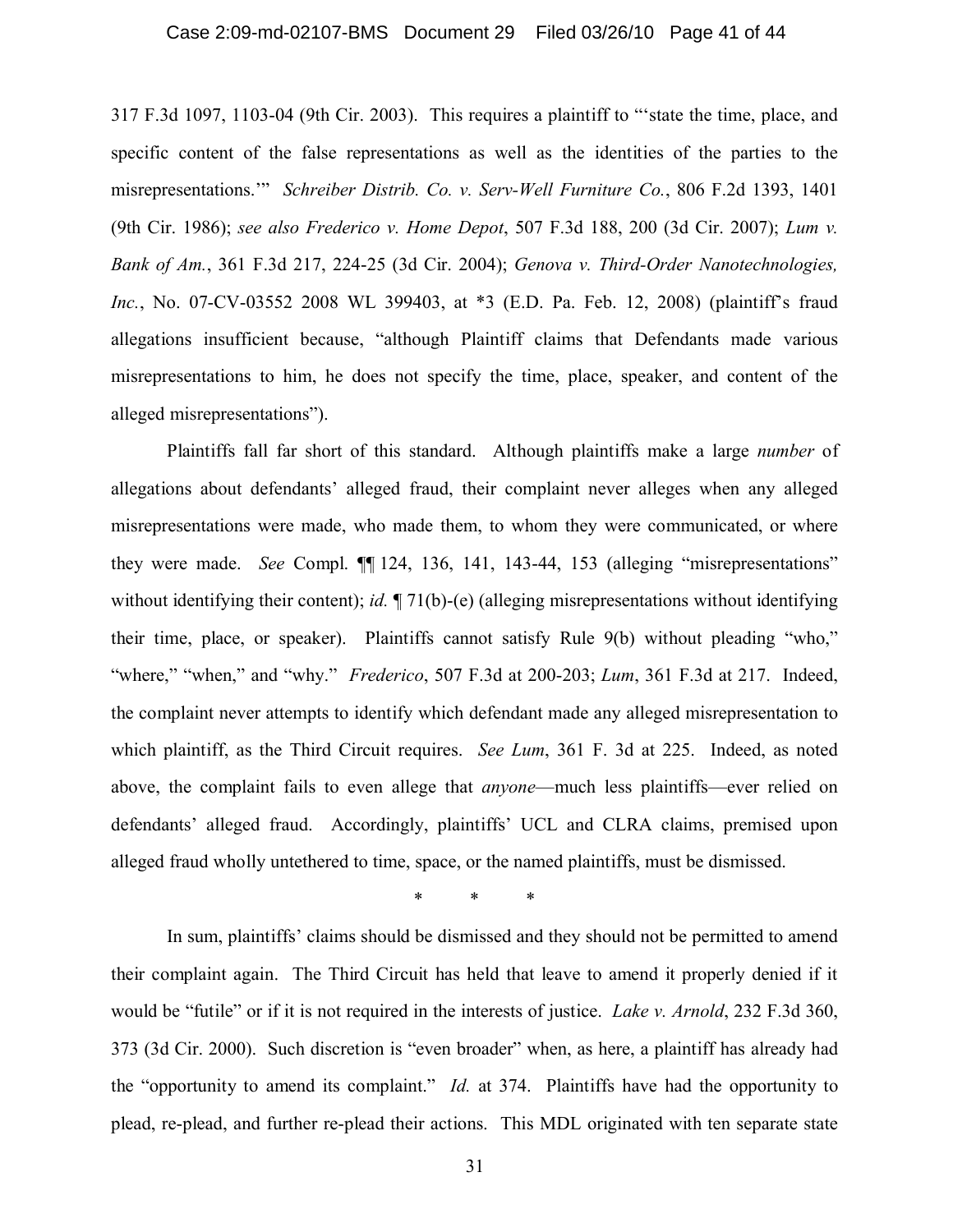### Case 2:09-md-02107-BMS Document 29 Filed 03/26/10 Page 42 of 44

complaints, and plaintiffs' lead counsel was on *every single complaint*. The allegations in those complaints evolved over time, articulating new and different nuances on the same core theory, and have evolved yet again in their latest live complaint. In essence, plaintiffs' counsel had eleven chances. Plaintiffs knew the legal standards and made the best possible allegations they could make. There is nothing they can do to "cure" their complaints to make them state a claim. *See, e.g.*, *St. Clair v. Citizens Fin. Group*, 340 Fed.App'x 62, 67 (3d Cir. 2009).

#### **CONCLUSION**

For the foregoing reasons the Court should grant Defendants' Motion to Dismiss.

March 26, 2010 Respectfully submitted,

s/Joseph Wolfson JW383

Stevens & Lee, P.C.

Joseph Wolfson Attorney ID No. 44431 Christopher N. Kelly Attorney ID No. 203383 620 Freedom Business Center Suite 200 King of Prussia, PA 19406 Ph: (610) 205-6019 F: (610) 988-0808 jwo@stevenslee.com cnk@stevenslee.com

Counsel for Defendants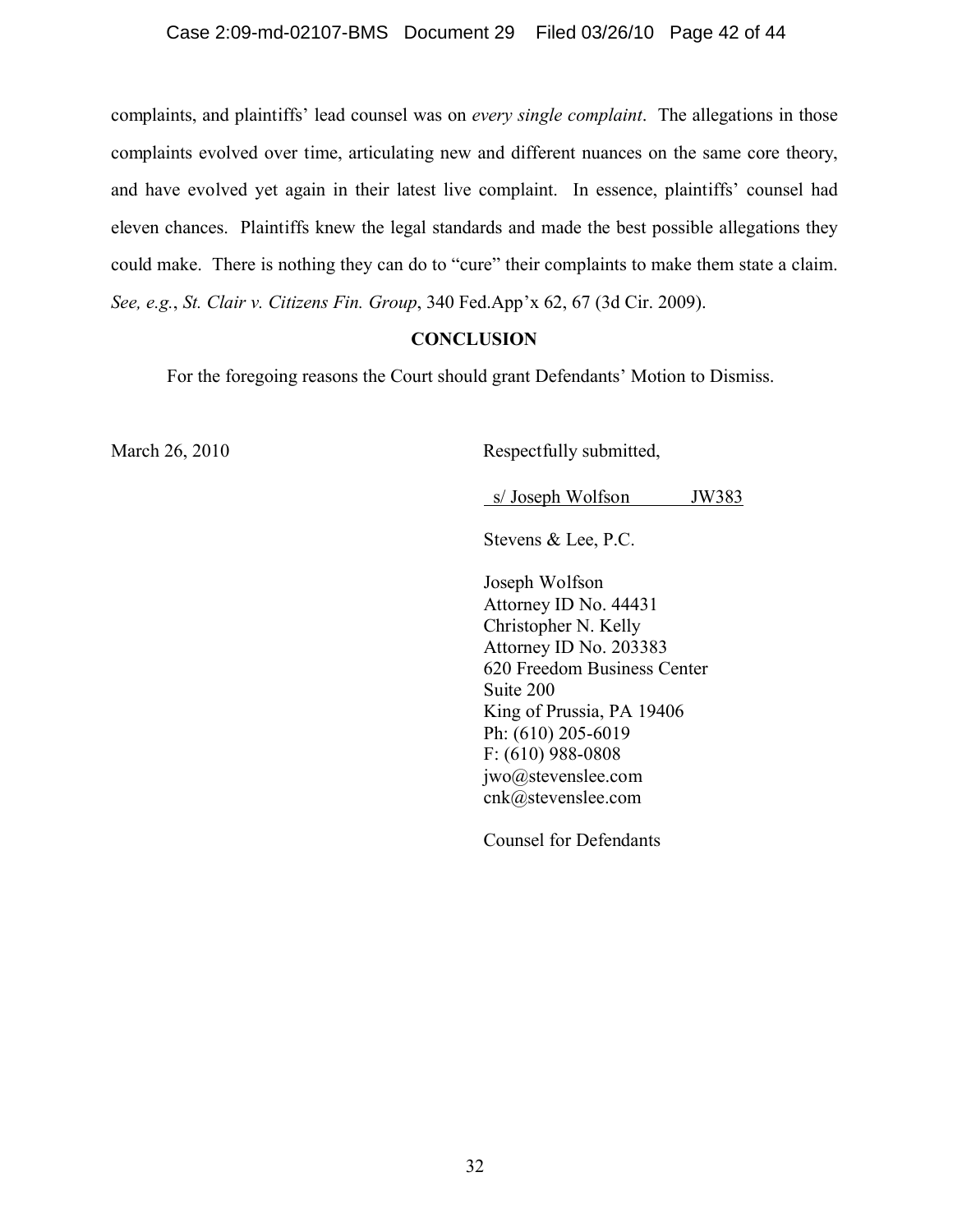Asim M. Bhansali, Esq. Paula L. Blizzard, Esq. Keker & Van Nest 710 Sansome Street San Francisco, CA 94111 Telephone: 415-391-5400 Facsimile: 415-397-7188 Email: abhansali@kvn.com Email: pblizzard@kvn.com

Counsel for Defendant Impax Laboratories, Inc.

C. Robert Boldt R.C. Harlan KIRKLAND & ELLIS LLP 777 South Figueroa Street Los Angeles, CA 90017 Telephone: (213) 680-8400 Facsimile: (213) 680-8500 Email: robert.boldt@kirkland.com Email: rc.harlan@kirkland.com

John O'Quinn KIRKLAND & ELLIS LLP 655 Fifteenth Street, N.W. Washington, D.C. 20005-5793 Telephone: (202) 879-5000 Facsimile: (800) 637-2015 Email: john.oquinn@kirkland.com

Counsel for Defendants: Teva Pharmaceuticals USA, Inc., and Teva Parenteral Medicines Inc.